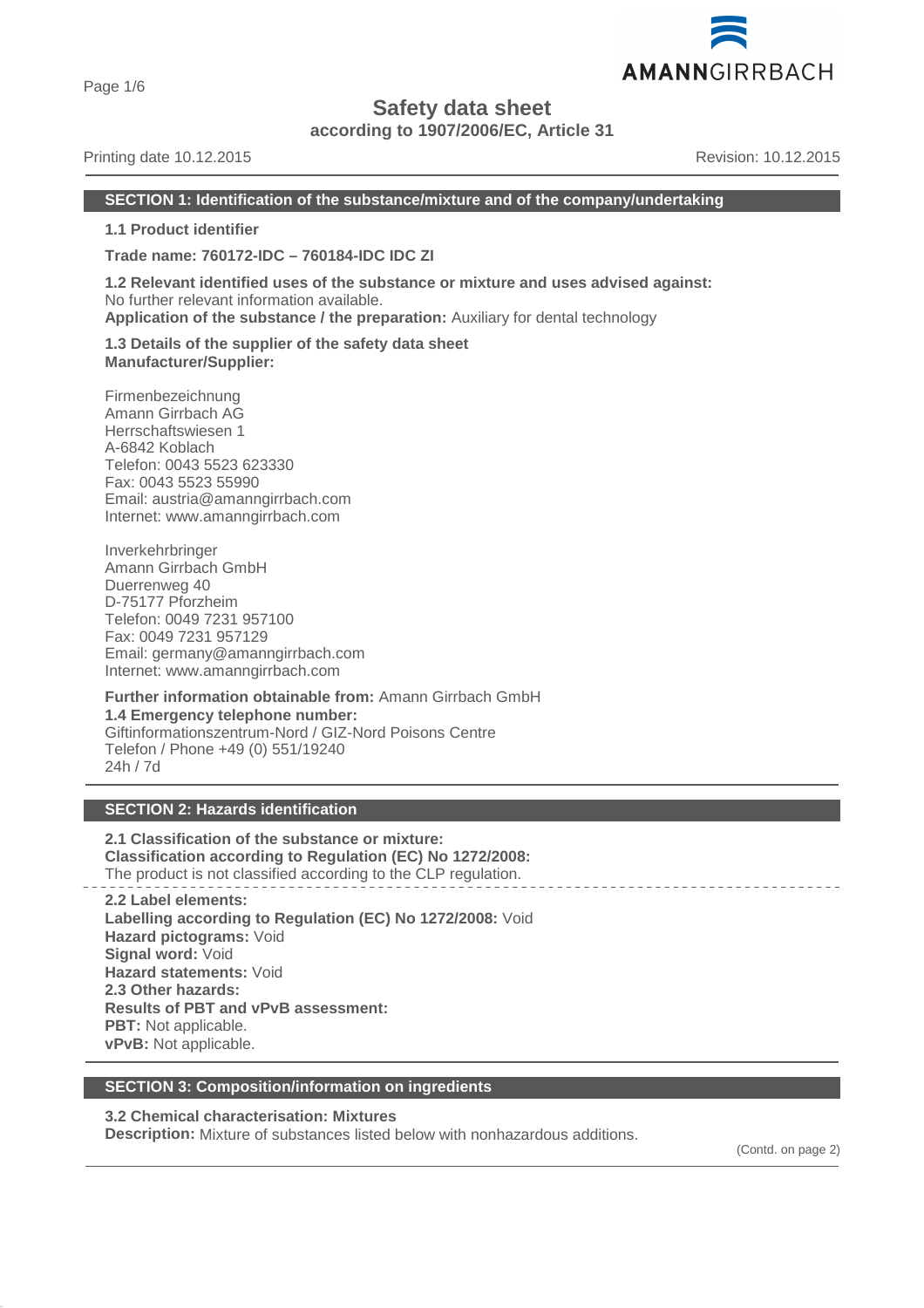

**Safety data sheet**

**according to 1907/2006/EC, Article 31**

Printing date 10.12.2015 **Revision: 10.12.2015** Revision: 10.12.2015

Page 2/6

# **Trade name: 760172-IDC – 760184-IDC IDC ZI**

|                                                                                                                                                                                                    | (Contd. of page 1) |
|----------------------------------------------------------------------------------------------------------------------------------------------------------------------------------------------------|--------------------|
| Dangerous components:                                                                                                                                                                              |                    |
| CAS: 1314-23-4 zirconium dioxide<br>EINECS: 215-227-2 substance with a Community workplace exposure limit                                                                                          | $> 88.00 - 5.00\%$ |
| CAS: 1344-28-1 aluminium oxide<br>EINECS: 215-691-6 substance with a Community workplace exposure limit<br>Additional information: For the wording of the listed risk phrases refer to section 16. | $< 1.00\%$         |

#### **SECTION 4: First aid measures**

# **4.1 Description of first aid measures:**

**General information:**

Take affected persons out into the fresh air.

Do not leave affected persons unattended.

**After inhalation:** Supply fresh air; consult doctor in case of complaints.

**After skin contact:** Immediately wash with water and soap and rinse thoroughly.

**After eye contact:**

Rinse opened eye for several minutes under running water.

Call a doctor immediately.

**After swallowing:** Call a doctor immediately.

**4.2 Most important symptoms and effects, both acute and delayed:**

No further relevant information available.

**4.3 Indication of any immediate medical attention and special treatment needed:**

No further relevant information available.

# **SECTION 5: Firefighting measures**

# **5.1 Extinguishing media:**

**Suitable extinguishing agents:**

CO2, powder or water spray. Fight larger fires with water spray or alcohol resistant foam.

**For safety reasons unsuitable extinguishing agents:** Water with full jet

**5.2 Special hazards arising from the substance or mixture:**

Formation of toxic gases is possible during heating or in case of fire.

**5.3 Advice for firefighters:**

**Protective equipment:** Do not inhale explosion gases or combustion gases.

**Additional information:**

Collect contaminated fire fighting water separately. It must not enter the sewage system.

# **SECTION 6: Accidental release measures**

**6.1 Personal precautions, protective equipment and emergency procedures:**

Wear protective equipment. Keep unprotected persons away.

Ensure adequate ventilation

Avoid formation of dust.

Use respiratory protective device against the effects of fumes/dust/aerosol.

**6.2 Environmental precautions:** Do not allow product to reach sewage system or any water course.

# **6.3 Methods and material for containment and cleaning up:**

Pick up mechanically.

Ensure adequate ventilation.

**6.4 Reference to other sections:**

See Section 7 for information on safe handling.

See Section 8 for information on personal protection equipment.

See Section 13 for disposal information.

(Contd. on page 3)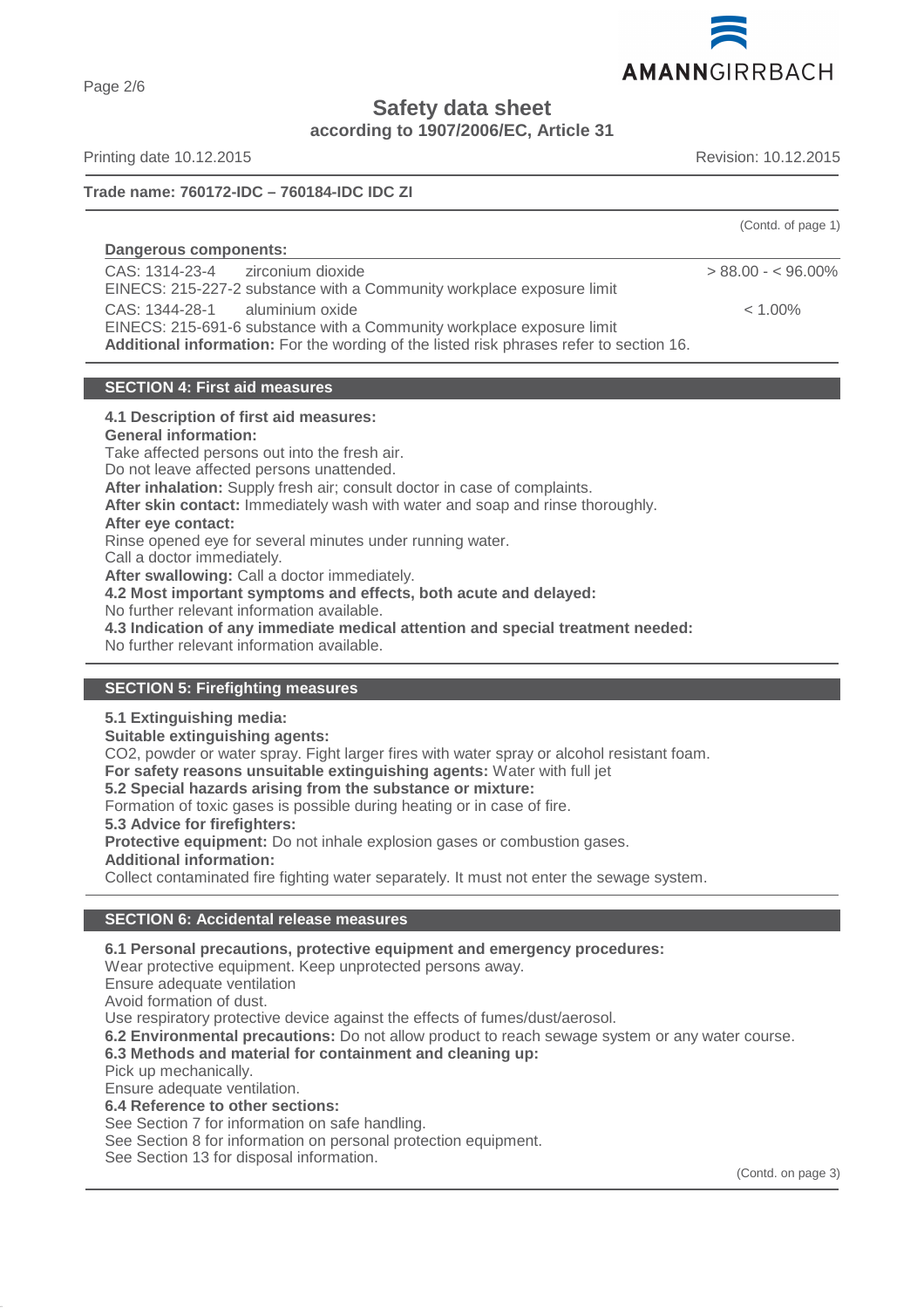

Page 3/6

# **Safety data sheet**

**according to 1907/2006/EC, Article 31**

Printing date 10.12.2015 **Revision: 10.12.2015** Revision: 10.12.2015

# **Trade name: 760172-IDC – 760184-IDC IDC ZI**

(Contd. of page 2)

# **SECTION 7: Handling and storage**

# **7.1 Precautions for safe handling:**

Open and handle receptacle with care. Ensure good ventilation/exhaustion at the workplace. Prevent formation of dust. Provide suction extractors if dust is formed.

**Information about fire - and explosion protection:** Keep ignition sources away - Do not smoke.

**7.2 Conditions for safe storage, including any incompatibilities: Storage:**

**Requirements to be met by storerooms and receptacles:** Store only in the original receptacle. **Information about storage in one common storage facility:** Store away from foodstuffs. **Further information about storage conditions:** Keep container tightly sealed.

**7.3 Specific end use(s):** No further relevant information available.

# **SECTION 8: Exposure controls/personal protection**

**Additional information about design of technical facilities:** No further data; see item 7.

# **8.1 Control parameters:**

**Ingredients with limit values that require monitoring at the workplace:** 

#### **1314-23-4 zirconium dioxide**

WEL Short-term value: 10 mg/m<sup>3</sup> Long-term value: 5 mg/m<sup>3</sup> as Zr

# **1344-28-1 aluminium oxide**

WEL Long-term value: 10<sup>\*</sup> 4<sup>\*\*</sup> mg/m<sup>3</sup> \*inhalable dust \*\*respirable dust

# **8.2 Exposure controls:**

# **Personal protective equipment:**

#### **General protective and hygienic measures:**

The usual precautionary measures are to be adhered to when handling chemicals.

Wash hands before breaks and at the end of work.

Keep away from foodstuffs, beverages and feed.

Do not inhale dust / smoke / mist.

Avoid contact with the eyes and skin.

# **Respiratory protection:**

Use suitable respiratory protective device in case of insufficient ventilation.

Short term filter device:

Filter P2

Filter P3

**Protection of hands: Protective gloves** 

# **Material of gloves:**

The selection of the suitable gloves does not only depend on the material, but also on further marks of quality and varies from manufacturer to manufacturer. As the product is a preparation of several substances, the resistance of the glove material can not be calculated in advance and has therefore to be checked prior to the application.

# **Penetration time of glove material:**

The exact break through time has to be found out by the manufacturer of the protective gloves and has to be observed.

**For the permanent contact gloves made of the following materials are suitable:** Nitrile rubber, NBR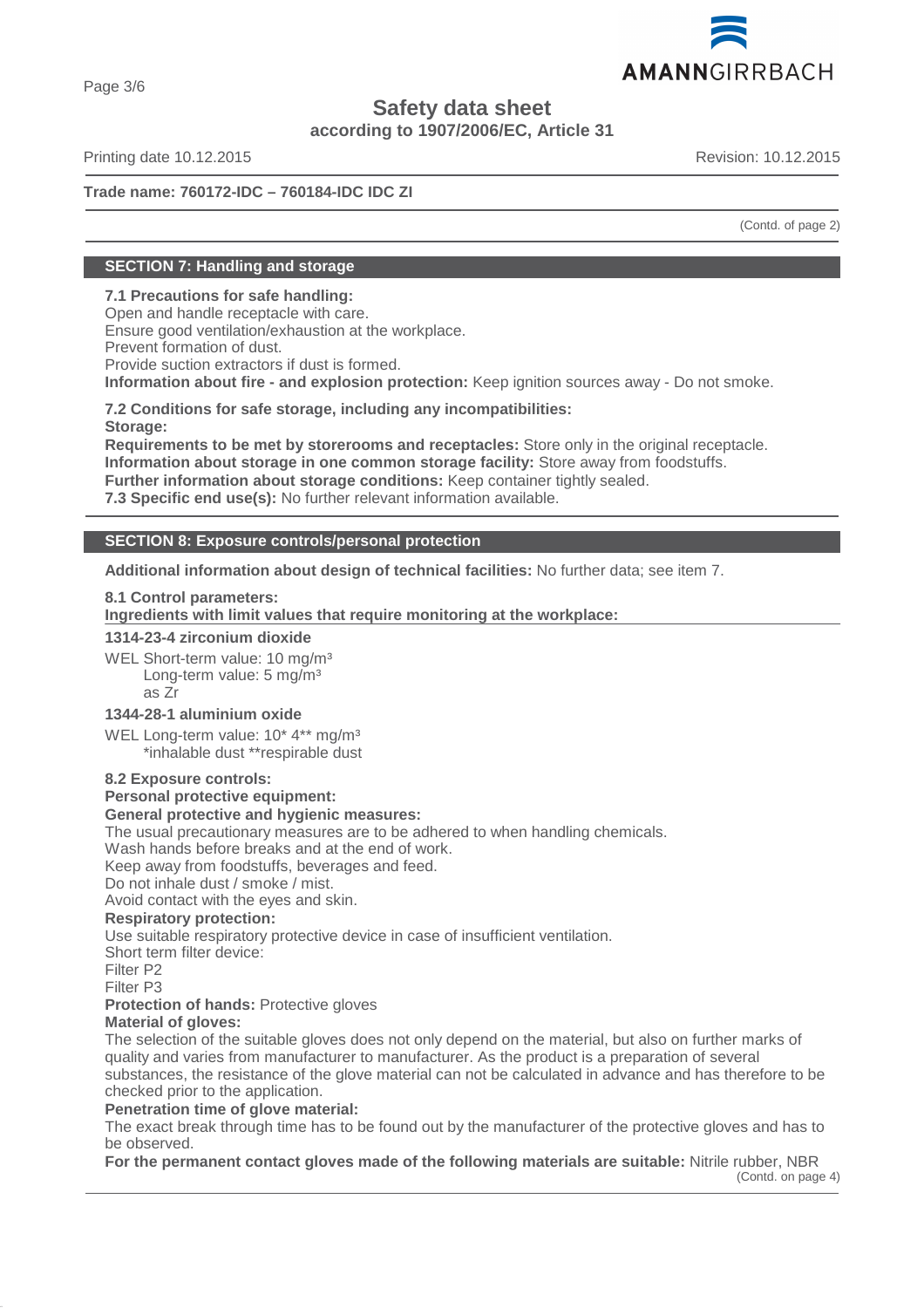

**Safety data sheet**

**according to 1907/2006/EC, Article 31**

Printing date 10.12.2015 **Revision: 10.12.2015** 

# **Trade name: 760172-IDC – 760184-IDC IDC ZI**

**Eye protection:** Tightly sealed goggles

# **SECTION 9: Physical and chemical properties**

| 9.1 Information on basic physical and chemical properties:<br><b>General Information:</b><br>Appearance:  |                                                                                  |
|-----------------------------------------------------------------------------------------------------------|----------------------------------------------------------------------------------|
| Form:<br>Colour:<br>Odour:<br>Odour threshold:                                                            | Powder<br>White<br>Odourless<br>Not determined.                                  |
| pH-value:                                                                                                 | Not applicable.                                                                  |
| <b>Change in condition:</b><br><b>Melting point/Melting range:</b><br><b>Boiling point/Boiling range:</b> | Undetermined.<br>Undetermined.                                                   |
| <b>Flash point:</b>                                                                                       | Not applicable.                                                                  |
| <b>Flammability (solid, gaseous):</b>                                                                     | Not applicable.                                                                  |
| Ignition temperature:                                                                                     |                                                                                  |
| <b>Decomposition temperature:</b>                                                                         | Not determined.                                                                  |
| Self-igniting:                                                                                            | Product is not selfigniting.                                                     |
| Danger of explosion:                                                                                      | Product does not present an explosion hazard.                                    |
| <b>Explosion limits:</b><br>Lower:<br>Upper:                                                              | Not determined.<br>Not determined.                                               |
| Vapour pressure:                                                                                          | Not determined.                                                                  |
| <b>Density:</b><br><b>Relative density:</b><br>Vapour density:<br><b>Evaporation rate:</b>                | Not determined.<br>Not determined.<br>Not determined.<br>Not applicable.         |
| <b>Solubility in / Miscibility with</b><br>water:                                                         | Not miscible or difficult to mix.                                                |
| Partition coefficient (n-octanol/water): Not determined.                                                  |                                                                                  |
| <b>Viscosity:</b><br>Dynamic:<br>Kinematic:<br>9.2 Other information:                                     | Not applicable.<br>Not applicable.<br>No further relevant information available. |

# **SECTION 10: Stability and reactivity**

**10.1 Reactivity:** No further relevant information available. **10.2 Chemical stability: Thermal decomposition / conditions to be avoided:** No decomposition if used according to specifications. **10.3 Possibility of hazardous reactions:** No dangerous reactions known. **10.4 Conditions to avoid:** No further relevant information available.

**10.5 Incompatible materials:** No further relevant information available.

(Contd. of page 3)

(Contd. on page 5)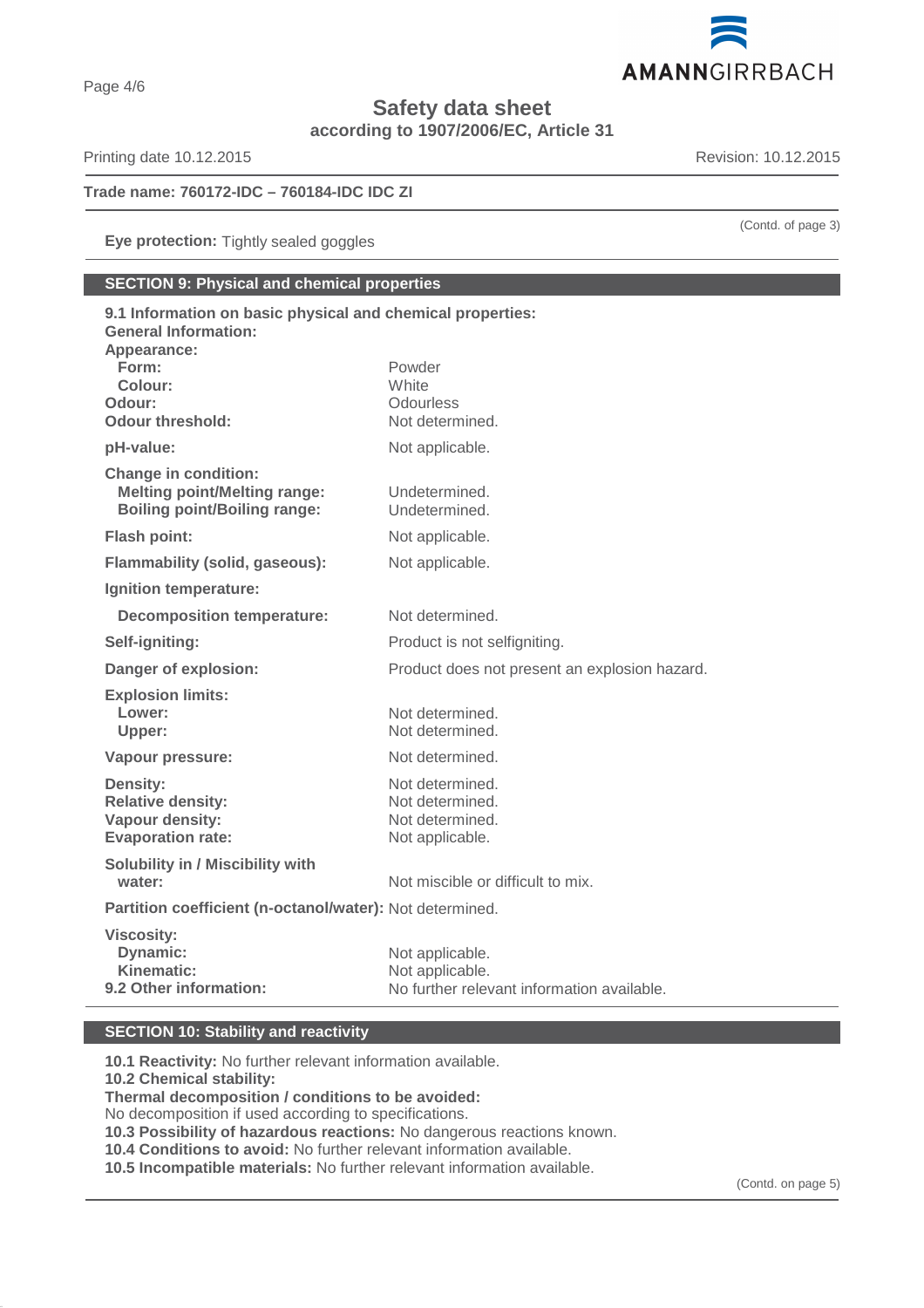

Page 5/6

**Safety data sheet**

**according to 1907/2006/EC, Article 31**

Printing date 10.12.2015 **Revision: 10.12.2015** Revision: 10.12.2015

# **Trade name: 760172-IDC – 760184-IDC IDC ZI**

(Contd. of page 4)

**10.6 Hazardous decomposition products:** No dangerous decomposition products known.

# **SECTION 11: Toxicological information**

**11.1 Information on toxicological effects:**

**Acute toxicity** Based on available data, the classification criteria are not met. **LD/LC50 values relevant for classification:** 

# **1344-28-1 aluminium oxide**

Oral LD50 15900 mg/kg (rat)

**Primary irritant effect:**

**Skin corrosion/irritation** Based on available data, the classification criteria are not met.

**Serious eye damage/irritation** Based on available data, the classification criteria are not met.

**Respiratory or skin sensitisation** Based on available data, the classification criteria are not met.

**CMR effects (carcinogenity, mutagenicity and toxicity for reproduction):**

**Germ cell mutagenicity** Based on available data, the classification criteria are not met.

**Carcinogenicity** Based on available data, the classification criteria are not met.

**Reproductive toxicity** Based on available data, the classification criteria are not met.

**STOT-single exposure** Based on available data, the classification criteria are not met.

**STOT-repeated exposure** Based on available data, the classification criteria are not met.

**Aspiration hazard** Based on available data, the classification criteria are not met.

# **SECTION 12: Ecological information**

**12.1 Toxicity:**

**Aquatic toxicity:** No further relevant information available.

**12.2 Persistence and degradability:** No further relevant information available.

**12.3 Bioaccumulative potential:** No further relevant information available.

**12.4 Mobility in soil:** No further relevant information available.

# **Additional ecological information:**

# **General notes:**

Water hazard class 1 (German Regulation) (Self-assessment): slightly hazardous for water Do not allow undiluted product or large quantities of it to reach ground water, water course or sewage system.

**12.5 Results of PBT and vPvB assessment:**

**PBT:** Not applicable.

**vPvB:** Not applicable.

**12.6 Other adverse effects:** No further relevant information available.

# **SECTION 13: Disposal considerations**

# **13.1 Waste treatment methods:**

# **Recommendation:**

Must not be disposed together with household garbage. Do not allow product to reach sewage system. **European waste catalogue:**

Dispose of contents/container in accordance with local/regional/national/international regulations.

# **Uncleaned packaging:**

**Recommendation:** Disposal must be made according to official regulations.

| <b>SECTION 14: Transport information</b> |  |
|------------------------------------------|--|
|------------------------------------------|--|

| <b>14.1 UN-Number:</b> |      |
|------------------------|------|
| ADR, ADN, IMDG, IATA   | Void |

(Contd. on page 6)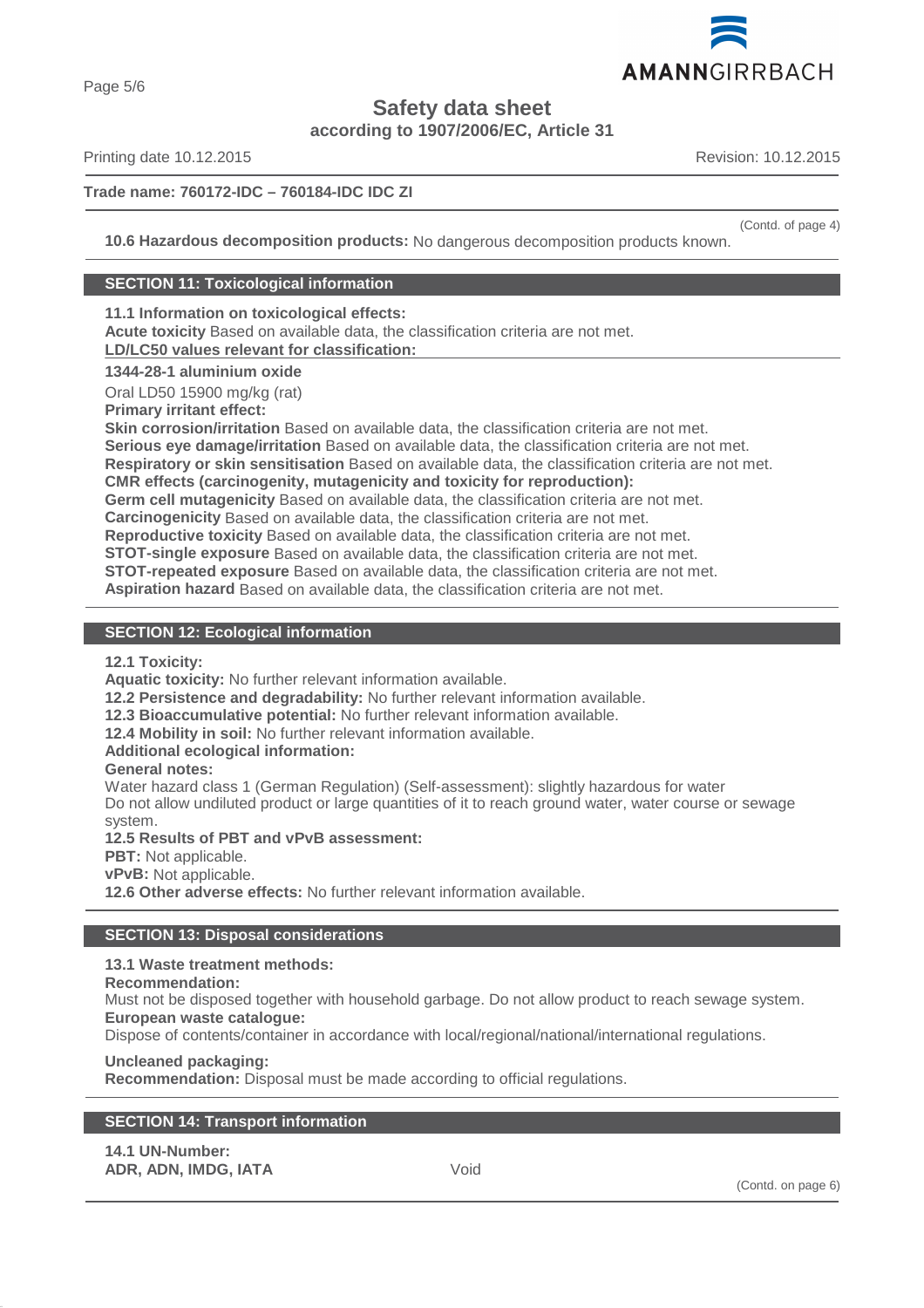AMANNGIRRBACH

# **Safety data sheet according to 1907/2006/EC, Article 31**

Printing date 10.12.2015 **Revision: 10.12.2015** Revision: 10.12.2015

Page 6/6

| Trade name: 760172-IDC - 760184-IDC IDC ZI                                                                         |                         |                    |
|--------------------------------------------------------------------------------------------------------------------|-------------------------|--------------------|
| 14.2 UN proper shipping name:<br>ADR, ADN, IMDG, IATA<br>14.3 Transport hazard class(es):                          | Void                    | (Contd. of page 5) |
| ADR, ADN, IMDG, IATA<br>Class:<br>14.4 Packing group:                                                              | Void                    |                    |
| <b>ADR, IMDG, IATA</b><br><b>14.5 Environmental hazards:</b>                                                       | Void                    |                    |
| Marine pollutant:<br>14.6 Special precautions for user:                                                            | No.<br>Not applicable.  |                    |
| 14.7 Transport in bulk according to Annex II of<br><b>Marpol and the IBC Code</b><br><b>UN "Model Regulation":</b> | Not applicable.<br>Void |                    |

# **SECTION 15: Regulatory information**

**15.1 Safety, health and environmental regulations/legislation specific for the substance or mixture:**

#### **Directive 2012/18/EU**

**Named dangerous substances - ANNEX I** None of the ingredients is listed.

**15.2 Chemical safety assessment:** A Chemical Safety Assessment has not been carried out.

#### **SECTION 16: Other information**

This information is based on our present knowledge. However, this shall not constitute a guarantee for any specific product features and shall not establish a legally valid contractual relationship.

**Department issuing SDS:**

ADEEGO GmbH Wildsteig 4A D-42113 Wuppertal Tel. +49 (0) 202 2575700 Fax. +49 (0) 202 2575701 Email: mail@adeego.de www.adeego.de

**Contact:** Dr. Axel Deeg

#### **Abbreviations and acronyms:**

ADR: Accord européen sur le transport des marchandises dangereuses par Route (European Agreement concerning the International Carriage of Dangerous Goods by Road) IMDG: International Maritime Code for Dangerous Goods IATA: International Air Transport Association GHS: Globally Harmonised System of Classification and Labelling of Chemicals EINECS: European Inventory of Existing Commercial Chemical Substances ELINCS: European List of Notified Chemical Substances CAS: Chemical Abstracts Service (division of the American Chemical Society) LC50: Lethal concentration, 50 percent LD50: Lethal dose, 50 percent PBT: Persistent, Bioaccumulative and Toxic vPvB: very Persistent and very Bioaccumulative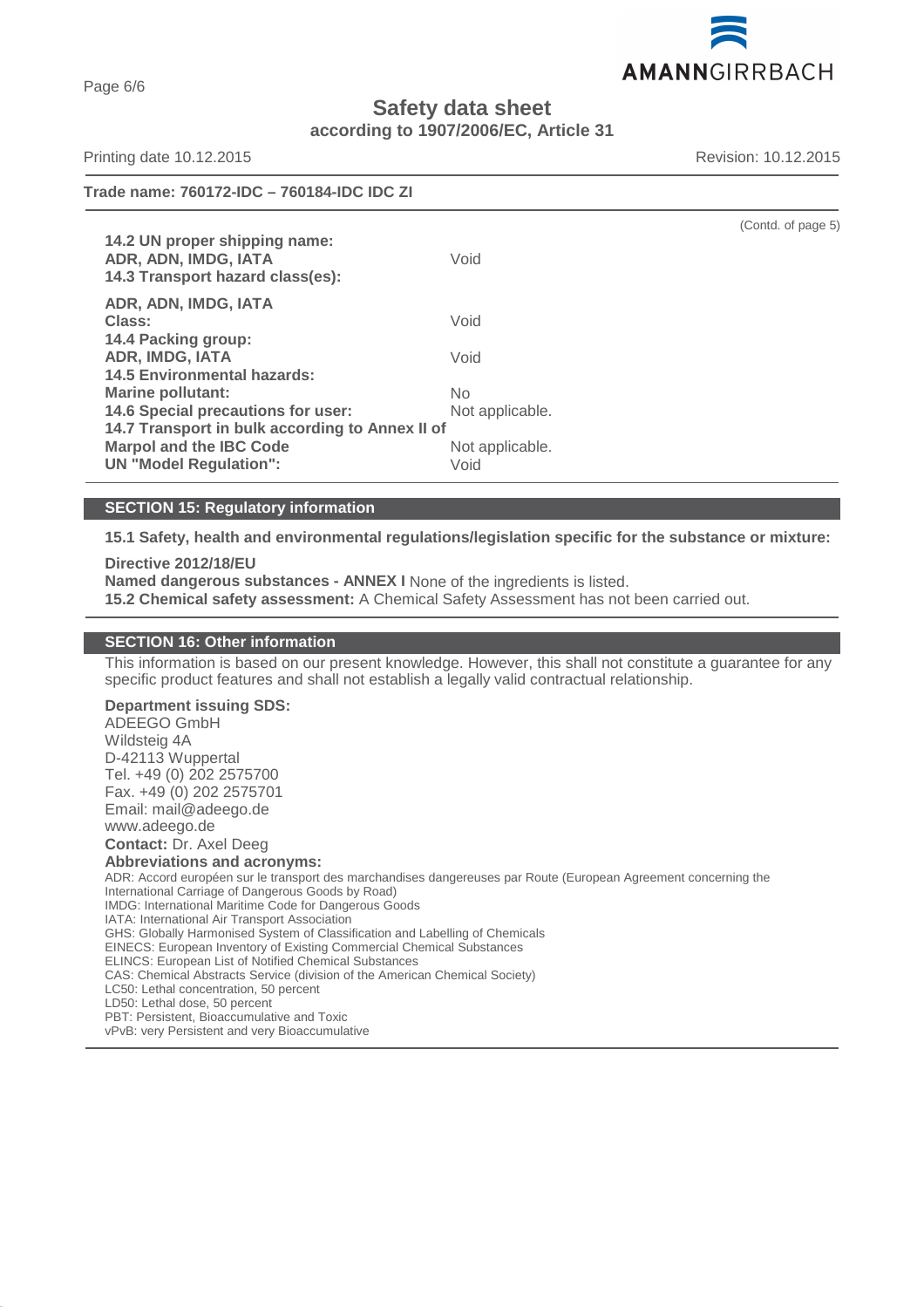Seite: 1/7

# **Sicherheitsdatenblatt**

**gemäß 1907/2006/EG, Artikel 31**

Druckdatum: 10.12.2015 überarbeitet am: 10.12.2015

# **ABSCHNITT 1: Bezeichnung des Stoffs beziehungsweise des Gemischs und des Unternehmens**

**1.1 Produktidentifikator**

**Handelsname: 760172-IDC – 760184-IDC IDC ZI**

**1.2 Relevante identifizierte Verwendungen des Stoffs oder Gemischs und Verwendungen, von denen abgeraten wird:** Keine weiteren relevanten Informationen verfügbar.

**Verwendung des Stoffes / des Gemisches:** Hilfsmittel für die Dentaltechnik

**1.3 Einzelheiten zum Lieferanten, der das Sicherheitsdatenblatt bereitstellt Hersteller/Lieferant:**

Firmenbezeichnung Amann Girrbach AG Herrschaftswiesen 1 A-6842 Koblach Telefon: 0043 5523 623330 Fax: 0043 5523 55990 Email: austria@amanngirrbach.com Internet: www.amanngirrbach.com

Inverkehrbringer Amann Girrbach GmbH Duerrenweg 40 D-75177 Pforzheim Telefon: 0049 7231 957100 Fax: 0049 7231 957129 Email: germany@amanngirrbach.com Internet: www.amanngirrbach.com

**Auskunftgebender Bereich:** Amann Girrbach GmbH **1.4 Notrufnummer:** Giftinformationszentrum-Nord / GIZ-Nord Poisons Centre Telefon / Phone +49 (0) 551/19240 24h / 7d

# **ABSCHNITT 2: Mögliche Gefahren**

**2.1 Einstufung des Stoffs oder Gemischs Einstufung gemäß Verordnung (EG) Nr. 1272/2008** Das Produkt ist gemäß CLP-Verordnung nicht eingestuft.

**2.2 Kennzeichnungselemente Kennzeichnung gemäß Verordnung (EG) Nr. 1272/2008** entfällt **Gefahrenpiktogramme** entfällt **Signalwort** entfällt **Gefahrenhinweise** entfällt **2.3 Sonstige Gefahren Ergebnisse der PBT- und vPvB-Beurteilung PBT:** Nicht anwendbar. **vPvB:** Nicht anwendbar.

# **ABSCHNITT 3: Zusammensetzung/Angaben zu Bestandteilen**

**3.2 Chemische Charakterisierung: Gemische**

**Beschreibung:** Gemisch aus nachfolgend angeführten Stoffen mit ungefährlichen Beimengungen.

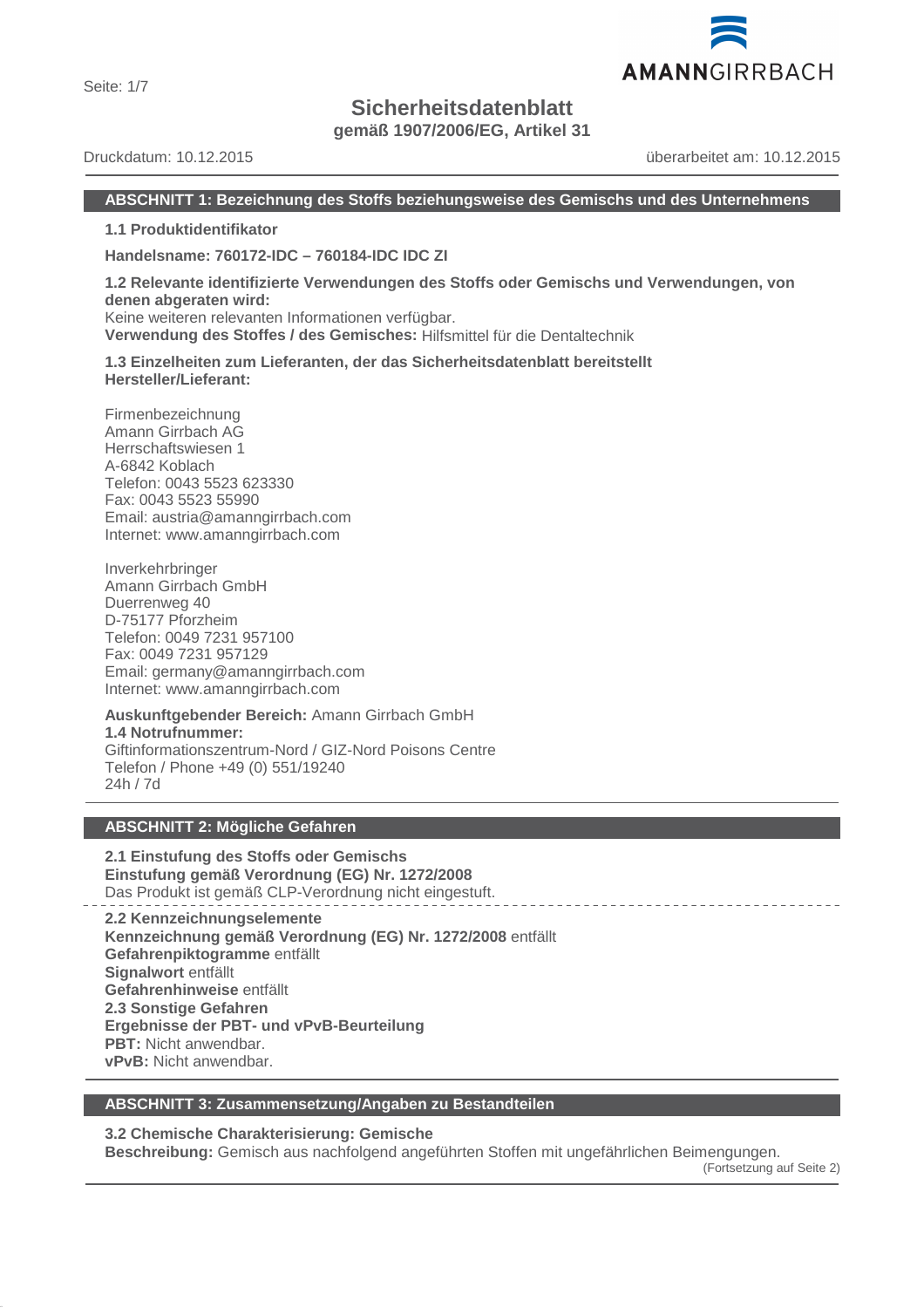

**Sicherheitsdatenblatt**

**gemäß 1907/2006/EG, Artikel 31**

Seite: 2/7

Druckdatum: 10.12.2015 überarbeitet am: 10.12.2015

# **Handelsname: 760172-IDC – 760184-IDC IDC ZI**

|                                                                                                                    |                                                                                                                                                                                                                                                            | (Fortsetzung von Seite 1) |
|--------------------------------------------------------------------------------------------------------------------|------------------------------------------------------------------------------------------------------------------------------------------------------------------------------------------------------------------------------------------------------------|---------------------------|
| Gefährliche Inhaltsstoffe:                                                                                         |                                                                                                                                                                                                                                                            |                           |
| CAS: 1314-23-4     Zirkonoxid                                                                                      | EINECS: 215-227-2 Stoff, für den ein gemeinschaftlicher Grenzwert für die Exposition<br>am Arbeitsplatz gilt                                                                                                                                               | $> 88,00 - 596,00\%$      |
| CAS: 1314-36-9 Yttriumoxid                                                                                         | EINECS: 215-233-5 Stoff, für den ein gemeinschaftlicher Grenzwert für die Exposition<br>am Arbeitsplatz gilt                                                                                                                                               | $> 5,00 - 10,00\%$        |
| CAS: 1344-28-1 Aluminiumoxid                                                                                       | EINECS: 215-691-6 Stoff, für den ein gemeinschaftlicher Grenzwert für die Exposition<br>am Arbeitsplatz gilt                                                                                                                                               | $< 1,00\%$                |
| Zusätzliche Hinweise:                                                                                              | Der Wortlaut der angeführten Gefahrenhinweise ist dem Abschnitt 16 zu entnehmen.<br>Hinweise zu Bestandteilen mit arbeitsplatzbezogenen, zu überwachenden Grenzwerte aus dem nationalen<br>Recht der Bundesrepublik Deutschland finden Sie in Abschnitt 8. |                           |
|                                                                                                                    |                                                                                                                                                                                                                                                            |                           |
| <b>ABSCHNITT 4: Erste-Hilfe-Maßnahmen</b>                                                                          |                                                                                                                                                                                                                                                            |                           |
| <b>Allgemeine Hinweise:</b><br>Betroffene an die frische Luft bringen.<br>Betroffene nicht unbeaufsichtigt lassen. | 4.1 Beschreibung der Erste-Hilfe-Maßnahmen<br>Nach Einatmen: Frischluftzufuhr, bei Beschwerden Arzt aufsuchen.                                                                                                                                             |                           |

**Nach Hautkontakt:** Sofort mit Wasser und Seife abwaschen und gut nachspülen.

# **Nach Augenkontakt:**

Augen bei geöffnetem Lidspalt mehrere Minuten mit fließendem Wasser spülen. Sofort Arzt hinzuziehen.

**Nach Verschlucken:** Sofort Arzt hinzuziehen.

**4.2 Wichtigste akute und verzögert auftretende Symptome und Wirkungen:**

Keine weiteren relevanten Informationen verfügbar.

**4.3 Hinweise auf ärztliche Soforthilfe oder Spezialbehandlung:**

Keine weiteren relevanten Informationen verfügbar.

# **ABSCHNITT 5: Maßnahmen zur Brandbekämpfung**

# **5.1 Löschmittel:**

# **Geeignete Löschmittel:**

CO2, Löschpulver oder Wassersprühstrahl. Größeren Brand mit Wassersprühstrahl oder alkoholbeständigem Schaum bekämpfen.

**Aus Sicherheitsgründen ungeeignete Löschmittel:** Wasser im Vollstrahl

**5.2 Besondere vom Stoff oder Gemisch ausgehende Gefahren:**

Beim Erhitzen oder im Brandfalle Bildung giftiger Gase möglich.

**5.3 Hinweise für die Brandbekämpfung:**

**Besondere Schutzausrüstung:** Explosions- und Brandgase nicht einatmen.

**Weitere Angaben:** Kontaminiertes Löschwasser getrennt sammeln, darf nicht in die Kanalisation gelangen.

# **ABSCHNITT 6: Maßnahmen bei unbeabsichtigter Freisetzung**

#### **6.1 Personenbezogene Vorsichtsmaßnahmen, Schutzausrüstungen und in Notfällen anzuwendende Verfahren:**

Schutzausrüstung tragen. Ungeschützte Personen fernhalten.

Für ausreichende Lüftung sorgen.

Staubbildung vermeiden.

Bei Einwirkung von Dämpfen/Staub/Aerosol Atemschutz verwenden.

**6.2 Umweltschutzmaßnahmen:** Nicht in die Kanalisation oder in Gewässer gelangen lassen.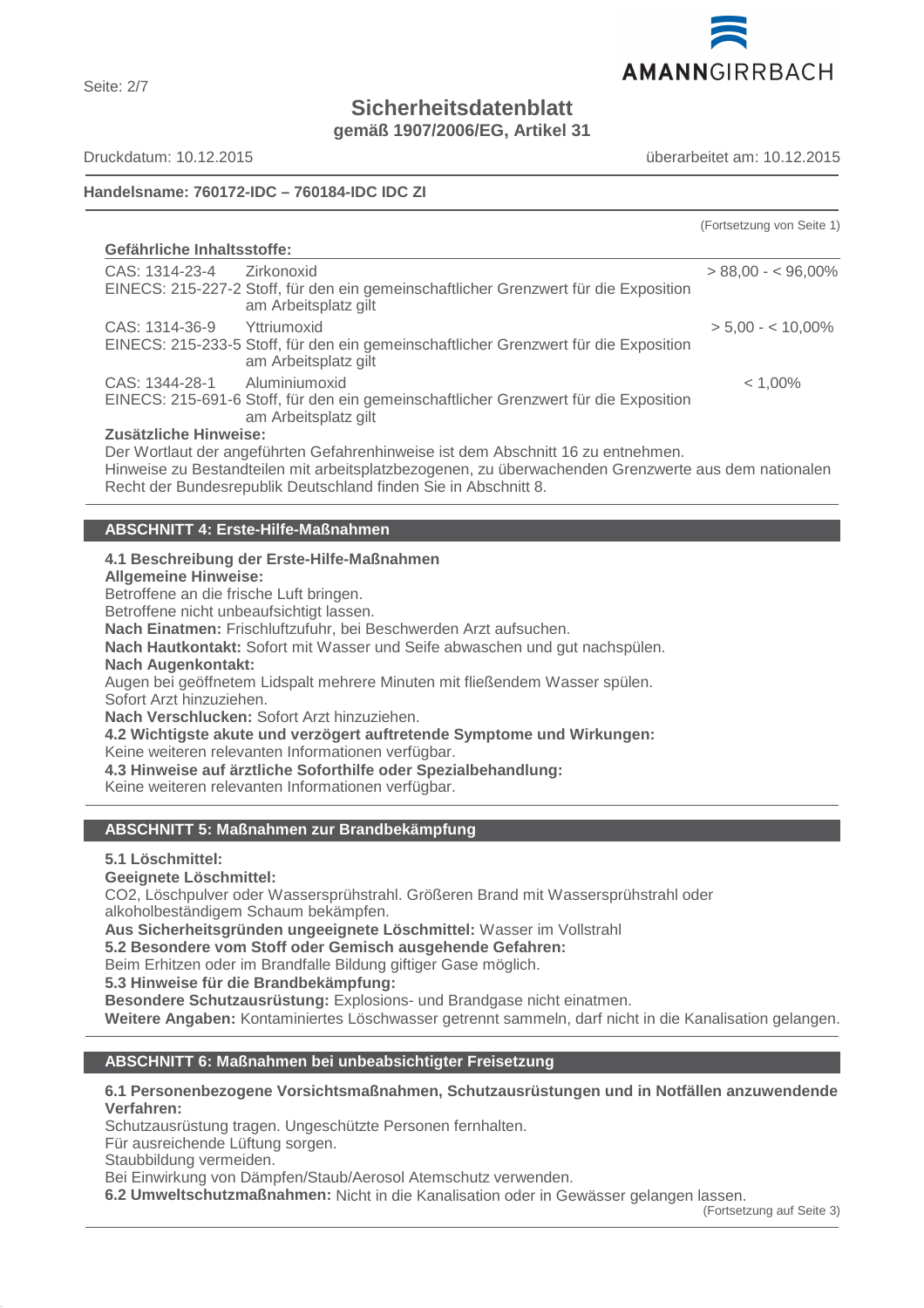Seite: 3/7

# **Sicherheitsdatenblatt**

**gemäß 1907/2006/EG, Artikel 31**

Druckdatum: 10.12.2015 überarbeitet am: 10.12.2015

**Handelsname: 760172-IDC – 760184-IDC IDC ZI**

(Fortsetzung von Seite 2)

**6.3 Methoden und Material für Rückhaltung und Reinigung:**

Mechanisch aufnehmen.

Für ausreichende Lüftung sorgen.

**6.4 Verweis auf andere Abschnitte:**

Informationen zur sicheren Handhabung siehe Abschnitt 7. Informationen zur persönlichen Schutzausrüstung siehe Abschnitt 8. Informationen zur Entsorgung siehe Abschnitt 13.

# **ABSCHNITT 7: Handhabung und Lagerung**

**7.1 Schutzmaßnahmen zur sicheren Handhabung:** Behälter mit Vorsicht öffnen und handhaben. Für gute Belüftung/Absaugung am Arbeitsplatz sorgen. Staubbildung vermeiden. Bei Staubbildung Absaugung vorsehen.

**Hinweise zum Brand- und Explosionsschutz:** Zündquellen fernhalten - nicht rauchen.

# **7.2 Bedingungen zur sicheren Lagerung unter Berücksichtigung von Unverträglichkeiten: Lagerung:**

**Anforderung an Lagerräume und Behälter:** Nur im Originalgebinde aufbewahren.

**Zusammenlagerungshinweise:** Getrennt von Lebensmitteln lagern.

**Weitere Angaben zu den Lagerbedingungen:** Behälter dicht geschlossen halten.

**7.3 Spezifische Endanwendungen:** Keine weiteren relevanten Informationen verfügbar.

# **ABSCHNITT 8: Begrenzung und Überwachung der Exposition/Persönliche Schutzausrüstungen**

**Zusätzliche Hinweise zur Gestaltung technischer Anlagen:** Keine weiteren Angaben, siehe Abschnitt 7.

# **8.1 Zu überwachende Parameter:**

Bestandteile mit arbeitsplatzbezogenen, zu überwachenden Grenzwerten:

# **1314-23-4 Zirkonoxid**

AGW Langzeitwert: 1E mg/m³ 1(I);10, DFG, Sah

# **1314-36-9 Yttriumoxid**

MAK vgl.Abschn.IIb

# **1344-28-1 Aluminiumoxid**

AGW Langzeitwert: 1,25\* 10\*\* mg/m³ 2(II);\*alveolengängig\*\*einatembar; AGS, DFG

# **8.2 Begrenzung und Überwachung der Exposition:**

# **Persönliche Schutzausrüstung:**

# **Allgemeine Schutz- und Hygienemaßnahmen:**

Die üblichen Vorsichtsmaßnahmen beim Umgang mit Chemikalien sind zu beachten.

Vor den Pausen und bei Arbeitsende Hände waschen.

Von Nahrungsmitteln, Getränken und Futtermitteln fernhalten.

Staub/Rauch/Nebel nicht einatmen. Berührung mit den Augen und der Haut vermeiden.

# **Atemschutz:**

Bei unzureichender Belüftung Atemschutz.

Kurzzeitig Filtergerät:

Filter P2

Filter P3

# **Handschutz:** Schutzhandschuhe

# **Handschuhmaterial:**

Die Auswahl eines geeigneten Handschuhs ist nicht nur vom Material, sondern auch von weiteren Qualitätsmerkmalen abhängig und von Hersteller zu Hersteller unterschiedlich. Da das Produkt eine

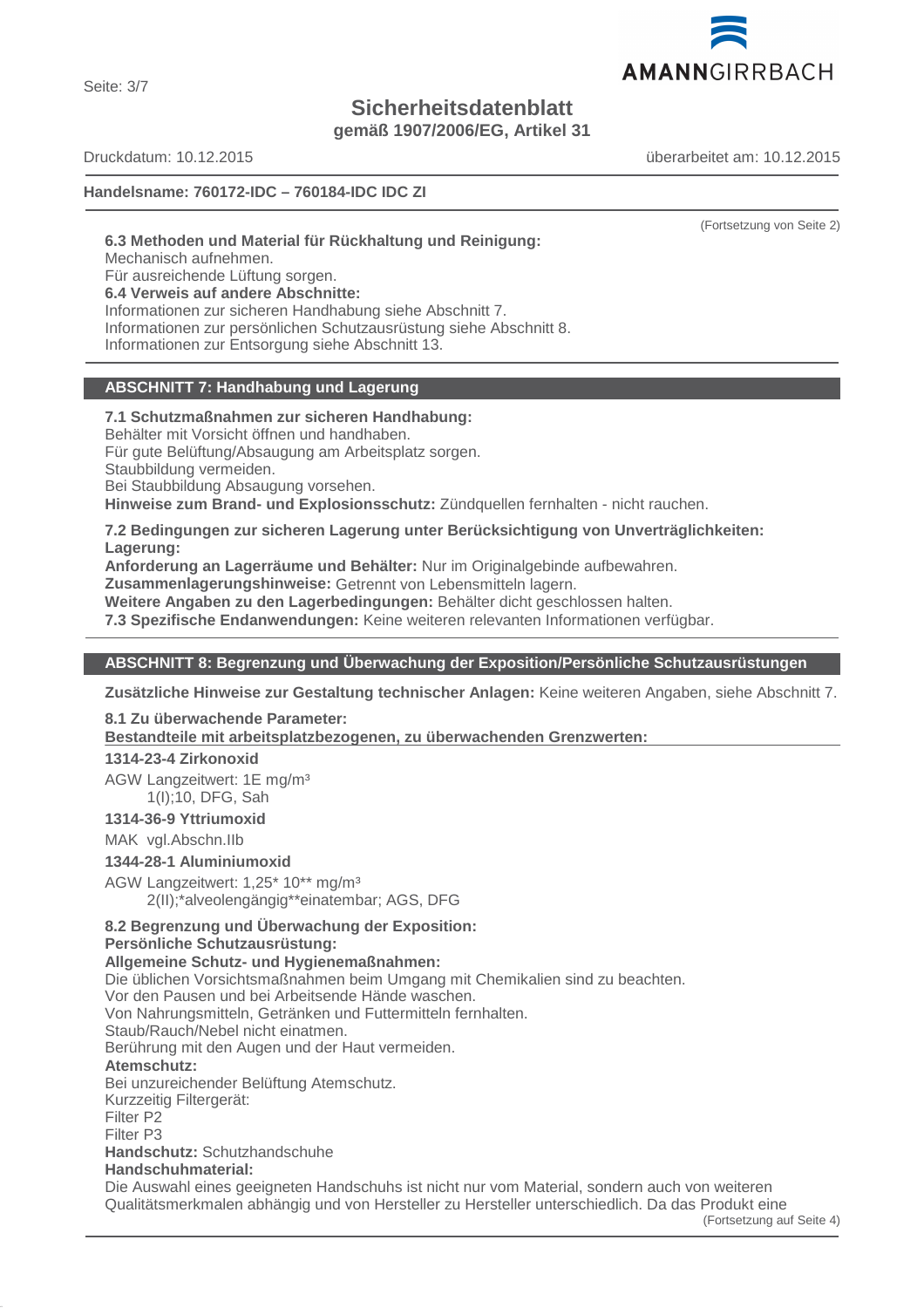

# **Sicherheitsdatenblatt**

**gemäß 1907/2006/EG, Artikel 31**

# **Handelsname: 760172-IDC – 760184-IDC IDC ZI**

Druckdatum: 10.12.2015 überarbeitet am: 10.12.2015

(Fortsetzung von Seite 3)

Zubereitung aus mehreren Stoffen darstellt, ist die Beständigkeit von Handschuhmaterialen nicht vorausberechenbar und muß deshalb vor dem Einsatz überprüft werden. **Durchdringungszeit des Handschuhmaterials:**

Die genaue Durchbruchzeit ist beim Schutzhandschuhhersteller zu erfahren und einzuhalten. **Für den Dauerkontakt sind Handschuhe aus folgenden Materialien geeignet:** Nitrilkautschuk **Augenschutz:** Dichtschließende Schutzbrille

**9.1 Angaben zu den grundlegenden physikalischen und chemischen Eigenschaften**

# **ABSCHNITT 9: Physikalische und chemische Eigenschaften**

| <b>Allgemeine Angaben:</b><br>Aussehen:                                       |                                                                        |
|-------------------------------------------------------------------------------|------------------------------------------------------------------------|
| Form:                                                                         | Pulver                                                                 |
| Farbe:<br>Geruch:                                                             | Weiß<br>Geruchlos                                                      |
| Geruchsschwelle:                                                              | Nicht bestimmt.                                                        |
| pH-Wert:                                                                      | Nicht anwendbar.                                                       |
| Zustandsänderung:<br>Schmelzpunkt/Schmelzbereich:<br>Siedepunkt/Siedebereich: | Nicht bestimmt.<br>Nicht bestimmt.                                     |
| Flammpunkt:                                                                   | Nicht anwendbar.                                                       |
| Entzündlichkeit (fest, gasförmig):                                            | Nicht anwendbar.                                                       |
| Zündtemperatur:                                                               |                                                                        |
| Zersetzungstemperatur:                                                        | Nicht bestimmt.                                                        |
| Selbstentzündlichkeit:                                                        | Das Produkt ist nicht selbstentzündlich.                               |
| <b>Explosionsgefahr:</b>                                                      | Das Produkt ist nicht explosionsgefährlich.                            |
| <b>Explosionsgrenzen:</b>                                                     |                                                                        |
| Untere:<br>Obere:                                                             | Nicht bestimmt.<br>Nicht bestimmt.                                     |
| Dampfdruck:                                                                   | Nicht bestimmt.                                                        |
| Dichte:                                                                       | Nicht bestimmt.                                                        |
| <b>Relative Dichte:</b>                                                       | Nicht bestimmt.                                                        |
| Dampfdichte:<br>Verdampfungsgeschwindigkeit:                                  | Nicht bestimmt.<br>Nicht anwendbar.                                    |
| Löslichkeit in / Mischbarkeit mit                                             |                                                                        |
| Wasser:                                                                       | Nicht bzw. wenig mischbar.                                             |
| Verteilungskoeffizient (n-Octanol/Wasser): Nicht bestimmt.                    |                                                                        |
| Viskosität:                                                                   |                                                                        |
| Dynamisch:                                                                    | Nicht anwendbar.                                                       |
| Kinematisch:<br>9.2 Sonstige Angaben:                                         | Nicht anwendbar.<br>Keine weiteren relevanten Informationen verfügbar. |
|                                                                               |                                                                        |

# **ABSCHNITT 10: Stabilität und Reaktivität:**

**10.1 Reaktivität:** Keine weiteren relevanten Informationen verfügbar.

(Fortsetzung auf Seite 5)

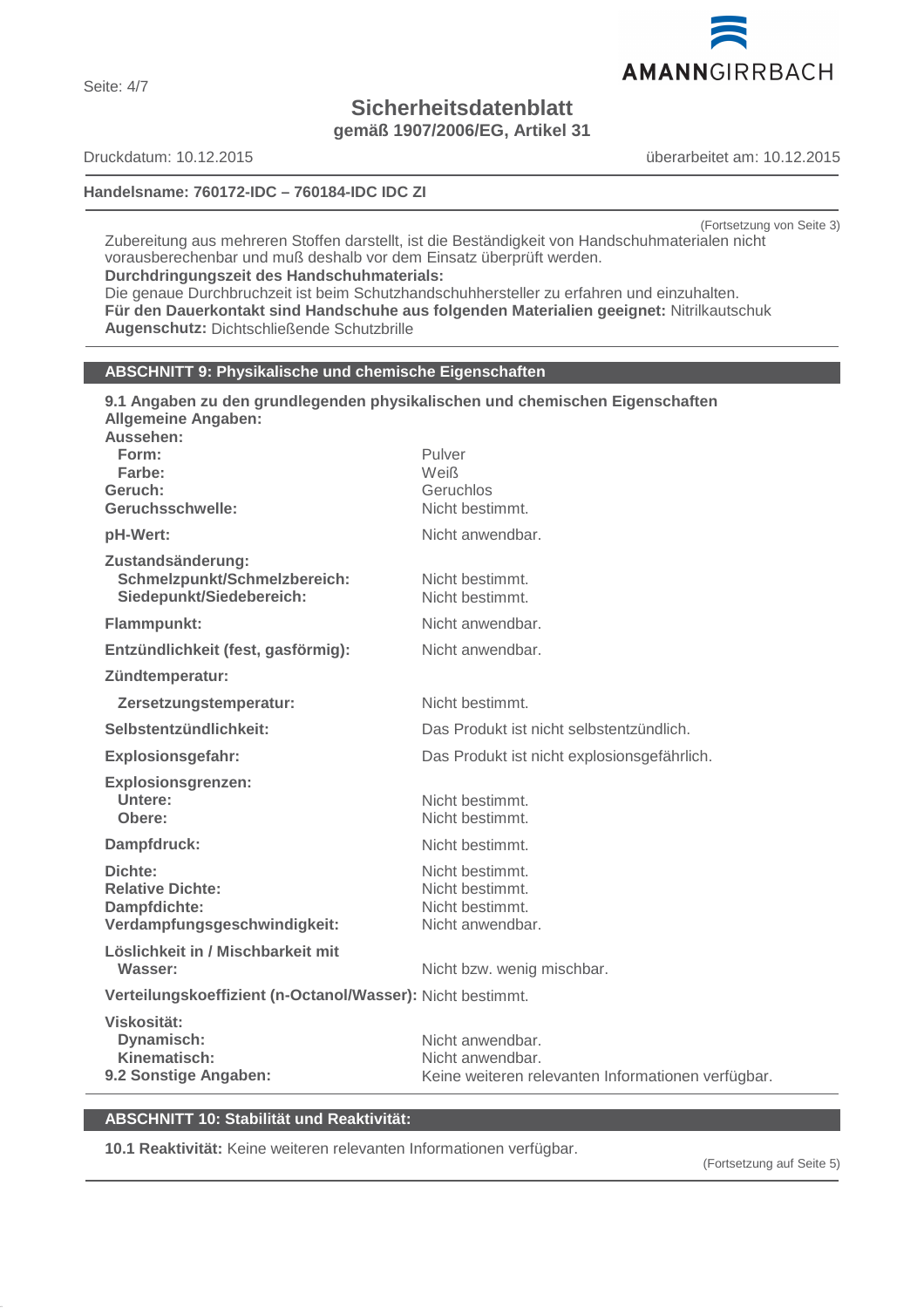Seite: 5/7

# **Sicherheitsdatenblatt**

**gemäß 1907/2006/EG, Artikel 31**

Druckdatum: 10.12.2015 überarbeitet am: 10.12.2015

# **Handelsname: 760172-IDC – 760184-IDC IDC ZI**

**10.2 Chemische Stabilität:**

**Thermische Zersetzung / zu vermeidende Bedingungen:**

Keine Zersetzung bei bestimmungsgemäßer Verwendung.

**10.3 Möglichkeit gefährlicher Reaktionen:** Keine gefährlichen Reaktionen bekannt.

**10.4 Zu vermeidende Bedingungen:** Keine weiteren relevanten Informationen verfügbar.

**10.5 Unverträgliche Materialien:** Keine weiteren relevanten Informationen verfügbar.

**10.6 Gefährliche Zersetzungsprodukte:** Keine gefährlichen Zersetzungsprodukte bekannt.

# **ABSCHNITT 11: Toxikologische Angaben**

**11.1 Angaben zu toxikologischen Wirkungen:**

**Akute Toxizität** Aufgrund der verfügbaren Daten sind die Einstufungskriterien nicht erfüllt. **Einstufungsrelevante LD/LC50-Werte:** 

# **1314-23-4 Zirkonoxid**

Oral LD50 > 5000 mg/kg (rat)

# **1314-36-9 Yttriumoxid**

Oral LD50 > 5000 mg/kg (rat)

**1344-28-1 Aluminiumoxid**

Oral LD50 15900 mg/kg (rat)

**Primäre Reizwirkung:**

**Ätz-/Reizwirkung auf die Haut** Aufgrund der verfügbaren Daten sind die Einstufungskriterien nicht erfüllt. **Schwere Augenschädigung/-reizung**

Aufgrund der verfügbaren Daten sind die Einstufungskriterien nicht erfüllt.

**Sensibilisierung der Atemwege/Haut**

Aufgrund der verfügbaren Daten sind die Einstufungskriterien nicht erfüllt.

**CMR-Wirkungen (krebserzeugende, erbgutverändernde und fortpflanzungsgefährdende Wirkung): Keimzell-Mutagenität** Aufgrund der verfügbaren Daten sind die Einstufungskriterien nicht erfüllt.

**Karzinogenität** Aufgrund der verfügbaren Daten sind die Einstufungskriterien nicht erfüllt.

**Reproduktionstoxizität** Aufgrund der verfügbaren Daten sind die Einstufungskriterien nicht erfüllt.

# **Spezifische Zielorgan-Toxizität bei einmaliger Exposition**

Aufgrund der verfügbaren Daten sind die Einstufungskriterien nicht erfüllt.

**Spezifische Zielorgan-Toxizität bei wiederholter Exposition**

Aufgrund der verfügbaren Daten sind die Einstufungskriterien nicht erfüllt.

**Aspirationsgefahr** Aufgrund der verfügbaren Daten sind die Einstufungskriterien nicht erfüllt.

# **ABSCHNITT 12: Umweltbezogene Angaben**

# **12.1 Toxizität**

**Aquatische Toxizität:** Keine weiteren relevanten Informationen verfügbar.

**12.2 Persistenz und Abbaubarkeit:** Keine weiteren relevanten Informationen verfügbar.

**12.3 Bioakkumulationspotenzial:** Keine weiteren relevanten Informationen verfügbar.

**12.4 Mobilität im Boden:** Keine weiteren relevanten Informationen verfügbar.

# **Weitere ökologische Hinweise:**

# **Allgemeine Hinweise:**

Wassergefährdungsklasse 1 (Selbsteinstufung): schwach wassergefährdend

Nicht unverdünnt bzw. in größeren Mengen in das Grundwasser, in Gewässer oder in die Kanalisation gelangen lassen.

# **12.5 Ergebnisse der PBT- und vPvB-Beurteilung:**

**PBT:** Nicht anwendbar.

**vPvB:** Nicht anwendbar.

**12.6 Andere schädliche Wirkungen:** Keine weiteren relevanten Informationen verfügbar.

(Fortsetzung auf Seite 6)



(Fortsetzung von Seite 4)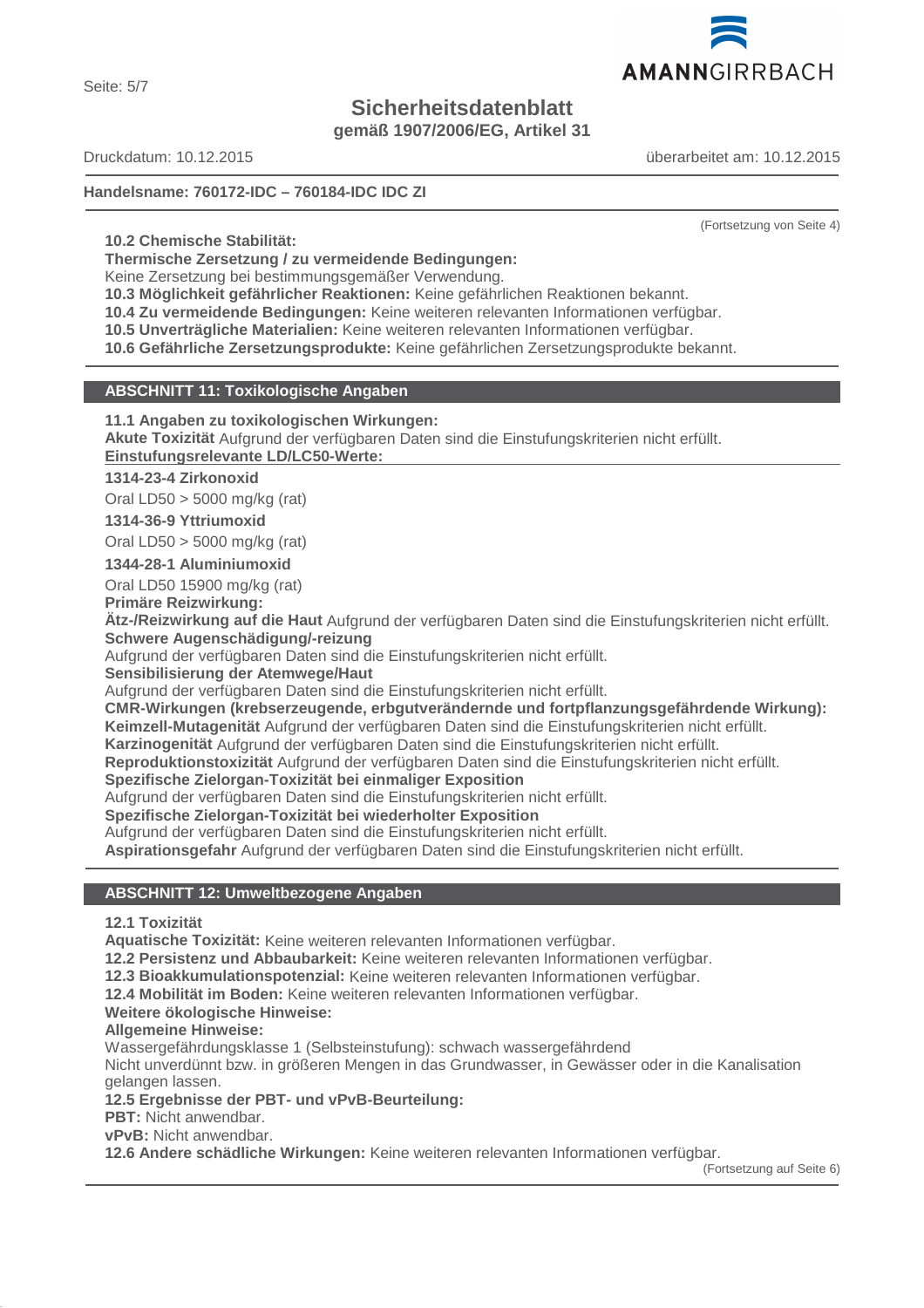# **Sicherheitsdatenblatt**

**gemäß 1907/2006/EG, Artikel 31**

Seite: 6/7

Druckdatum: 10.12.2015 überarbeitet am: 10.12.2015

# **Handelsname: 760172-IDC – 760184-IDC IDC ZI**

(Fortsetzung von Seite 5)

# **ABSCHNITT 13: Hinweise zur Entsorgung**

**13.1 Verfahren der Abfallbehandlung:**

**Empfehlung:**

Darf nicht zusammen mit Hausmüll entsorgt werden. Nicht in die Kanalisation gelangen lassen.

**Europäisches Abfallverzeichnis:**

Entsorgung des Inhalts / des Behälters gemäß den örtlichen / regionalen / nationalen/ internationalen Vorschriften.

**Ungereinigte Verpackungen:**

**Empfehlung:** Entsorgung gemäß den behördlichen Vorschriften.

# **ABSCHNITT 14: Angaben zum Transport**

| 14.1 UN-Nummer<br>ADR, ADN, IMDG, IATA<br>14.2 Ordnungsgemäße UN-Versandbezeichnung<br>ADR, ADN, IMDG, IATA<br>14.3 Transportgefahrenklassen | entfällt<br>entfällt         |
|----------------------------------------------------------------------------------------------------------------------------------------------|------------------------------|
| ADR, ADN, IMDG, IATA                                                                                                                         |                              |
| <b>Klasse</b>                                                                                                                                | entfällt                     |
| 14.4 Verpackungsgruppe<br>ADR, IMDG, IATA                                                                                                    | entfällt                     |
| 14.5 Umweltgefahren:<br><b>Marine pollutant:</b>                                                                                             | <b>Nein</b>                  |
| 14.6 Besondere Vorsichtsmaßnahmen für den<br>Verwender<br>14.7 Massengutbeförderung gemäß Anhang II                                          | Nicht anwendbar.             |
| des MARPOL-Übereinkommens und gemäß IBC-<br>Code<br><b>UN "Model Regulation":</b>                                                            | Nicht anwendbar.<br>entfällt |
|                                                                                                                                              |                              |

# **ABSCHNITT 15: Rechtsvorschriften**

**15.1 Vorschriften zu Sicherheit, Gesundheits- und Umweltschutz/spezifische Rechtsvorschriften für den Stoff oder das Gemisch:**

**Nationale Vorschriften:**

**Wassergefährdungsklasse:** WGK 1 (Selbsteinstufung): schwach wassergefährdend. **15.2 Stoffsicherheitsbeurteilung:** Eine Stoffsicherheitsbeurteilung wurde nicht durchgeführt.

# **ABSCHNITT 16: Sonstige Angaben**

Die Angaben stützen sich auf den heutigen Stand unserer Kenntnisse, sie stellen jedoch keine Zusicherung von Produkteigenschaften dar und begründen kein vertragliches Rechtsverhältnis.

# **Schulungshinweise:**

Unterweisungen über Gefahren und Schutzmaßnahmen anhand der Betriebsanweisung (TRGS 555). Die Unterweisungen müssen vor Beginn der Beschäftigung und danach mindestens einmal jährlich erfolgen.

# **Datenblatt ausstellender Bereich:**

ADEEGO GmbH Wildsteig 4A D-42113 Wuppertal Tel. +49 (0) 202 2575700 Fax. +49 (0) 202 2575701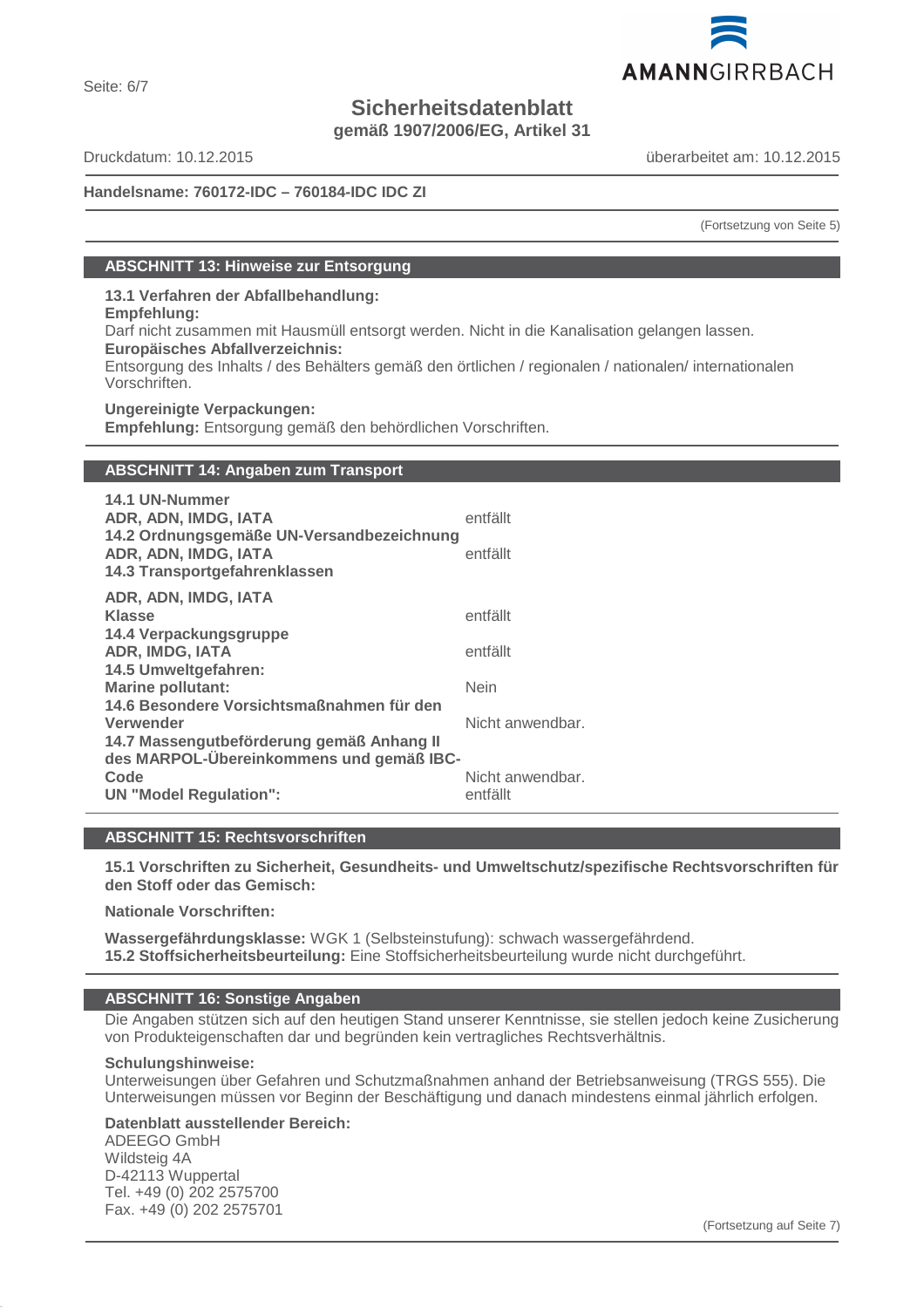Seite: 7/7

# **Sicherheitsdatenblatt**

**gemäß 1907/2006/EG, Artikel 31**

Druckdatum: 10.12.2015 überarbeitet am: 10.12.2015

# **Handelsname: 760172-IDC – 760184-IDC IDC ZI**

(Fortsetzung von Seite 6)

Email: mail@adeego.de www.adeego.de **Ansprechpartner:** Dr. Axel Deeg **Abkürzungen und Akronyme:** ADR: Accord européen sur le transport des marchandises dangereuses par Route (European Agreement concerning the International Carriage of Dangerous Goods by Road) IMDG: International Maritime Code for Dangerous Goods IATA: International Air Transport Association GHS: Globally Harmonised System of Classification and Labelling of Chemicals EINECS: European Inventory of Existing Commercial Chemical Substances ELINCS: European List of Notified Chemical Substances CAS: Chemical Abstracts Service (division of the American Chemical Society) LC50: Lethal concentration, 50 percent LD50: Lethal dose, 50 percent PBT: Persistent, Bioaccumulative and Toxic vPvB: very Persistent and very Bioaccumulative

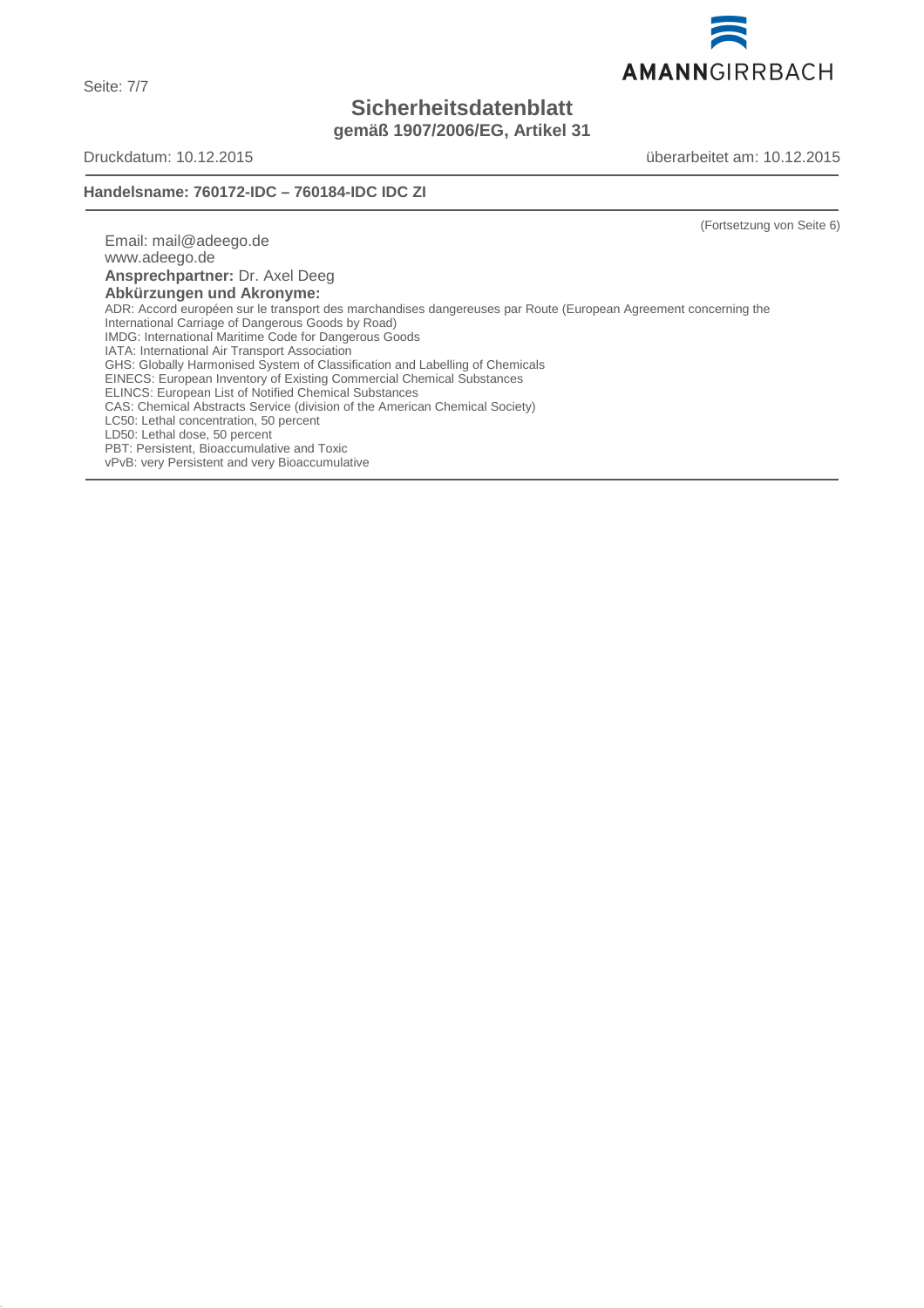# **Ficha de datos de seguridad**

**según 1907/2006/CE, Artículo 31**

# fecha de impresión 10.12.2015 Revisión: 10.12.2015

AMANNGIRRBACH

#### **SECCIÓN 1: Identificación de la sustancia o la mezcla y de la sociedad o la empresa**

**1.1 Identificador del producto**

**Nombre comercial: 760172-IDC – 760184-IDC IDC ZI**

**1.2 Usos pertinentes identificados de la sustancia o de la mezcla y usos desaconsejados** No existen más datos relevantes disponibles.

**Utilización del producto / de la elaboración** Agente auxiliar para tecnología dental

**1.3 Datos del proveedor de la ficha de datos de seguridad Fabricante/distribuidor:**

Firmenbezeichnung Amann Girrbach AG Herrschaftswiesen 1 A-6842 Koblach Telefon: 0043 5523 623330 Fax: 0043 5523 55990 Email: austria@amanngirrbach.com Internet: www.amanngirrbach.com

Inverkehrbringer Amann Girrbach GmbH Duerrenweg 40 D-75177 Pforzheim Telefon: 0049 7231 957100 Fax: 0049 7231 957129 Email: germany@amanngirrbach.com Internet: www.amanngirrbach.com

**Área de información:** Amann Girrbach GmbH **1.4 Teléfono de emergencia:** Giftinformationszentrum-Nord / GIZ-Nord Poisons Centre Telefon / Phone +49 (0) 551/19240 24h / 7d

# **SECCIÓN 2: Identificación de los peligros**

**2.1 Clasificación de la sustancia o de la mezcla Clasificación con arreglo al Reglamento (CE) n° 1272/2008** El producto no se ha clasificado de conformidad con el reglamento CLP.

**2.2 Elementos de la etiqueta Etiquetado con arreglo al Reglamento (CE) n° 1272/2008** suprimido **Pictogramas de peligro** suprimido **Palabra de advertencia** suprimido **Indicaciónes de peligro** suprimido **2.3 Otros peligros Resultados de la valoración PBT y mPmB PBT:** No aplicable. **mPmB:** No aplicable.

# **SECCIÓN 3: Composición/información sobre los componentes**

# **3.2 Caracterización química: Mezclas**

**Descripción:**

Mezcla formada por las substancias especificadas a continuación con adiciones no peligrosas.

( se continua en página 2 )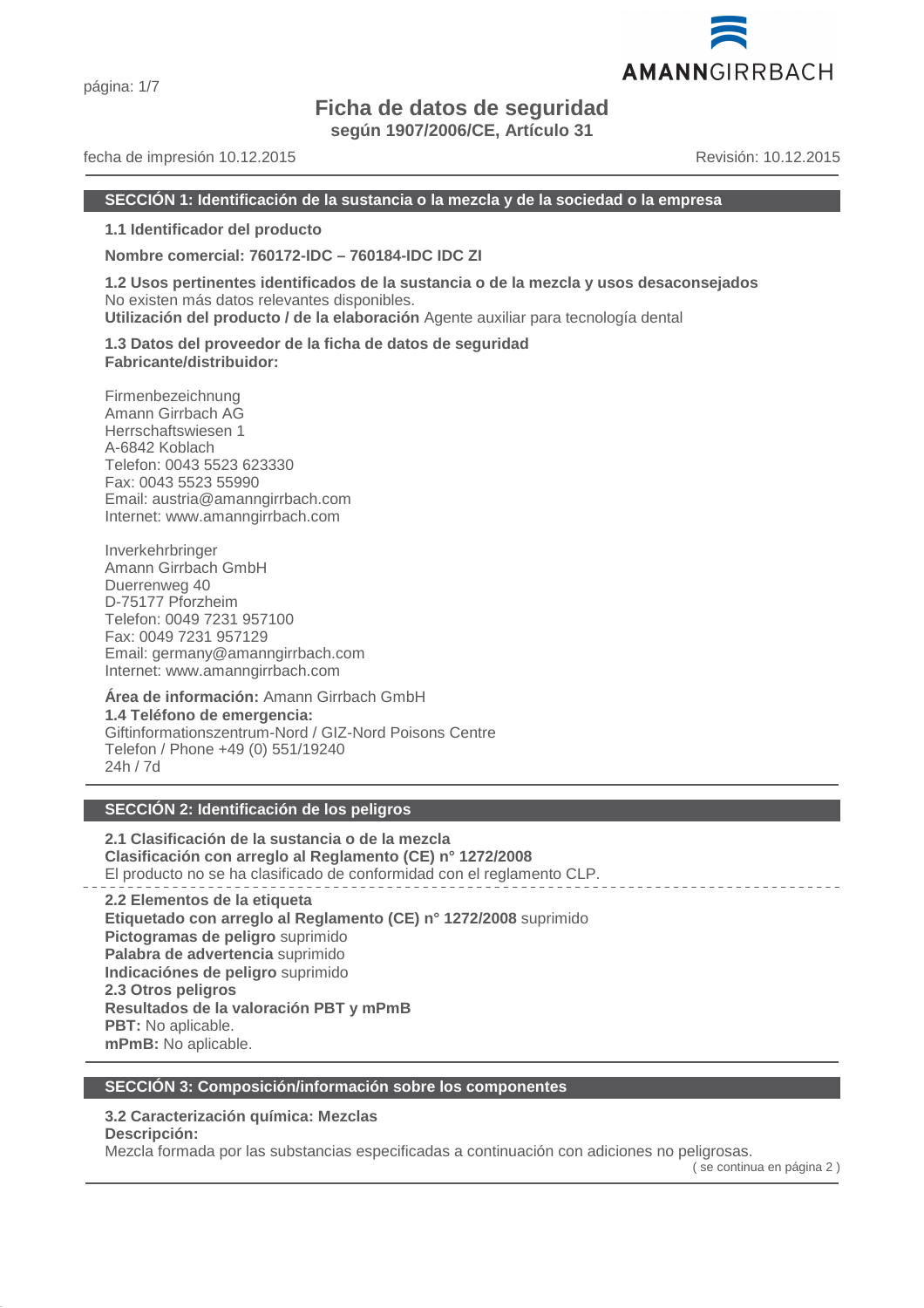

# **Ficha de datos de seguridad**

**según 1907/2006/CE, Artículo 31**

página: 2/7

fecha de impresión 10.12.2015 Revisión: 10.12.2015

# **Nombre comercial: 760172-IDC – 760184-IDC IDC ZI**

( se continua en página 1 )

| <b>Componentes peligrosos:</b>                                                        |                                                                                                              |                     |  |
|---------------------------------------------------------------------------------------|--------------------------------------------------------------------------------------------------------------|---------------------|--|
| CAS: 1314-23-4 dióxido de circonio                                                    |                                                                                                              | $> 88.00 - 5.060\%$ |  |
|                                                                                       | EINECS: 215-227-2 sustancia a la que se aplica un límite comunitario de exposición en<br>el lugar de trabajo |                     |  |
| CAS: 1314-36-9                                                                        | oxido de itrio                                                                                               | $> 5.00 - 5.00$     |  |
|                                                                                       | EINECS: 215-233-5 sustancia a la que se aplica un límite comunitario de exposición en<br>el lugar de trabajo |                     |  |
| CAS: 1344-28-1                                                                        | óxido de aluminio                                                                                            | $< 1,00\%$          |  |
|                                                                                       | EINECS: 215-691-6 sustancia a la que se aplica un límite comunitario de exposición en<br>el lugar de trabajo |                     |  |
| CAS: 12055-23-1 dióxido de hafnio                                                     |                                                                                                              | $< 5\%$             |  |
|                                                                                       | EINECS: 235-013-2 sustancia a la que se aplica un límite comunitario de exposición en<br>el lugar de trabajo |                     |  |
| Indicaciones adicionales:                                                             |                                                                                                              |                     |  |
| El texto de los posibles riesgos aquí indicados se puede consultar en el capítulo 16. |                                                                                                              |                     |  |

**SECCIÓN 4: Primeros auxilios**

# **4.1 Descripción de los primeros auxilios**

**Instrucciones generales:**

Llevar las personas afectadas al aire libre.

No dejar sin observación a las personas afectadas.

**En caso de inhalación del producto:** Suministrar aire fresco. En caso de trastornos, consultar al médico.

**En caso de contacto con la piel:** Lavar inmediatamente con agua y jabón y enjuagar bien.

# **En caso de con los ojos:**

Limpiar los ojos abiertos durante varios minutos con agua corriente.

Recurrir a un médico inmediatamente.

**En caso de ingestión:** Avisar inmediatamente al médico.

**4.2 Principales síntomas y efectos, agudos y retardados** No existen más datos relevantes disponibles. **4.3 Indicación de toda atención médica y de los tratamientos especiales que deban dispensarse inmediatamente**

No existen más datos relevantes disponibles.

# **SECCIÓN 5: Medidas de lucha contra incendios**

# **5.1 Medios de extinción**

# **Sustancias extintoras apropiadas:**

CO2, polvo extintor o chorro de agua rociada. Combatir incendios mayores con chorro de agua rociada o espuma resistente al alcohol.

**Sustancias extintoras inapropiadas por razones de seguridad:** Agua a pleno chorro

**5.2 Peligros específicos derivados de la sustancia o la mezcla**

Posible formación de gases tóxicos en caso de calentamiento o incendio.

**5.3 Recomendaciones para el personal de lucha contra incendios**

**Equipo especial de protección:** No aspirar los gases provocados por el incendio o explosión.

# **Indicaciones adicionales**

El agua de extinción contaminada debe recogerse por separado y no debe ser vertida al alcantarillado.

# **SECCIÓN 6: Medidas en caso de vertido accidental**

# **6.1 Precauciones personales, equipo de protección y procedimientos de emergencia**

Llevar puesto equipo de protección. Mantener alejadas las personas sin protección.

# Asegurarse de que haya suficiente ventilación.

Evitar la formación de polvo.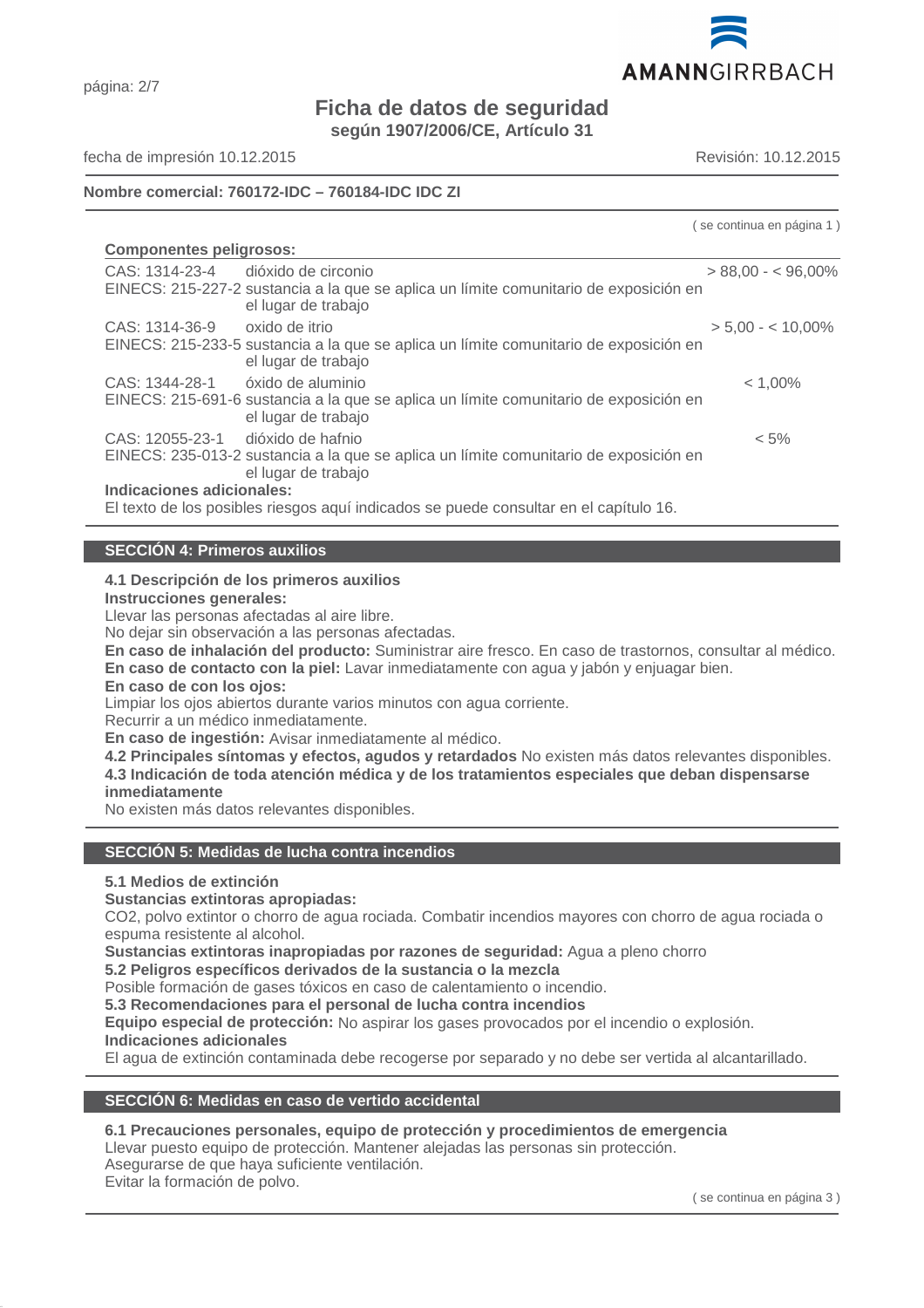página: 3/7

# **Ficha de datos de seguridad**

**según 1907/2006/CE, Artículo 31**

fecha de impresión 10.12.2015 Revisión: 10.12.2015

# **Nombre comercial: 760172-IDC – 760184-IDC IDC ZI**

Ante la presencia de vapores /polvo /aerosoles, utilizar protección respiratoria. **6.2 Precauciones relativas al medio ambiente:**

No dejar que se introduzca en el alcantarillado ni que contamine las aguas.

**6.3 Métodos y material de contención y de limpieza:**

Recoger mecánicamente.

Asegurar suficiente ventilación.

# **6.4 Referencia a otras secciones**

Ver capítulo 7 para mayor información sobre una manipulación segura.

Ver capítulo 8 para mayor información sobre el equipo personal de protección. Para mayor información sobre cómo desechar el producto, ver capítulo 13.

# **7.1 Precauciones para una manipulación segura**

**SECCIÓN 7: Manipulación y almacenamiento**

Abrir y manejar el recipiente con cuidado.

Asegurar suficiente ventilación /aspiración en el puesto de trabajo.

Evitar la formación de polvo.

En caso de formación de polvo, prever un sistema de aspiración.

**Prevención de incendios y explosiones:** Mantener alejadas las fuentes de encendido. No fumar.

# **7.2 Condiciones de almacenamiento seguro, incluidas posibles incompatibilidades Almacenamiento:**

**Exigencias con respecto al almacén y los recipientes:** Conservar sólo en el envase original. **Normas en caso de un almacenamiento conjunto:** No almacenar junto con alimentos.

**Indicaciones adicionales sobre las condiciones de almacenamiento:**

Mantener el recipiente cerrado herméticamente.

**7.3 Usos específicos finales** No existen más datos relevantes disponibles.

# **SECCIÓN 8: Controles de exposición/protección individual**

**Instrucciones adicionales para el acondicionamiento de instalaciones técnicas:**

Sin datos adicionales, ver punto 7.

# **8.1 Parámetros de control**

**Componentes con valores límite admisibles que deben controlarse en el puesto de trabajo:** 

# **1314-23-4 dióxido de circonio**

LEP Valor de corta duración: 10 mg/m<sup>3</sup> Valor de larga duración: 5 mg/m<sup>3</sup> como Zr

# **1314-36-9 oxido de itrio**

LEP Valor de larga duración: 1 mg/m<sup>3</sup> como Y

# **12055-23-1 dióxido de hafnio**

LEP Valor de larga duración: 0,5 mg/m<sup>3</sup> como Hf

# **1344-28-1 óxido de aluminio**

LEP Valor de larga duración: 10 mg/m<sup>3</sup>

# **8.2 Controles de la exposición**

# **Equipo de protección individual:**

# **Medidas generales de protección e higiene:**

Se deben observar las medidas de seguridad para el manejo de productos químicos.

Lavarse las manos antes de las pausas y al final del trabajo.

Mantener alejado de alimentos, bebidas y alimentos para animales.

No respirar el polvo /humo /neblina.



( se continua en página 2 )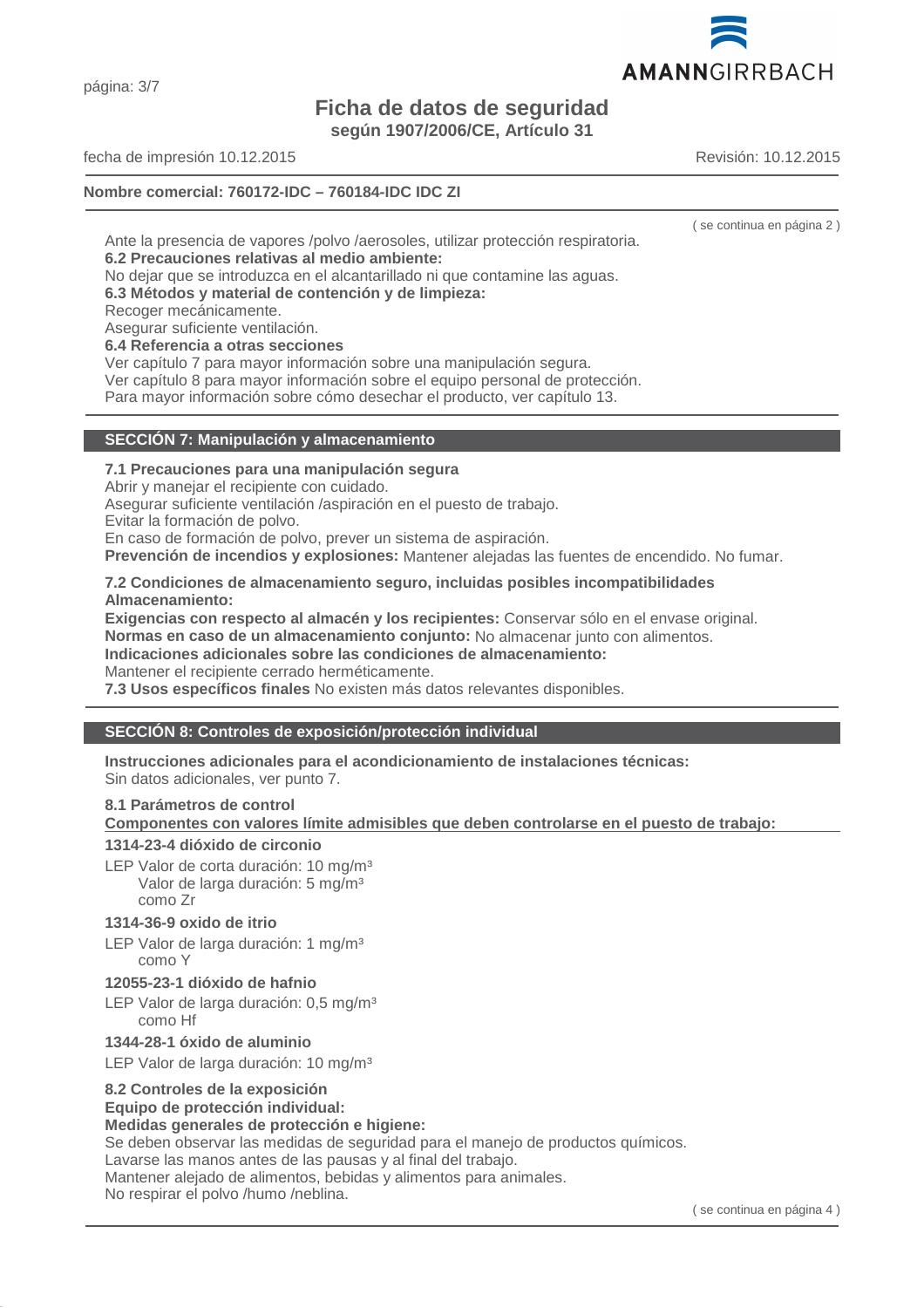página: 4/7

# **Ficha de datos de seguridad**

**según 1907/2006/CE, Artículo 31**

fecha de impresión 10.12.2015 Revisión: 10.12.2015

**Nombre comercial: 760172-IDC – 760184-IDC IDC ZI**

( se continua en página 3 )

Evitar el contacto con los ojos y la piel. **Protección respiratoria:** Si la ventilación es insuficiente, usar protección respiratoria. Aparato filtrador para uso breve: Filtro P2 Filtro P3 **Protección de manos:** Guantes de protección **Material de los guantes** La elección del guante adecuado no depende únicamente del material, sino también de otras características de calidad, que pueden variar de un fabricante a otro. Teniendo en cuenta que el producto está fabricado a partir de diferentes materiales, su calidad no puede ser avaluada de antemano, de modo que los guantes deberán ser controlados antes de su utilización. **Tiempo de penetración del material de los guantes** El tiempo de resistencia a la penetración exacto deberá ser pedido al fabricante de los guantes. Este tiempo debe ser respetado. **Para el contacto permanente son adecuados los guantes compuestos por los siguientes materiales:** Caucho nitrílico **Protección de ojos:** Gafas de protección herméticas

# **SECCIÓN 9: Propiedades físicas y químicas**

| 9.1 Información sobre propiedades físicas y químicas básicas          |                                                          |
|-----------------------------------------------------------------------|----------------------------------------------------------|
| En polvo<br><b>Blanco</b><br>Inodoro<br>No determinado.               |                                                          |
| No aplicable.                                                         |                                                          |
| Indeterminado.                                                        |                                                          |
| No aplicable.                                                         |                                                          |
| No aplicable.                                                         |                                                          |
|                                                                       |                                                          |
| No determinado.                                                       |                                                          |
| El producto no es autoinflamable.                                     |                                                          |
| El producto no es explosivo.                                          |                                                          |
| No determinado.<br>No determinado.                                    |                                                          |
| No determinado.                                                       |                                                          |
| Indeterminado.<br>No determinado.<br>No determinado.<br>No aplicable. | $($ se                                                   |
|                                                                       | Punto de ebullición /campo de ebullición: Indeterminado. |



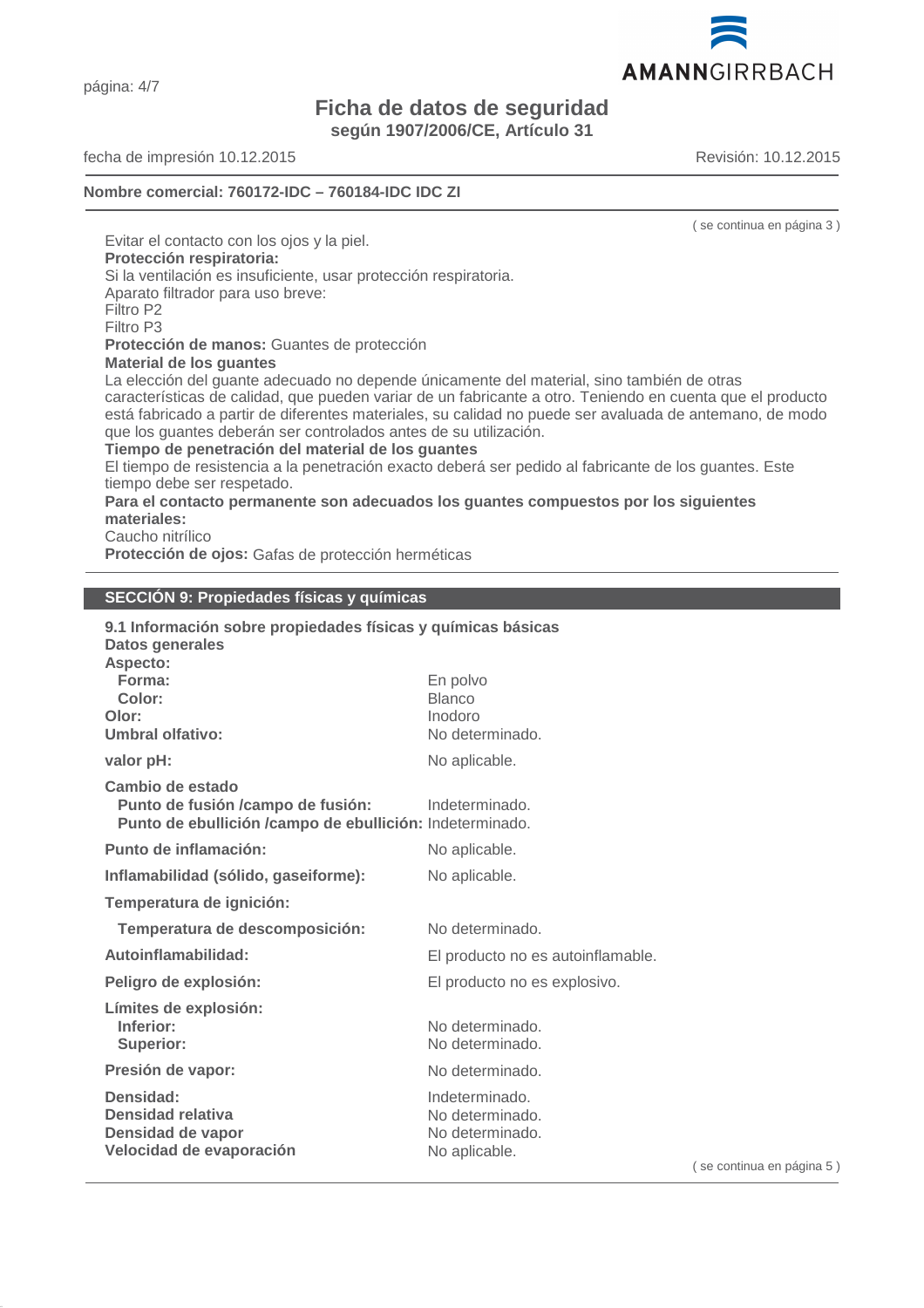# **Ficha de datos de seguridad**

**según 1907/2006/CE, Artículo 31**

fecha de impresión 10.12.2015 Revisión: 10.12.2015

# **Nombre comercial: 760172-IDC – 760184-IDC IDC ZI**

( se continua en página 4 ) **Solubilidad en / miscibilidad con agua:** Poco o no mezclable. **Coeficiente de reparto (n-octanol/agua):** No determinado. **Viscosidad: Dinámica:** No aplicable. Cinemática: No aplicable. **9.2 Otros datos** No existen más datos relevantes disponibles.

# **SECCIÓN 10: Estabilidad y reactividad**

**10.1 Reactividad** No existen más datos relevantes disponibles.

**10.2 Estabilidad química**

**Descomposición térmica / condiciones que deben evitarse:**

No se descompone al emplearse adecuadamente.

**10.3 Posibilidad de reacciones peligrosas** No se conocen reacciones peligrosas.

**10.4 Condiciones que deben evitarse** No existen más datos relevantes disponibles.

**10.5 Materiales incompatibles:** No existen más datos relevantes disponibles.

**10.6 Productos de descomposición peligrosos:**

No se conocen productos de descomposición peligrosos.

#### **SECCIÓN 11: Información toxicológica**

**11.1 Información sobre los efectos toxicológicos**

**Toxicidad aguda** A la vista de los datos disponibles, no se cumplen los criterios de clasificación. Valores LD/LC50 (dosis letal /dosis letal = 50%) relevantes para la clasificación:

**1344-28-1 óxido de aluminio**

Oral LD50 15900 mg/kg (rat)

**Efecto estimulante primario:**

**Corrosión o irritación cutáneas**

A la vista de los datos disponibles, no se cumplen los criterios de clasificación.

**Lesiones o irritación ocular graves**

A la vista de los datos disponibles, no se cumplen los criterios de clasificación.

**Sensibilización respiratoria o cutánea**

A la vista de los datos disponibles, no se cumplen los criterios de clasificación.

**Efectos CMR (carcinogenicidad, mutagenicidad y toxicidad para la reproducción) Mutagenicidad en células germinales**

A la vista de los datos disponibles, no se cumplen los criterios de clasificación.

**Carcinogenicidad** A la vista de los datos disponibles, no se cumplen los criterios de clasificación. **Toxicidad para la reproducción**

A la vista de los datos disponibles, no se cumplen los criterios de clasificación.

**Toxicidad específica en determinados órganos (STOT) – exposición única**

A la vista de los datos disponibles, no se cumplen los criterios de clasificación.

**Toxicidad específica en determinados órganos (STOT) – exposición repetida**

A la vista de los datos disponibles, no se cumplen los criterios de clasificación.

**Peligro de aspiración** A la vista de los datos disponibles, no se cumplen los criterios de clasificación.

#### **SECCIÓN 12: Información ecológica**

# **12.1 Toxicidad**

**Toxicidad acuática:** No existen más datos relevantes disponibles.

**12.2 Persistencia y degradabilidad** No existen más datos relevantes disponibles.

**12.3 Potencial de bioacumulación** No existen más datos relevantes disponibles.

( se continua en página 6 )

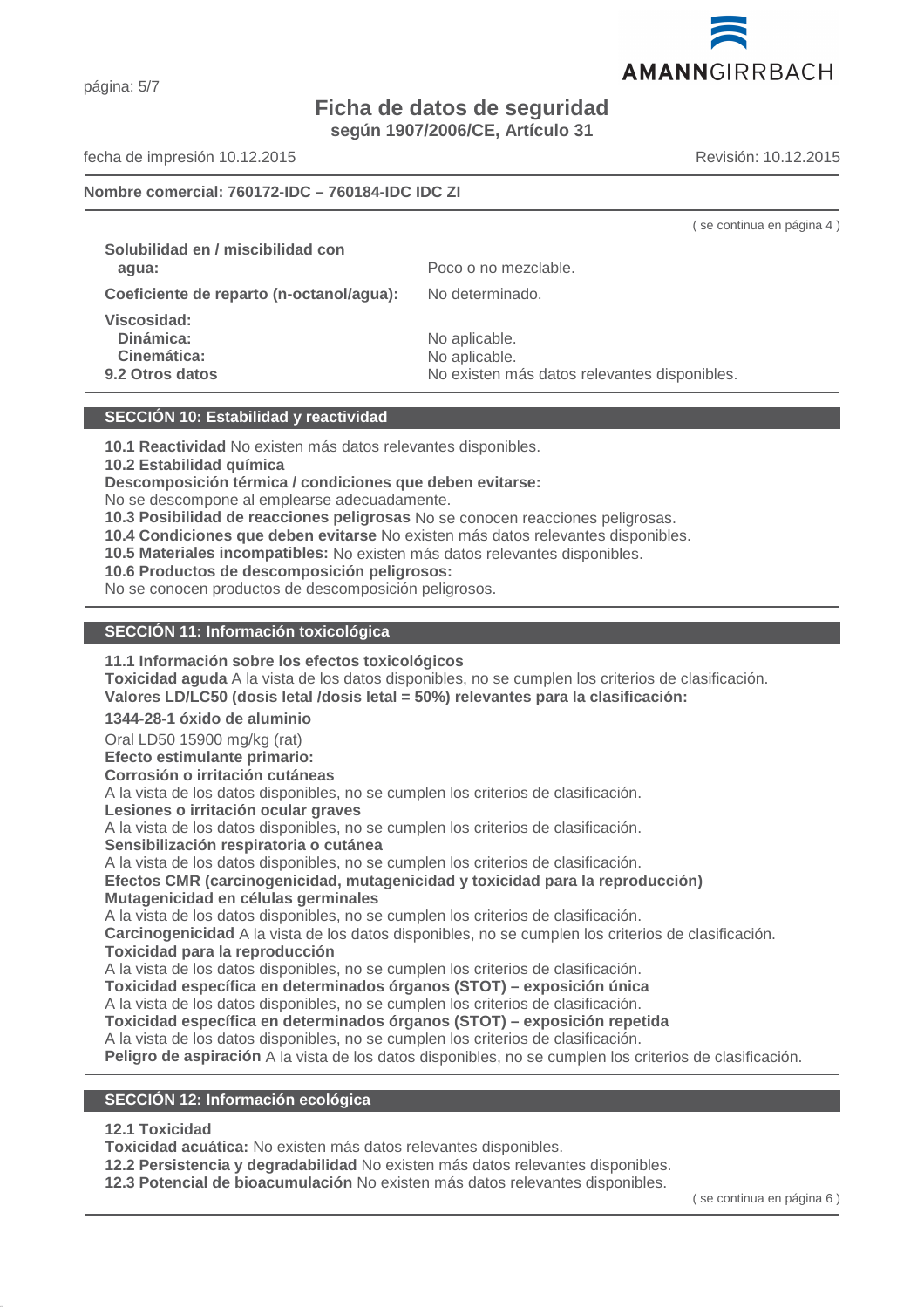página: 6/7

# **Ficha de datos de seguridad**

**según 1907/2006/CE, Artículo 31**

fecha de impresión 10.12.2015 Revisión: 10.12.2015

# **Nombre comercial: 760172-IDC – 760184-IDC IDC ZI**

( se continua en página 5 )

**12.4 Movilidad en el suelo** No existen más datos relevantes disponibles. **Indicaciones medioambientales adicionales: Indicaciones generales:** Nivel de riesgo para el agua 1 (autoclasificación): escasamente peligroso para el agua En estado no diluido o no neutralizado, no dejar que se infiltre en aguas subterráneas, aguas superficiales o en alcantarillados. **12.5 Resultados de la valoración PBT y mPmB PBT:** No aplicable. **mPmB:** No aplicable. **12.6 Otros efectos adversos** No existen más datos relevantes disponibles.

#### **SECCIÓN 13: Consideraciones relativas a la eliminación**

**13.1 Métodos para el tratamiento de residuos**

**Recomendación:** No debe desecharse con la basura doméstica. No debe llegar al alcantarillado. **Catálogo europeo de residuos**

Eliminar el contenido o el recipiente conforme a la reglamentación local/regional/nacional/internacional.

**Embalajes sin limpiar: Recomendación:** Eliminar conforme a las disposiciones oficiales.

#### **SECCIÓN 14: Información relativa al transporte**

| 14.1 Número ONU<br>ADR, ADN, IMDG, IATA<br>14.2 Designación oficial de transporte de las Naciones Unidas<br>ADR, ADN, IMDG, IATA<br>14.3 Clase(s) de peligro para el transporte | suprimido<br>suprimido |
|---------------------------------------------------------------------------------------------------------------------------------------------------------------------------------|------------------------|
| ADR, ADN, IMDG, IATA<br>Clase<br>14.4 Grupo de embalaje<br><b>ADR, IMDG, IATA</b>                                                                                               | suprimido<br>suprimido |
| 14.5 Peligros para el medio ambiente:<br><b>Contaminante marino:</b>                                                                                                            | No                     |
| 14.6 Precauciones particulares para los usuarios No aplicable.<br>14.7 Transporte a granel con arregio al anexo II<br>del Convenio MARPOL y el Código IBC                       | No aplicable.          |
| "Reglamentación Modelo" de la UNECE:                                                                                                                                            | suprimido              |

# **SECCIÓN 15: Información reglamentaria**

**15.1 Reglamentación y legislación en materia de seguridad, salud y medio ambiente específicas para la sustancia o la mezcla**

**Directiva 2012/18/UE**

**Sustancias peligrosas nominadas - ANEXO I** ninguno de los componentes está incluido en una lista **15.2 Evaluación de la seguridad química:**

Una evaluación de la seguridad química no se ha llevado a cabo.

# **SECCIÓN 16: Otra información**

Los datos se fundan en el estado actual de nuestros conocimientos, pero no constituyen garantía alguna de cualidades del producto y no generan ninguna relación jurídica contratual.

# **Persona de contacto:**

ADEEGO GmbH Wildsteig 4A

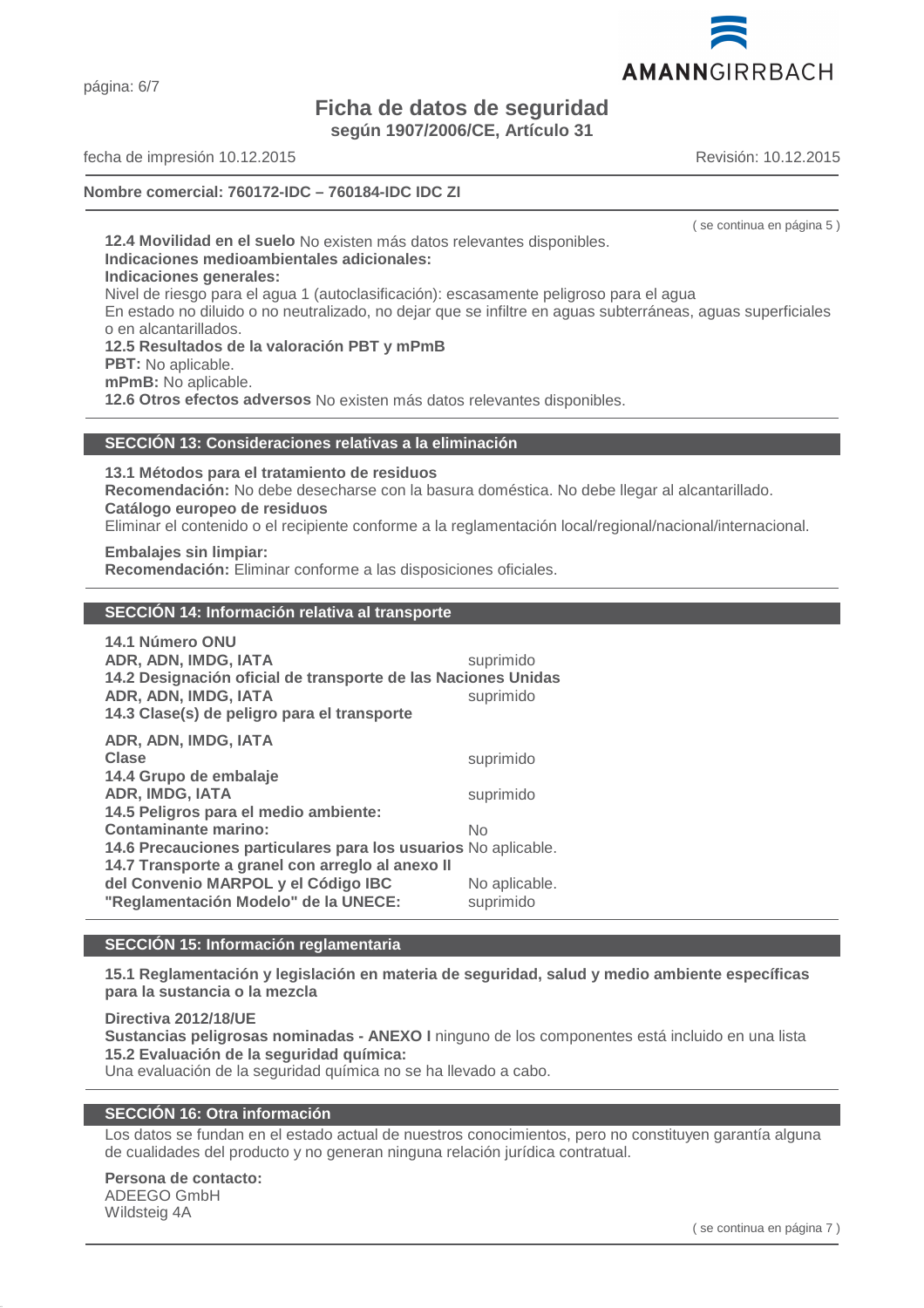página: 7/7

# **Ficha de datos de seguridad según 1907/2006/CE, Artículo 31**

fecha de impresión 10.12.2015 Revisión: 10.12.2015

**Nombre comercial: 760172-IDC – 760184-IDC IDC ZI**

( se continua en página 6 )

D-42113 Wuppertal Tel. +49 (0) 202 2575700 Fax. +49 (0) 202 2575701 Email: mail@adeego.de www.adeego.de **Interlocutor:** Dr. Axel Deeg **Abreviaturas y acrónimos:** ADR: Accord européen sur le transport des marchandises dangereuses par Route (European Agreement concerning the International Carriage of Dangerous Goods by Road) IMDG: International Maritime Code for Dangerous Goods IATA: International Air Transport Association GHS: Globally Harmonised System of Classification and Labelling of Chemicals EINECS: European Inventory of Existing Commercial Chemical Substances ELINCS: European List of Notified Chemical Substances CAS: Chemical Abstracts Service (division of the American Chemical Society) LC50: Lethal concentration, 50 percent LD50: Lethal dose, 50 percent PBT: Persistent, Bioaccumulative and Toxic vPvB: very Persistent and very Bioaccumulative

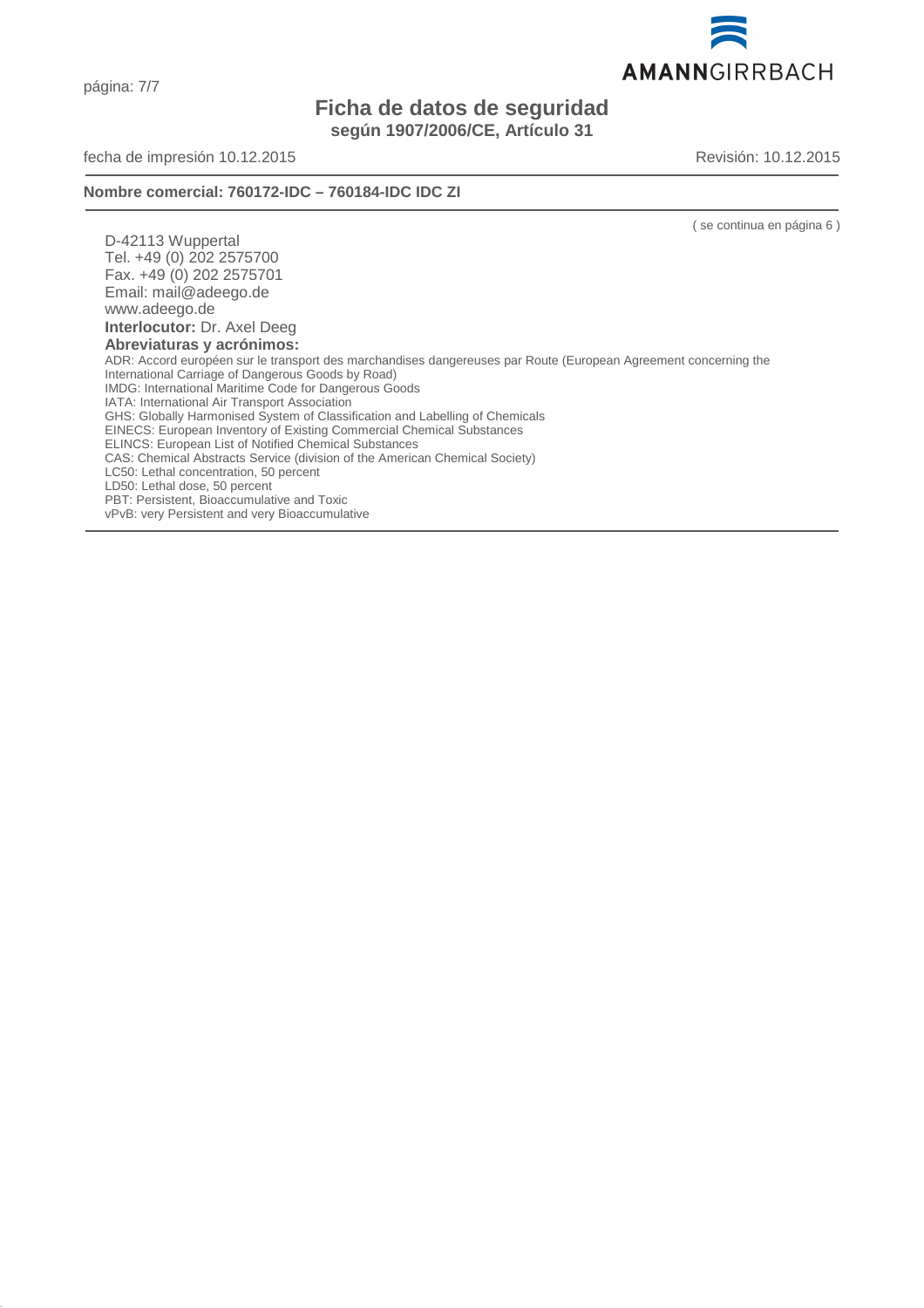Page : 1/6

# **Fiche de données de sécurité**

**selon 1907/2006/CE, Article 31**

Date d'impression : 10.12.2015 Révision: 10.12.2015

# **RUBRIQUE 1: Identification de la substance/du mélange et de la société/l'entreprise**

**1.1 Identificateur de produit**

**Nom du produit: 760172-IDC – 760184-IDC IDC ZI**

**1.2 Utilisations identifiées pertinentes de la substance ou du mélange et utilisations déconseillées** Pas d'autres informations importantes disponibles.

**Emploi de la substance / de la préparation** Matériel aide pour la technique dentaire

**1.3 Renseignements concernant le fournisseur de la fiche de données de sécurité Producteur/fournisseur:**

Firmenbezeichnung Amann Girrbach AG Herrschaftswiesen 1 A-6842 Koblach Telefon: 0043 5523 623330 Fax: 0043 5523 55990 Email: austria@amanngirrbach.com Internet: www.amanngirrbach.com

Inverkehrbringer Amann Girrbach GmbH Duerrenweg 40 D-75177 Pforzheim Telefon: 0049 7231 957100 Fax: 0049 7231 957129 Email: germany@amanngirrbach.com Internet: www.amanngirrbach.com

**Service chargé des renseignements:** Amann Girrbach GmbH **1.4 Numéro d'appel d'urgence:** Giftinformationszentrum-Nord / GIZ-Nord Poisons Centre Telefon / Phone +49 (0) 551/19240 24h / 7d

# **RUBRIQUE 2: Identification des dangers**

**2.1 Classification de la substance ou du mélange Classification selon le règlement (CE) n° 1272/2008** Le produit n'est pas classifié selon le règlement CLP.

**2.2 Éléments d'étiquetage Etiquetage selon le règlement (CE) n° 1272/2008** néant **Pictogrammes de danger** néant **Mention d'avertissement** néant **Mentions de danger** néant **2.3 Autres dangers Résultats des évaluations PBT et vPvB PBT:** Non applicable. **vPvB:** Non applicable.

#### **RUBRIQUE 3: Composition/informations sur les composants**

# **3.2 Caractérisation chimique: Mélanges**

**Description:** Mélange des substances mentionnées à la suite avec des additifs non dangereux.

(suite page 2)

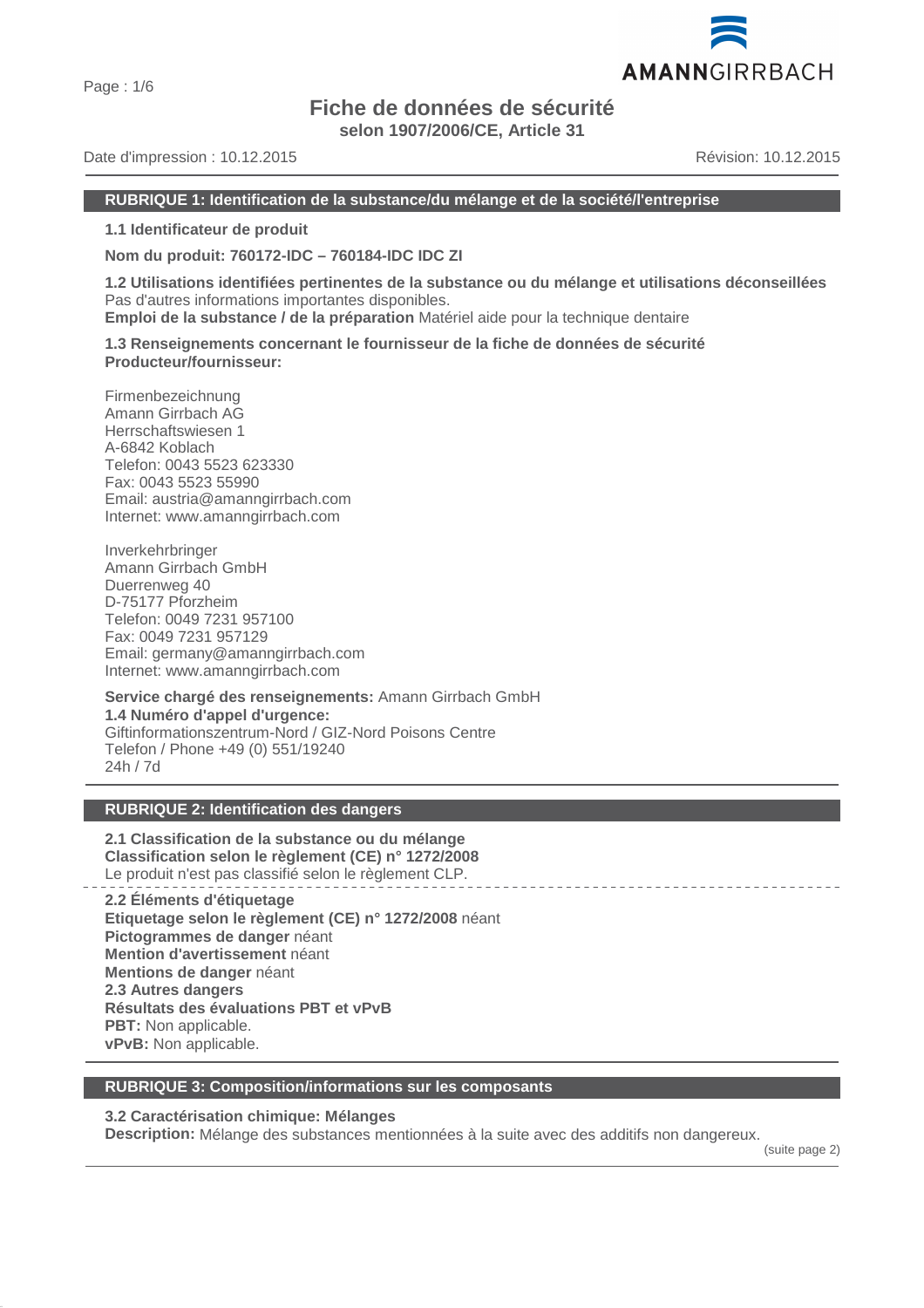Page : 2/6

# **Fiche de données de sécurité selon 1907/2006/CE, Article 31**

Date d'impression : 10.12.2015 Révision: 10.12.2015

# **Nom du produit: 760172-IDC – 760184-IDC IDC ZI**

# **Composants dangereux:**

CAS: 1344-28-1 oxyde d'aluminium

EINECS: 215-691-6 substance pour laquelle il existe, en vertu des dispositions communautaires, des limites d'exposition sur le lieu de travail

**Indications complémentaires:** Pour le libellé des phrases de risque citées, se référer au chapitre 16.

# **RUBRIQUE 4: Premiers secours**

# **4.1 Description des premiers secours**

**Remarques générales:**

Amener les sujets à l'air frais.

Ne pas laisser les sujets sans surveillance.

**Après inhalation:** Donner de l'air frais, consulter un médecin en cas de troubles.

**Après contact avec la peau:** Laver immédiatement à l'eau et au savon et bien rincer.

#### **Après contact avec les yeux:**

Rincer les yeux, sous l'eau courante, pendant plusieurs minutes, en écartant bien les paupières.

Envoyer immédiatement chercher un médecin.

**Après ingestion:** Envoyer immédiatement chercher un médecin.

**4.2 Principaux symptômes et effets, aigus et différés**

Pas d'autres informations importantes disponibles.

**4.3 Indication des éventuels soins médicaux immédiats et traitements particuliers nécessaires** Pas d'autres informations importantes disponibles.

# **RUBRIQUE 5: Mesures de lutte contre l'incendie**

# **5.1 Moyens d'extinction**

# **Moyens d'extinction:**

CO2, poudre d'extinction ou eau pulvérisée. Combattre les foyers importants avec de l'eau pulvérisée ou de la mousse résistant à l'alcool.

**Produits extincteurs déconseillés pour des raisons de sécurité:** Jet d'eau à grand débit

**5.2 Dangers particuliers résultant de la substance ou du mélange**

Possibilité de formation de gaz toxiques en cas d'échauffement ou d'incendie.

**5.3 Conseils aux pompiers**

**Equipement spécial de sécurité:** Ne pas inhaler les gaz d'explosion et les gaz d'incendie. **Autres indications**

Récupérer à part l'eau d'extinction contaminée. Ne pas l'évacuer dans les canalisations.

# **RUBRIQUE 6: Mesures à prendre en cas de dispersion accidentelle**

# **6.1 Précautions individuelles, équipement de protection et procédures d'urgence**

Porter un équipement de sécurité. Eloigner les personnes non protégées.

Veiller à une aération suffisante.

Eviter la formation de poussière.

Utiliser un appareil de protection respiratoire contre les effets de vapeurs/poussière/aérosol.

**6.2 Précautions pour la protection de l'environnement:**

Ne pas rejeter à l'égout, ni dans le milieu naturel.

**6.3 Méthodes et matériel de confinement et de nettoyage:**

Recueillir par moyen mécanique.

Assurer une aération suffisante.

**6.4 Référence à d'autres rubriques**

Afin d'obtenir des informations pour une manipulation sûre, consulter le chapitre 7.

Afin d'obtenir des informations sur les équipements de protection personnels, consulter le chapitre 8.

(suite page 3)

(suite de la page 1)

 $< 1.00\%$ 

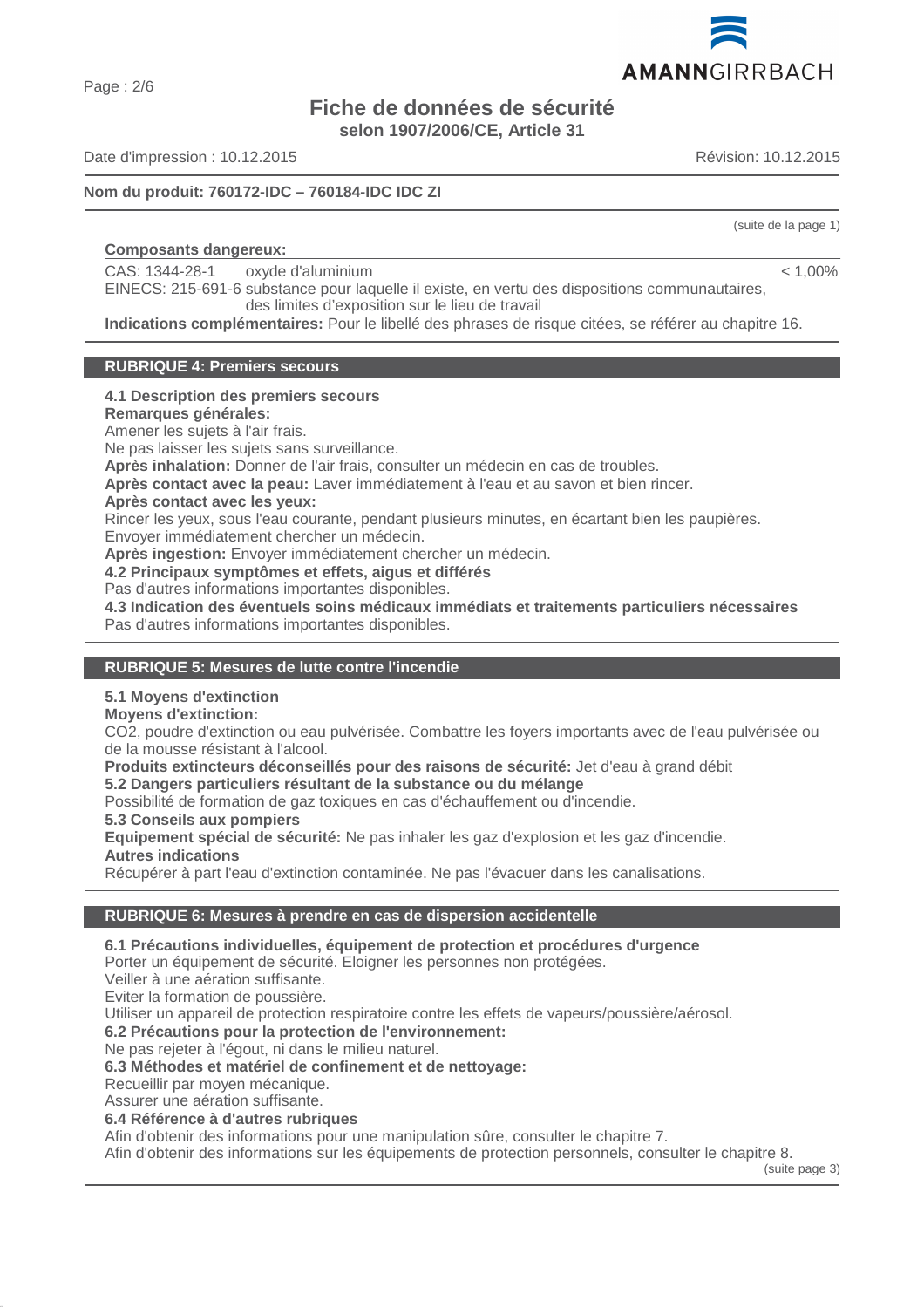# **Fiche de données de sécurité**

**selon 1907/2006/CE, Article 31**

Date d'impression : 10.12.2015 Révision: 10.12.2015

# **Nom du produit: 760172-IDC – 760184-IDC IDC ZI**

Afin d'obtenir des informations sur l'élimination, consulter le chapitre 13.

# **RUBRIQUE 7: Manipulation et stockage**

# **7.1 Précautions à prendre pour une manipulation sans danger**

Ouvrir et manipuler les récipients avec précaution.

Veiller à une bonne ventilation/aspiration du poste de travail.

Eviter la formation de poussière.

En cas de formation de poussière, prévoir une aspiration.

**Préventions des incendies et des explosions:** Tenir à l'abri des sources d'inflammation - ne pas fumer.

#### **7.2 Conditions d'un stockage sûr, y compris d'éventuelles incompatibilités Stockage:**

**Exigences concernant les lieux et conteneurs de stockage:** Ne conserver que dans le fût d'origine. **Indications concernant le stockage commun:** Ne pas stocker avec les aliments.

**Autres indications sur les conditions de stockage:** Tenir les emballages hermétiquement fermés. **7.3 Utilisation(s) finale(s) particulière(s)** Pas d'autres informations importantes disponibles.

# **RUBRIQUE 8: Contrôles de l'exposition/protection individuelle**

**Indications complémentaires pour l'agencement des installations techniques:** Sans autre indication, voir point 7.

# **8.1 Paramètres de contrôle**

Composants présentant des valeurs-seuil à surveiller par poste de travail:

# **1344-28-1 oxyde d'aluminium**

VME Valeur à long terme: 10 mg/m³

# **8.2 Contrôles de l'exposition**

**Equipement de protection individuel:**

# **Mesures générales de protection et d'hygiène:**

Respecter les mesures de sécurité usuelles pour l'utilisation de produits chimiques.

Se laver les mains avant les pauses et en fin de travail.

Tenir à l'écart des produits alimentaires, des boissons et de la nourriture pour animaux.

Ne pas inhaler la poussière, la fumée, le nuage.

Eviter tout contact avec les yeux et avec la peau.

#### **Protection respiratoire:**

Utiliser un appareil de protection respiratoire si la ventilation est insuffisante.

Filtre provisoire:

Filtre P2

Filtre P3

**Protection des mains:** Gants de protection

# **Matériau des gants**

Le choix de gants appropriés dépend non seulement du matériau, mais aussi d'autres critères de qualité qui peuvent varier d'un fabricant à l'autre. Puisque le produit représente une préparation composée de plusieurs substances, la résistance des matériaux des gants ne peut pas être calculée à l'avance et doit, alors, être contrôlée avant l'utilisation.

# **Temps de pénétration du matériau des gants**

Le temps de pénétration exact est à déterminer par le fabricant des gants de protection et à respecter. **Pour le contact permanent, des gants dans les matériaux suivants sont appropriés:** Caoutchouc nitrile

**Protection des yeux:** Lunettes de protection hermétiques





(suite de la page 2)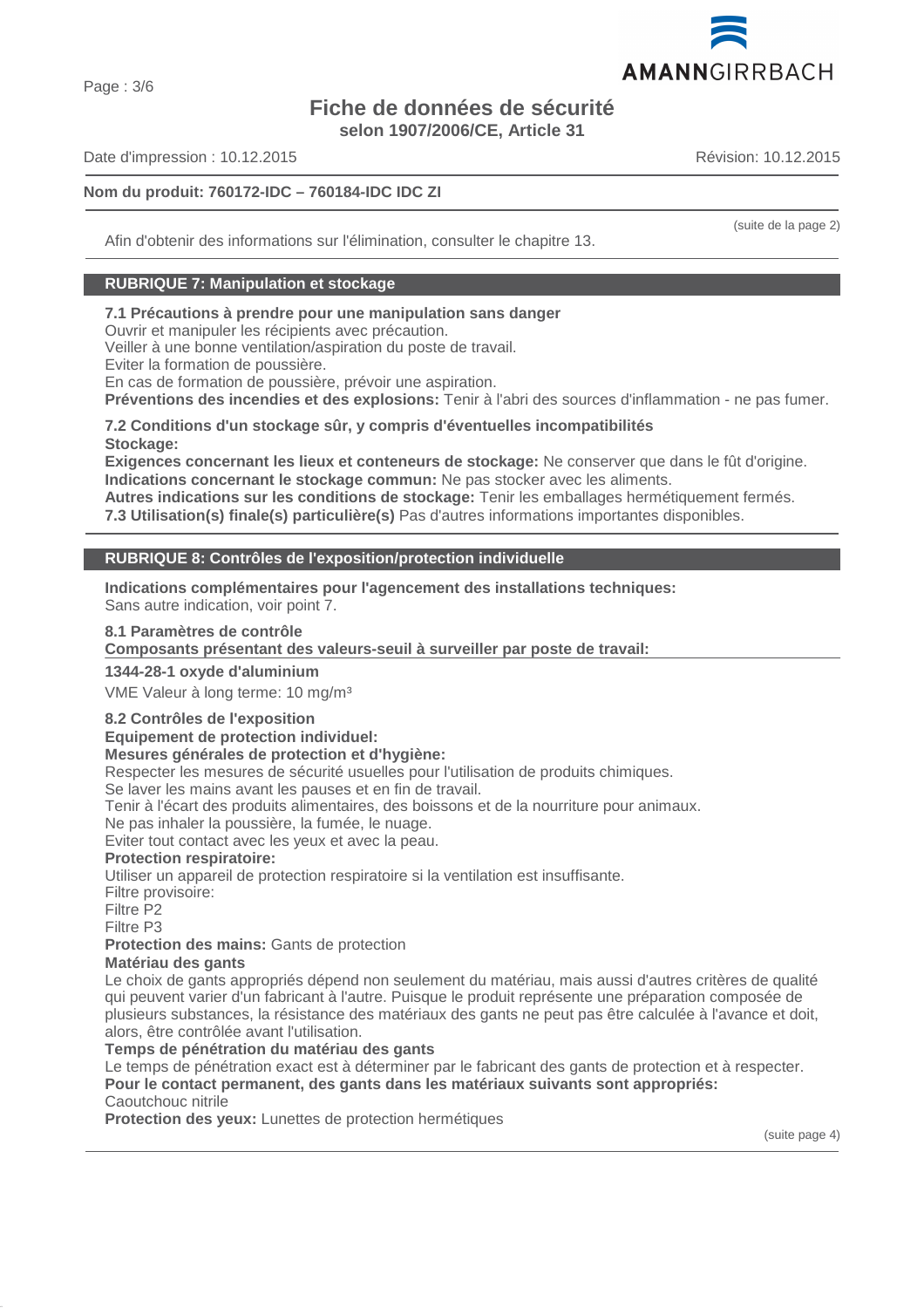# **Fiche de données de sécurité selon 1907/2006/CE, Article 31**

Date d'impression : 10.12.2015 Révision: 10.12.2015

**Nom du produit: 760172-IDC – 760184-IDC IDC ZI**

(suite de la page 3)

# **RUBRIQUE 9: Propriétés physiques et chimiques**

| 9.1 Informations sur les propriétés physiques et chimiques essentielles<br>Indications générales |                                                    |  |
|--------------------------------------------------------------------------------------------------|----------------------------------------------------|--|
| Aspect:                                                                                          |                                                    |  |
| Forme:                                                                                           | Poudre                                             |  |
| Couleur:                                                                                         | <b>Blanc</b>                                       |  |
| Odeur:                                                                                           | Inodore                                            |  |
| Seuil olfactif:                                                                                  | Non déterminé.                                     |  |
| valeur du pH:                                                                                    | Non applicable.                                    |  |
| <b>Changement d'état</b>                                                                         |                                                    |  |
| Point de fusion:                                                                                 | Non déterminé.                                     |  |
| Point d'ébullition:                                                                              | Non déterminé.                                     |  |
| Point d'éclair                                                                                   | Non applicable.                                    |  |
| Inflammabilité (solide, gazeux):                                                                 | Non applicable.                                    |  |
| Température d'inflammation:                                                                      |                                                    |  |
| Température de décomposition:                                                                    | Non déterminé.                                     |  |
| <b>Auto-inflammation:</b>                                                                        | Le produit ne s'enflamme pas spontanément.         |  |
| Danger d'explosion:                                                                              | Le produit n'est pas explosif.                     |  |
| <b>Limites d'explosion:</b>                                                                      |                                                    |  |
| Inférieure:                                                                                      | Non déterminé.                                     |  |
| Supérieure:                                                                                      | Non déterminé.                                     |  |
| Pression de vapeur:                                                                              | Non déterminé.                                     |  |
| Densité:                                                                                         | Non déterminée.                                    |  |
| Densité relative                                                                                 | Non déterminé.                                     |  |
| Densité de vapeur.                                                                               | Non déterminé.                                     |  |
| Vitesse d'évaporation                                                                            | Non applicable.                                    |  |
| Solubilité dans/miscibilité avec                                                                 |                                                    |  |
| l'eau:                                                                                           | Pas ou peu miscible                                |  |
| Coefficient de partage (n-octanol/eau): Non déterminé.                                           |                                                    |  |
| <b>Viscosité:</b>                                                                                |                                                    |  |
| Dynamique:                                                                                       | Non applicable.                                    |  |
| Cinématique:                                                                                     | Non applicable.                                    |  |
| 9.2 Autres informations                                                                          | Pas d'autres informations importantes disponibles. |  |

# **RUBRIQUE 10: Stabilité et réactivité**

**10.1 Réactivité** Pas d'autres informations importantes disponibles.

**10.2 Stabilité chimique**

**Décomposition thermique/conditions à éviter:** Pas de décomposition en cas d'usage conforme.

**10.3 Possibilité de réactions dangereuses** Aucune réaction dangereuse connue.

**10.4 Conditions à éviter** Pas d'autres informations importantes disponibles.

**10.5 Matières incompatibles:** Pas d'autres informations importantes disponibles.

**10.6 Produits de décomposition dangereux:** Pas de produits de décomposition dangereux connus

(suite page 5)

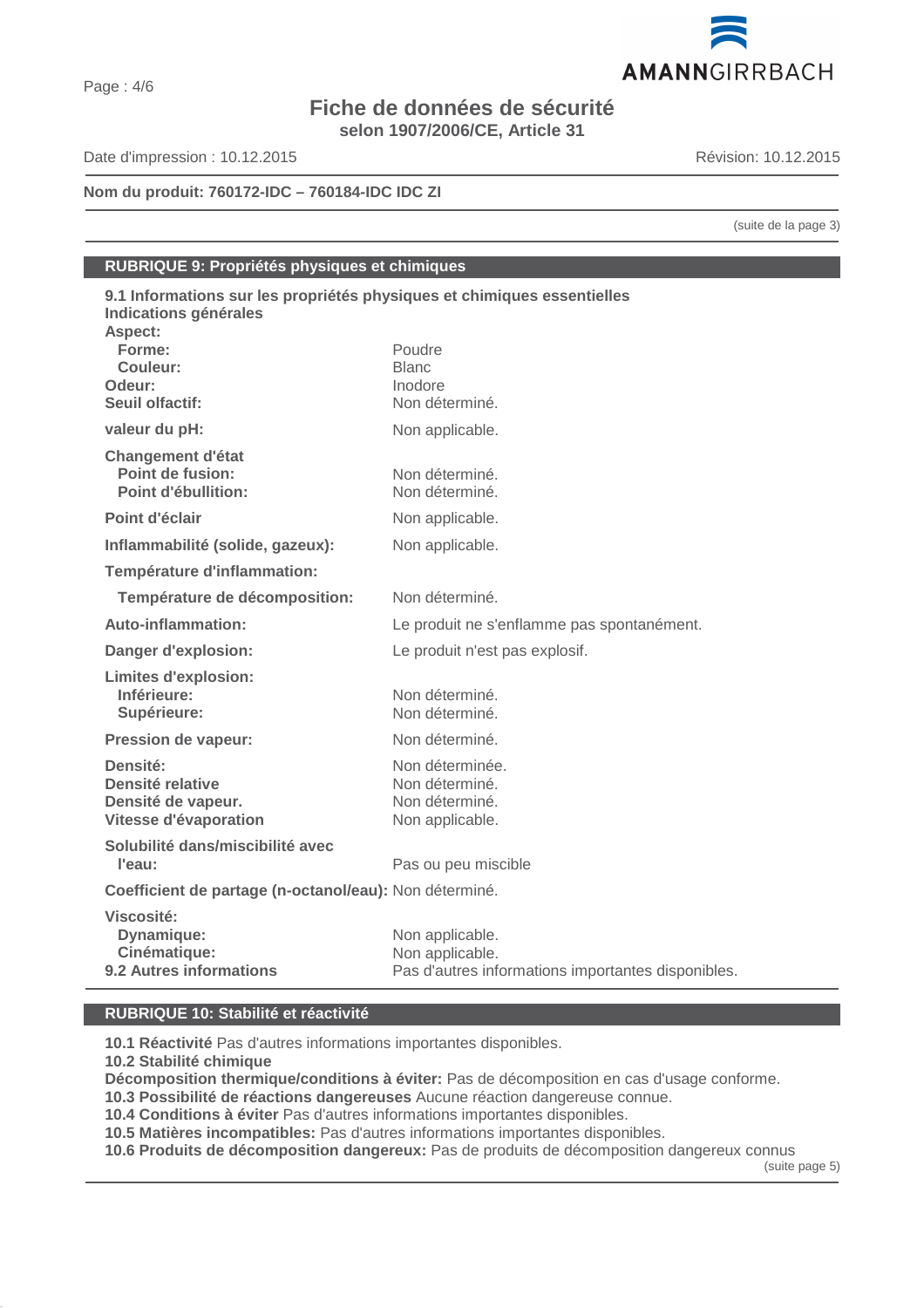# **Fiche de données de sécurité selon 1907/2006/CE, Article 31**

Date d'impression : 10.12.2015 Révision: 10.12.2015

**Nom du produit: 760172-IDC – 760184-IDC IDC ZI**

(suite de la page 4)

# **RUBRIQUE 11: Informations toxicologiques**

**11.1 Informations sur les effets toxicologiques**

**Toxicité aiguë** Compte tenu des données disponibles, les critères de classification ne sont pas remplis. Valeurs LD/LC50 déterminantes pour la classification:

**1344-28-1 oxyde d'aluminium**

Oral LD50 15900 mg/kg (rat)

**Effet primaire d'irritation:**

**Corrosion cutanée/irritation cutanée**

Compte tenu des données disponibles, les critères de classification ne sont pas remplis.

**Lésions oculaires graves/irritation oculaire**

Compte tenu des données disponibles, les critères de classification ne sont pas remplis.

**Sensibilisation respiratoire ou cutanée**

Compte tenu des données disponibles, les critères de classification ne sont pas remplis.

**Effets CMR (cancérogène, mutagène et toxique pour la reproduction)**

**Mutagénicité sur les cellules germinales**

Compte tenu des données disponibles, les critères de classification ne sont pas remplis.

**Cancérogénicité** Compte tenu des données disponibles, les critères de classification ne sont pas remplis. **Toxicité pour la reproduction**

Compte tenu des données disponibles, les critères de classification ne sont pas remplis.

**Toxicité spécifique pour certains organes cibles - exposition unique**

Compte tenu des données disponibles, les critères de classification ne sont pas remplis.

**Toxicité spécifique pour certains organes cibles - exposition répétée**

Compte tenu des données disponibles, les critères de classification ne sont pas remplis. **Danger par aspiration**

Compte tenu des données disponibles, les critères de classification ne sont pas remplis.

# **RUBRIQUE 12: Informations écologiques**

**12.1 Toxicité**

**Toxicité aquatique:** Pas d'autres informations importantes disponibles.

**12.2 Persistance et dégradabilité** Pas d'autres informations importantes disponibles.

**12.3 Potentiel de bioaccumulation** Pas d'autres informations importantes disponibles.

**12.4 Mobilité dans le sol** Pas d'autres informations importantes disponibles.

# **Autres indications écologiques:**

**Indications générales:**

Catégorie de pollution des eaux 1 (D) (Classification propre): peu polluant

Ne pas laisser le produit, non dilué ou en grande quantité, pénétrer la nappe phréatique, les eaux ou les canalisations.

**12.5 Résultats des évaluations PBT et VPVB**

**PBT:** Non applicable.

**vPvB:** Non applicable.

**12.6 Autres effets néfastes** Pas d'autres informations importantes disponibles.

# **RUBRIQUE 13: Considérations relatives à l'élimination**

# **13.1 Méthodes de traitement des déchets**

**Recommandation:**

Ne doit pas être évacué avec les ordures ménagères. Ne pas laisser pénétrer dans les égouts.

**Catalogue européen des déchets**

Éliminer le contenu/récipient conformément à la réglementation locale/régionale/nationale/internationale.

(suite page 6)

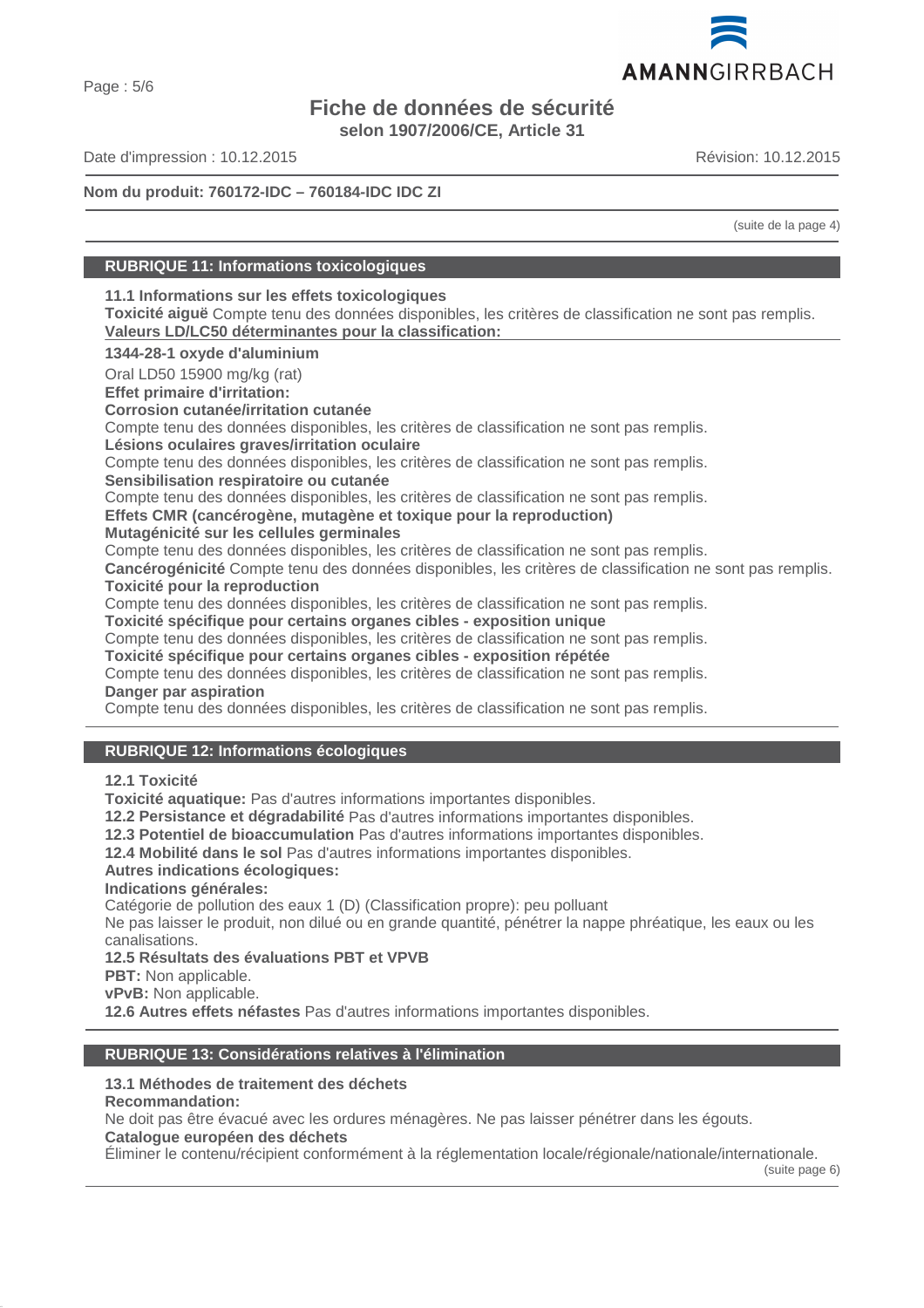Page : 6/6

# **Fiche de données de sécurité selon 1907/2006/CE, Article 31**

Date d'impression : 10.12.2015 Révision: 10.12.2015

**Nom du produit: 760172-IDC – 760184-IDC IDC ZI**

**Emballages non nettoyés: Recommandation:** Evacuation conformément aux prescriptions légales.

#### **RUBRIQUE 14: Informations relatives au transport**

| 14.1 Numéro ONU<br>ADR, ADN, IMDG, IATA<br>14.2 Désignation officielle de transport de l'ONU<br>ADR, ADN, IMDG, IATA<br>14.3 Classe(s) de danger pour le transport | néant<br>néant           |
|--------------------------------------------------------------------------------------------------------------------------------------------------------------------|--------------------------|
| ADR, ADN, IMDG, IATA                                                                                                                                               |                          |
| <b>Classe</b>                                                                                                                                                      | néant                    |
| 14.4 Groupe d'emballage                                                                                                                                            |                          |
| <b>ADR, IMDG, IATA</b>                                                                                                                                             | néant                    |
| 14.5 Dangers pour l'environnement:                                                                                                                                 |                          |
| <b>Marine Pollutant:</b>                                                                                                                                           | Non                      |
| 14.6 Précautions particulières à prendre par                                                                                                                       |                          |
| <b>l'utilisateur</b>                                                                                                                                               | Non applicable.          |
| 14.7 Transport en vrac conformément à l'annexe<br>Il de la convention Marpol et au recueil IBC<br>"Règlement type" de l'ONU:                                       | Non applicable.<br>néant |

# **RUBRIQUE 15: Informations relatives à la réglementation**

**15.1 Réglementations/législation particulières à la substance ou au mélange en matière de sécurité, de santé et d'environnement**

**Directive 2012/18/UE Substances dangereuses désignées - ANNEXE I** Aucun des composants n'est compris. **15.2 Évaluation de la sécurité chimique:** Une évaluation de la sécurité chimique n'a pas été réalisée.

# **RUBRIQUE 16: Autres informations**

Ces indications sont fondées sur l'état actuel de nos connaissances, mais ne constituent pas une garantie quant aux propriétés du produit et ne donnent pas lieu à un rapport juridique contractuel.

**Service établissant la fiche technique:** ADEEGO GmbH Wildsteig 4A D-42113 Wuppertal Tel. +49 (0) 202 2575700 Fax. +49 (0) 202 2575701 Email: mail@adeego.de www.adeego.de **Contact:** Dr. Axel Deeg **Acronymes et abréviations:** ADR: Accord européen sur le transport des marchandises dangereuses par Route IMDG: International Maritime Code for Dangerous Goods IATA: International Air Transport Association GHS: Globally Harmonised System of Classification and Labelling of Chemicals EINECS: European Inventory of Existing Commercial Chemical Substances ELINCS: European List of Notified Chemical Substances CAS: Chemical Abstracts Service (division of the American Chemical Society) LC50: Lethal concentration, 50 percent LD50: Lethal dose, 50 percent PBT: Persistent, Bioaccumulative and Toxic vPvB: very Persistent and very Bioaccumulative



(suite de la page 5)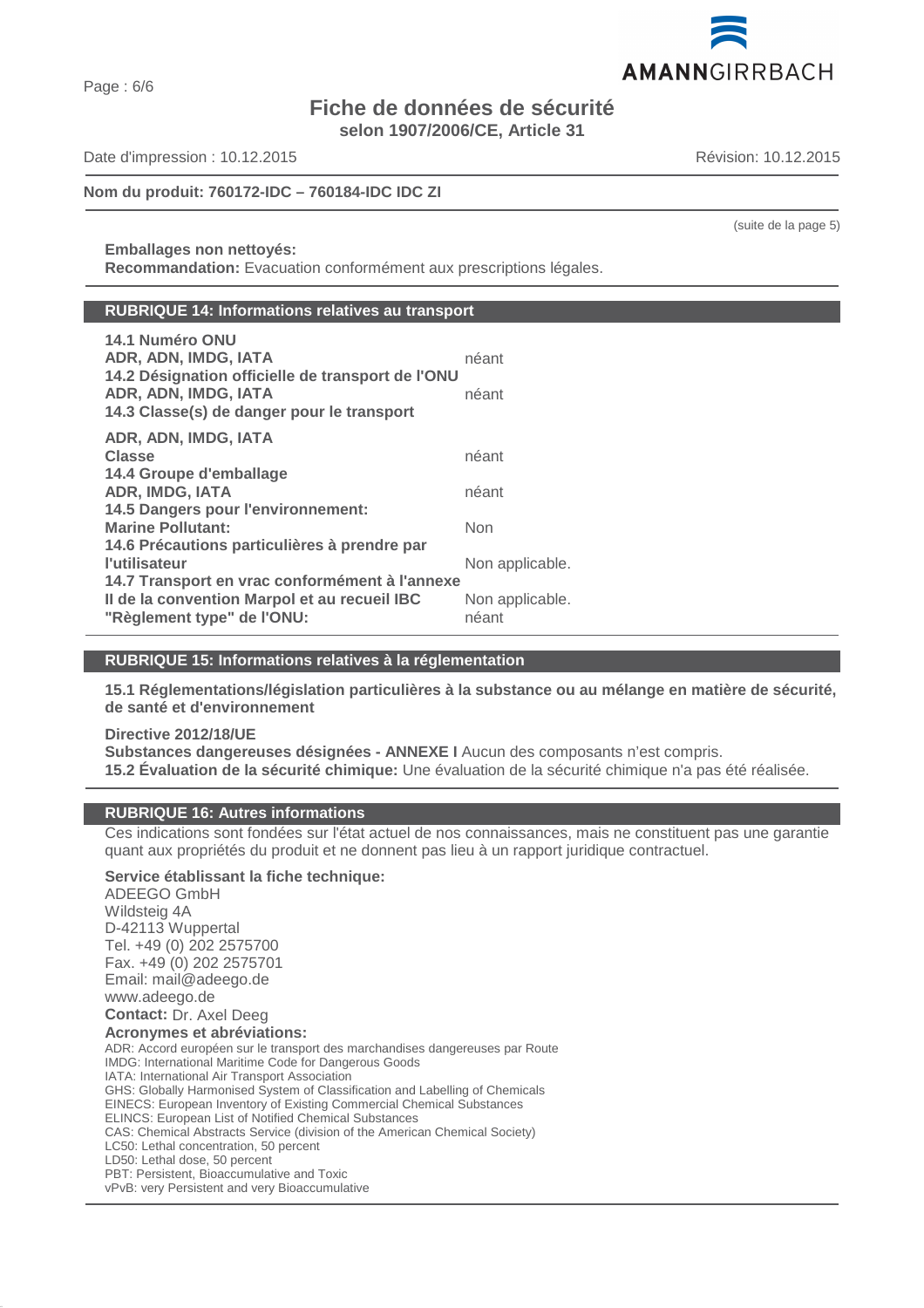

**ai sensi del regolamento 1907/2006/CE, Articolo 31**

Stampato il: 10.12.2015 Revisione: 10.12.2015

AMANNGIRRBACH

#### **SEZIONE 1: Identificazione della sostanza o della miscela e della società/impresa**

**1.1 Identificatore del prodotto**

**Denominazione commerciale: 760172-IDC – 760184-IDC IDC ZI**

**1.2 Usi identificati pertinenti della sostanza o della miscela e usi sconsigliati** Non sono disponibili altre informazioni. **Utilizzazione della Sostanza / del Preparato** Ausiliario per tecnica dentale

**1.3 Informazioni sul fornitore della scheda di dati di sicurezza Produttore/fornitore:**

Firmenbezeichnung Amann Girrbach AG Herrschaftswiesen 1 A-6842 Koblach Telefon: 0043 5523 623330 Fax: 0043 5523 55990 Email: austria@amanngirrbach.com Internet: www.amanngirrbach.com

Inverkehrbringer Amann Girrbach GmbH Duerrenweg 40 D-75177 Pforzheim Telefon: 0049 7231 957100 Fax: 0049 7231 957129 Email: germany@amanngirrbach.com Internet: www.amanngirrbach.com

**Informazioni fornite da:** Amann Girrbach GmbH **1.4 Numero telefonico di emergenza:** Giftinformationszentrum-Nord / GIZ-Nord Poisons Centre Telefon / Phone +49 (0) 551/19240 24h / 7d

# **SEZIONE 2: Identificazione dei pericoli**

**2.1 Classificazione della sostanza o della miscela Classificazione secondo il regolamento (CE) n. 1272/2008** Il prodotto non è classificato conformemente al regolamento CLP.

**2.2 Elementi dell'etichetta Etichettatura secondo il regolamento (CE) n. 1272/2008** non applicabile **Pittogrammi di pericolo** non applicabile **Avvertenza** non applicabile **Indicazioni di pericolo** non applicabile **2.3 Altri pericoli Risultati della valutazione PBT e vPvB PBT:** Non applicabile. **vPvB:** Non applicabile.

#### **SEZIONE 3: Composizione/informazioni sugli ingredienti**

#### **3.2 Caratteristiche chimiche: Miscele**

**Descrizione:** Miscela delle seguenti sostanze con additivi non pericolosi.

(continua a pagina 2)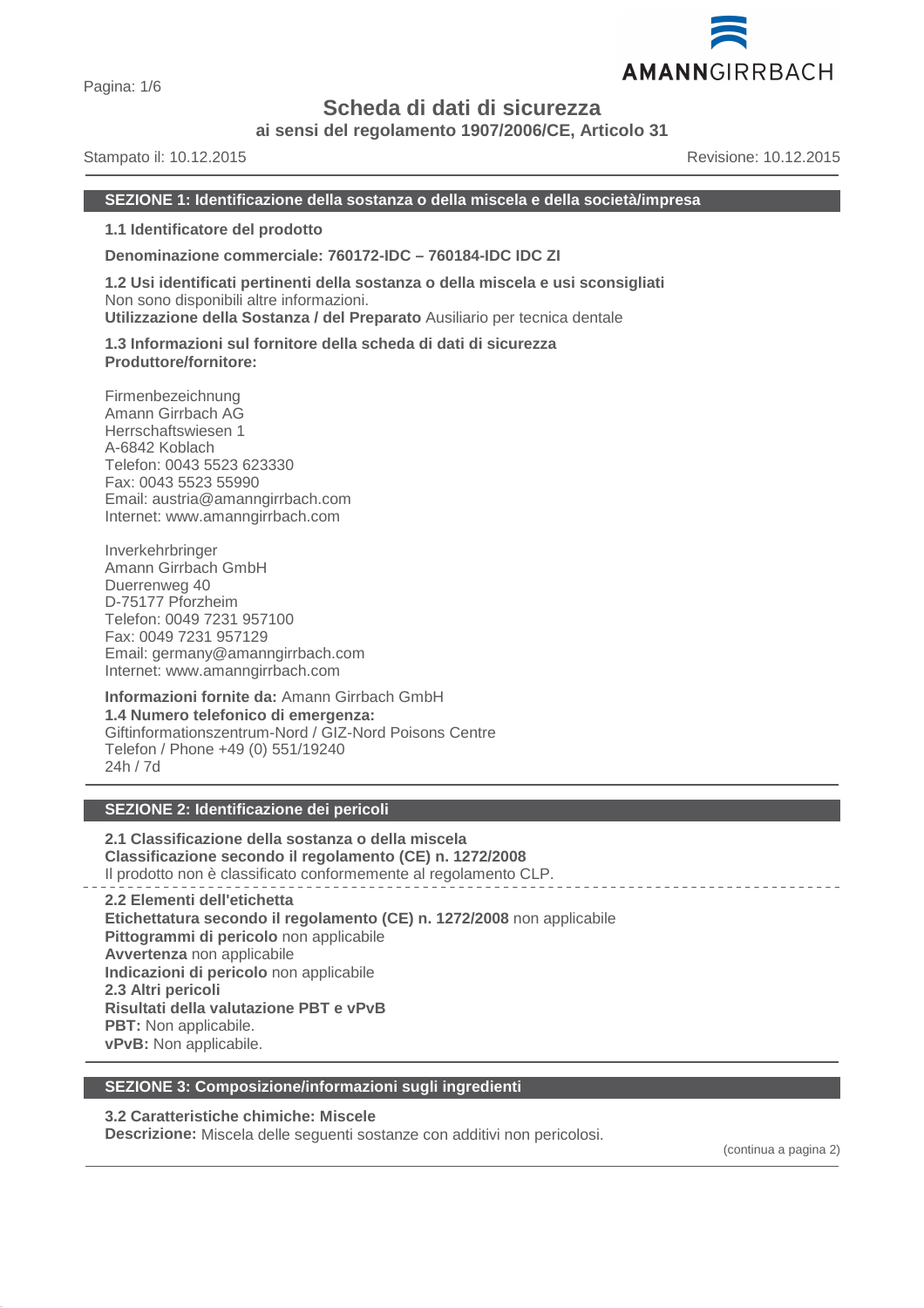

Pagina: 2/6

**Scheda di dati di sicurezza**

**ai sensi del regolamento 1907/2006/CE, Articolo 31**

Stampato il: 10.12.2015 Revisione: 10.12.2015

(Segue da pagina 1)

 $< 1,00\%$ 

# **Denominazione commerciale: 760172-IDC – 760184-IDC IDC ZI**

# **Sostanze pericolose:**

CAS: 1344-28-1 ossido di alluminio

EINECS: 215-691-6 sostanza con un limite comunitario di esposizione sul posto di lavoro **Ulteriori indicazioni:** Il testo dell'avvertenza dei pericoli citati può essere appreso dal capitolo 16

# **SEZIONE 4: Misure di primo soccorso**

#### **4.1 Descrizione delle misure di primo soccorso Indicazioni generali:**

Portare le persone da soccorrere all'aria aperta.

Tenere sotto sorveglianza le persone da soccorrere.

**Inalazione:** Portare in zona ben areata, in caso di disturbi consultare il medico.

**Contatto con la pelle:** Lavare immediatamente con acqua e sapone sciacquando accuratamente. **Contatto con gli occhi:**

Lavare con acqua corrente per alcuni minuti tenendo le palpebre ben aperte.

Chiamare immediatamente il medico. **Ingestione:** Chiamare immediatamente il medico.

**4.2 Principali sintomi ed effetti, sia acuti che ritardati** Non sono disponibili altre informazioni.

**4.3 Indicazione dell'eventuale necessità di consultare immediatamente un medico e di trattamenti speciali**

Non sono disponibili altre informazioni.

# **SEZIONE 5: Misure antincendio**

# **5.1 Mezzi di estinzione**

# **Mezzi di estinzione idonei:**

CO2, polvere o acqua nebulizzata. Estinguere gli incendi di grosse dimensioni con acqua nebulizzata o con schiuma resistente all'alcool.

**Mezzi di estinzione inadatti per motivi di sicurezza:** Getti d'acqua

**5.2 Pericoli speciali derivanti dalla sostanza o dalla miscela**

Se riscaldato o in caso di incendio il prodotto può sviluppare fumi tossici.

**5.3 Raccomandazioni per gli addetti all'estinzione degli incendi**

**Mezzi protettivi specifici:** Non inalare i gas derivanti da esplosioni e incendi.

# **Altre indicazioni**

Raccogliere l'acqua contaminata usata per lo spegnimento, non convogliarla assolutamente nel sistema fognario.

# **SEZIONE 6: Misure in caso di rilascio accidentale**

# **6.1 Precauzioni personali, dispositivi di protezione e procedure in caso di emergenza**

Indossare equipaggiamento protettivo. Allontanare le persone non equipaggiate.

Garantire una ventilazione sufficiente.

Evitare la formazione di polvere.

In caso di vapori/polvere/aerosol adottare protezioni respiratorie.

**6.2 Precauzioni ambientali:** Impedire l'entrata del prodotto nelle fognature o nei corpi d'acqua.

# **6.3 Metodi e materiali per il contenimento e per la bonifica:**

Raccogliere con mezzi meccanici.

Provvedere ad una sufficiente areazione.

**6.4 Riferimento ad altre sezioni**

Per informazioni relative ad un manipolazione sicura, vedere capitolo 7.

Per informazioni relative all'equipaggiamento protettivo ad uso personale vedere Capitolo 8.

Per informazioni relative allo smaltimento vedere Capitolo 13.

(continua a pagina 3)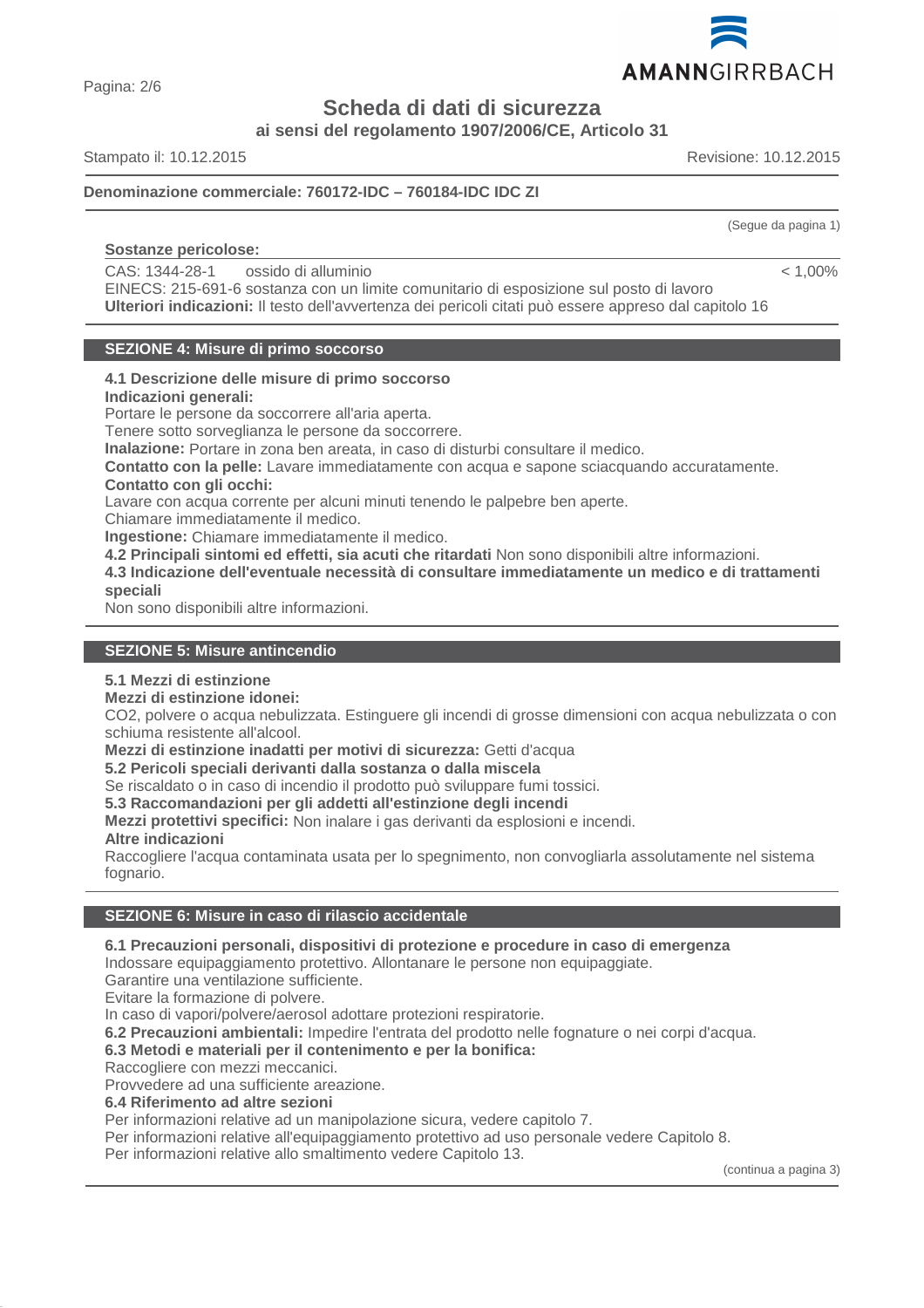

**ai sensi del regolamento 1907/2006/CE, Articolo 31**

Stampato il: 10.12.2015 Revisione: 10.12.2015

# **Denominazione commerciale: 760172-IDC – 760184-IDC IDC ZI**

(Segue da pagina 2)

# **SEZIONE 7: Manipolazione e immagazzinamento**

**7.1 Precauzioni per la manipolazione sicura**

Aprire e manipolare i recipienti con cautela.

Accurata ventilazione/aspirazione nei luoghi di lavoro.

Evitare la formazione di polvere.

In caso di formazione di polvere procedere all'aspirazione.

**Indicazioni in caso di incendio ed esplosione:** Tenere lontano da fonti di calore, non fumare.

**7.2 Condizioni per lo stoccaggio sicuro, comprese eventuali incompatibilità Stoccaggio:**

**Requisiti dei magazzini e dei recipienti:** Conservare solo nei fusti originali.

**Indicazioni sullo stoccaggio misto:** Non conservare a contatto con alimenti.

**Ulteriori indicazioni relative alle condizioni di immagazzinamento:**

Mantenere i recipienti ermeticamente chiusi.

**7.3 Usi finali particolari** Non sono disponibili altre informazioni.

# **SEZIONE 8: Controllo dell'esposizione/protezione individuale**

**Ulteriori indicazioni sulla struttura di impianti tecnici:** Nessun dato ulteriore, vedere punto 7.

# **8.1 Parametri di controllo**

**Componenti i cui valori limite devono essere tenuti sotto controllo negli ambienti di lavoro:** 

#### **1344-28-1 ossido di alluminio**

TWA Valore a lungo termine: 10 mg/m<sup>3</sup> A4 (e)

# **8.2 Controlli dell'esposizione**

# **Mezzi protettivi individuali:**

# **Norme generali protettive e di igiene del lavoro:**

Osservare le misure di sicurezza usuali nella manipolazione di sostanze chimiche.

Lavarsi le mani prima dell'intervallo o a lavoro terminato.

Tenere lontano da cibo, bevande e foraggi.

Non inalare polvere/fumo/nebbia.

Evitare il contatto con gli occhi e la pelle.

# **Maschera protettiva:**

In ambienti non sufficientemente ventilati utilizzare la maschera protettiva.

Apparecchio di filtraggio temporaneo:

Filtro P2

Filtro P3

# **Guanti protettivi:** Guanti protettivi

**Materiale dei guanti**

La scelta dei guanti adatti non dipende soltanto dal materiale bensí anche da altre caratteristiche di qualità variabili da un produttore a un altro. Poiché il prodotto rappresenta una formulazione di più sostanze, la stabilità dei materiali dei guanti non è calcolabile in anticipo e deve essere testata prima dell'impiego

# **Tempo di permeazione del materiale dei guanti**

Richiedere dal fornitore dei guanti il tempo di passaggio preciso il quale deve essere rispettato. **Per il contatto continuo sono adatti dei guanti costituiti dai materiali seguenti:** Gomma nitrilica **Occhiali protettivi:** Occhiali protettivi a tenuta

(continua a pagina 4)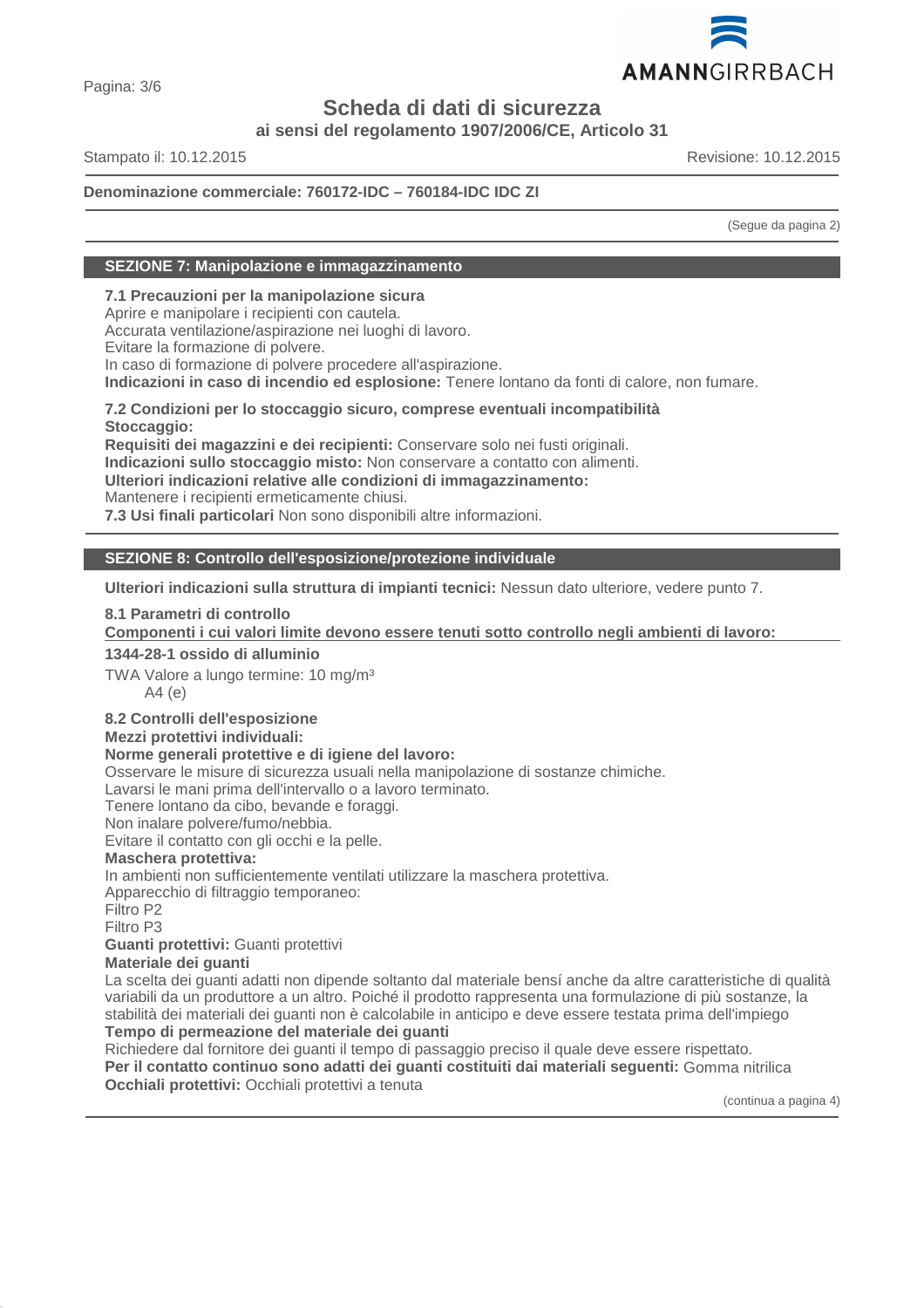

**ai sensi del regolamento 1907/2006/CE, Articolo 31**

Stampato il: 10.12.2015 Revisione: 10.12.2015

**Denominazione commerciale: 760172-IDC – 760184-IDC IDC ZI**

(Segue da pagina 3)

# **SEZIONE 9: Proprietà fisiche e chimiche**

| 9.1 Informazioni sulle proprietà fisiche e chimiche fondamentali<br>Indicazioni generali                  |                                                                                  |
|-----------------------------------------------------------------------------------------------------------|----------------------------------------------------------------------------------|
| Aspetto:                                                                                                  |                                                                                  |
| Forma:                                                                                                    | Polvere                                                                          |
| Colore:                                                                                                   | <b>Bianco</b>                                                                    |
| Odore:                                                                                                    | Inodore                                                                          |
| Soglia olfattiva:                                                                                         | Non definito.                                                                    |
| valori di pH:                                                                                             | Non applicabile.                                                                 |
| Cambiamento di stato<br>Temperatura di fusione/ambito di fusione:<br>Temperatura di ebollizione/ambito di | Non definito.                                                                    |
| ebollizione:                                                                                              | Non definito.                                                                    |
| Punto di infiammabilità:                                                                                  | Non applicabile.                                                                 |
| Infiammabilità (solido, gassoso):                                                                         | Non applicabile.                                                                 |
| Temperatura di accensione:                                                                                |                                                                                  |
| Temperatura di decomposizione:                                                                            | Non definito.                                                                    |
| Autoaccensione:                                                                                           | Prodotto non autoinfiammabile.                                                   |
| Pericolo di esplosione:                                                                                   | Prodotto non esplosivo.                                                          |
| Limiti di infiammabilità:<br>Inferiore:<br><b>Superiore:</b>                                              | Non definito.<br>Non definito.                                                   |
| Tensione di vapore:                                                                                       | Non definito.                                                                    |
| Densità:<br>Densità relativa<br>Densità del vapore<br>Velocità di evaporazione                            | Non definito.<br>Non definito.<br>Non definito.<br>Non applicabile.              |
| Solubilità in/Miscibilità con<br>acqua:                                                                   | Poco e/o non miscibile.                                                          |
| Coefficiente di distribuzione (n-Octanol/acqua): Non definito.                                            |                                                                                  |
| Viscosità:<br>Dinamica:<br>Cinematica:<br>9.2 Altre informazioni                                          | Non applicabile.<br>Non applicabile.<br>Non sono disponibili altre informazioni. |
|                                                                                                           |                                                                                  |

# **SEZIONE 10: Stabilità e reattività**

**10.1 Reattività** Non sono disponibili altre informazioni.

**10.2 Stabilità chimica**

**Decomposizione termica/ condizioni da evitare:**

Il prodotto non si decompone se utilizzato secondo le norme.

**10.3 Possibilità di reazioni pericolose** Non sono note reazioni pericolose.

**10.4 Condizioni da evitare** Non sono disponibili altre informazioni.

**10.5 Materiali incompatibili:** Non sono disponibili altre informazioni.

(continua a pagina 5)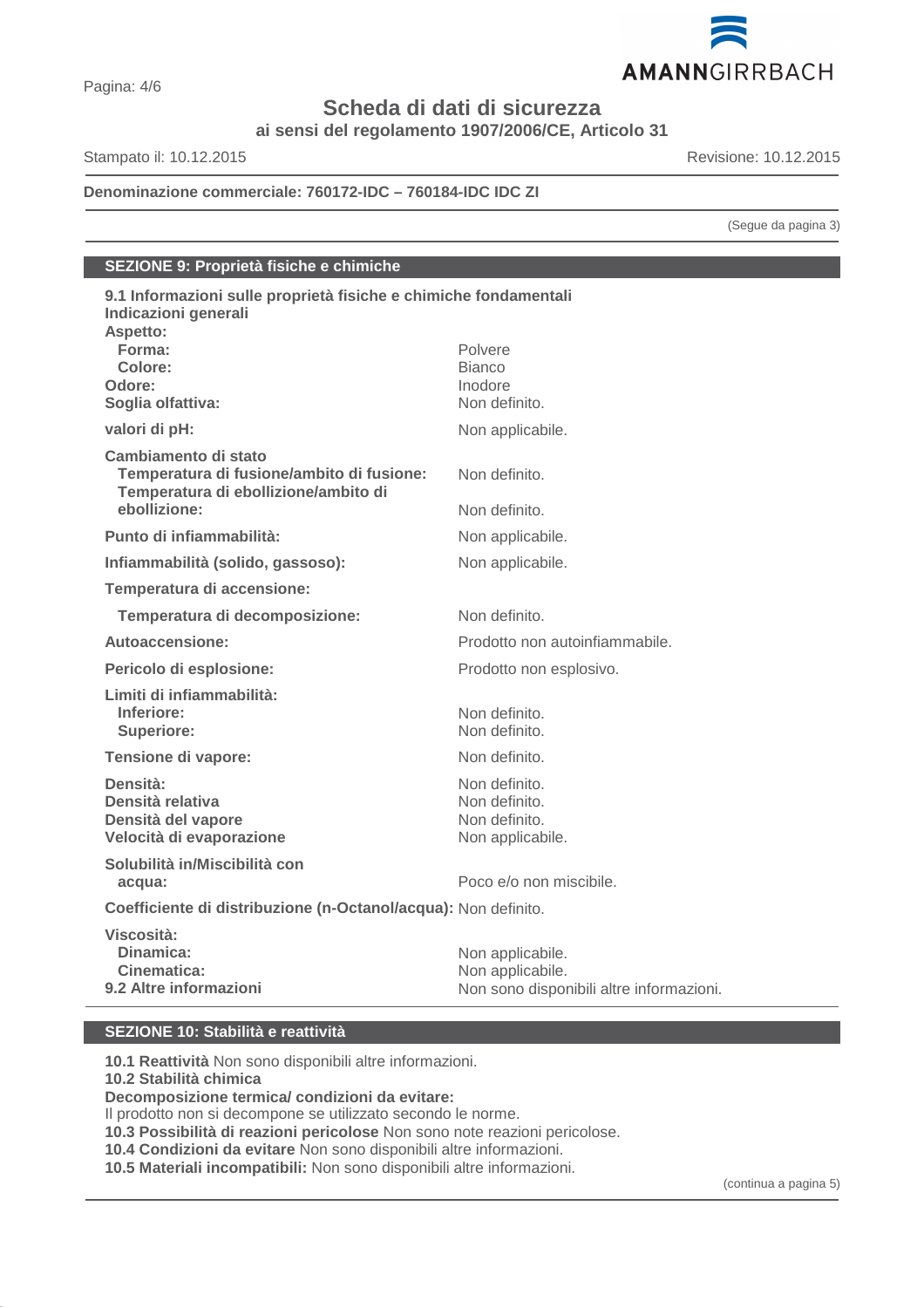

**ai sensi del regolamento 1907/2006/CE, Articolo 31**

Stampato il: 10.12.2015 Revisione: 10.12.2015

# **Denominazione commerciale: 760172-IDC – 760184-IDC IDC ZI**

(Segue da pagina 4)

**10.6 Prodotti di decomposizione pericolosi:** Non sono noti prodotti di decomposizione pericolosi.

# **SEZIONE 11: Informazioni tossicologiche**

**11.1 Informazioni sugli effetti tossicologici Tossicità acuta** Basandosi sui dati disponibili i criteri di classificazione non sono soddisfatti. **Valori LD/LC50 rilevanti per la classificazione: 1344-28-1 ossido di alluminio** Orale LD50 15900 mg/kg (rat) **Irritabilità primaria: Corrosione/irritazione cutanea** Basandosi sui dati disponibili i criteri di classificazione non sono soddisfatti. **Lesioni oculari gravi/irritazioni oculari gravi** Basandosi sui dati disponibili i criteri di classificazione non sono soddisfatti. **Sensibilizzazione respiratoria o cutanea** Basandosi sui dati disponibili i criteri di classificazione non sono soddisfatti. **Effetti CMR (cancerogenicità, mutagenicità e tossicità per la riproduzione) Mutagenicità delle cellule germinali** Basandosi sui dati disponibili i criteri di classificazione non sono soddisfatti. **Cancerogenicità** Basandosi sui dati disponibili i criteri di classificazione non sono soddisfatti. **Tossicità per la riproduzione** Basandosi sui dati disponibili i criteri di classificazione non sono soddisfatti. **Tossicità specifica per organi bersaglio (STOT) - esposizione singola** Basandosi sui dati disponibili i criteri di classificazione non sono soddisfatti. **Tossicità specifica per organi bersaglio (STOT) - esposizione ripetuta** Basandosi sui dati disponibili i criteri di classificazione non sono soddisfatti. **Pericolo in caso di aspirazione** Basandosi sui dati disponibili i criteri di classificazione non sono soddisfatti.

# **SEZIONE 12: Informazioni ecologiche**

**12.1 Tossicità**

**Tossicità acquatica:** Non sono disponibili altre informazioni.

**12.2 Persistenza e degradabilità** Non sono disponibili altre informazioni.

**12.3 Potenziale di bioaccumulo** Non sono disponibili altre informazioni.

**12.4 Mobilità nel suolo** Non sono disponibili altre informazioni.

# **Ulteriori indicazioni in materia ambientale:**

**Ulteriori indicazioni:**

Pericolosità per le acque classe 1 (D) (Autoclassificazione): poco pericoloso

Non immettere nelle acque freatiche, nei corsi d'acqua o nelle fognature non diluito o in grandi quantità.

#### **12.5 Risultati della valutazione PBT e vPvB**

- **PBT:** Non applicabile.
- **vPvB:** Non applicabile.

**12.6 Altri effetti avversi** Non sono disponibili altre informazioni.

# **SEZIONE 13: Considerazioni sullo smaltimento**

#### **13.1 Metodi di trattamento dei rifiuti**

**Consigli:** Non smaltire il prodotto insieme ai rifiuti domestici Non immettere nelle fognature. **Catalogo europeo dei rifiuti**

Smaltire il prodotto/recipiente in conformità con le disposizioni locali / regionali / nazionali / internazionali.

# **Imballaggi non puliti:**

**Consigli:** Smaltimento in conformità con le disposizioni amministrative.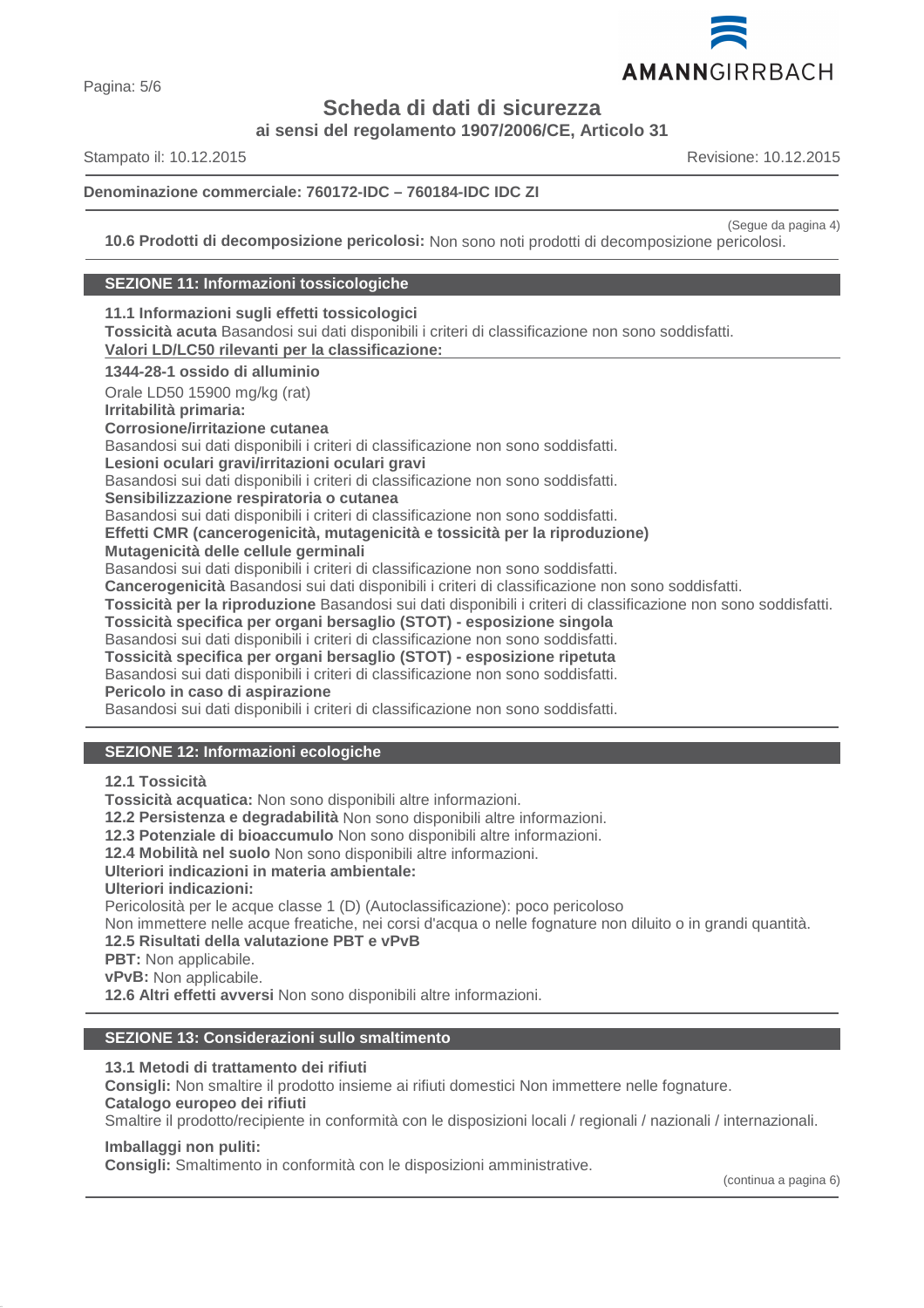

**ai sensi del regolamento 1907/2006/CE, Articolo 31**

Stampato il: 10.12.2015 Revisione: 10.12.2015

# **Denominazione commerciale: 760172-IDC – 760184-IDC IDC ZI**

(Segue da pagina 5)

| <b>14.1 Numero ONU</b><br>ADR, ADN, IMDG, IATA<br>14.2 Nome di spedizione dell'ONU<br>ADR, ADN, IMDG, IATA | non applicabile<br>non applicabile |
|------------------------------------------------------------------------------------------------------------|------------------------------------|
| 14.3 Classi di pericolo connesso al trasporto                                                              |                                    |
| ADR, ADN, IMDG, IATA                                                                                       |                                    |
| <b>Classe</b>                                                                                              | non applicabile                    |
| 14.4 Gruppo di imballaggio                                                                                 |                                    |
| <b>ADR, IMDG, IATA</b>                                                                                     | non applicabile                    |
| 14.5 Pericoli per l'ambiente:                                                                              |                                    |
| <b>Marine pollutant:</b>                                                                                   | No                                 |
| 14.6 Precauzioni speciali per gli utilizzatori                                                             | Non applicabile.                   |
| 14.7 Trasporto di rinfuse secondo l'allegato II di                                                         |                                    |
| <b>MARPOL ed il codice IBC</b>                                                                             | Non applicabile.                   |
| <b>UN "Model Regulation":</b>                                                                              | non applicabile                    |

# **SEZIONE 15: Informazioni sulla regolamentazione**

**15.1 Disposizioni legislative e regolamentari su salute, sicurezza e ambiente specifiche per la sostanza o la miscela**

**Direttiva 2012/18/UE Sostanze pericolose specificate - ALLEGATO I** Nessuno dei componenti è contenuto. **15.2 Valutazione della sicurezza chimica:** Una valutazione della sicurezza chimica non è stata effettuata.

# **SEZIONE 16: Altre informazioni**

I dati sono riportati sulla base delle nostre conoscenze attuali, non rappresentano tuttavia alcuna garanzia delle caratteristiche del prodotto e non motivano alcun rapporto giuridico contrattuale.

# **Scheda rilasciata da:**

ADEEGO GmbH Wildsteig 4A D-42113 Wuppertal Tel. +49 (0) 202 2575700 Fax. +49 (0) 202 2575701 Email: mail@adeego.de www.adeego.de **Interlocutore:** Dr. Axel Deeg **Abbreviazioni e acronimi:** ADR: Accord européen sur le transport des marchandises dangereuses par Route (European Agreement concerning the International Carriage of Dangerous Goods by Road) IMDG: International Maritime Code for Dangerous Goods IATA: International Air Transport Association GHS: Globally Harmonised System of Classification and Labelling of Chemicals EINECS: European Inventory of Existing Commercial Chemical Substances ELINCS: European List of Notified Chemical Substances CAS: Chemical Abstracts Service (division of the American Chemical Society) LC50: Lethal concentration, 50 percent LD50: Lethal dose, 50 percent PBT: Persistent, Bioaccumulative and Toxic vPvB: very Persistent and very Bioaccumulative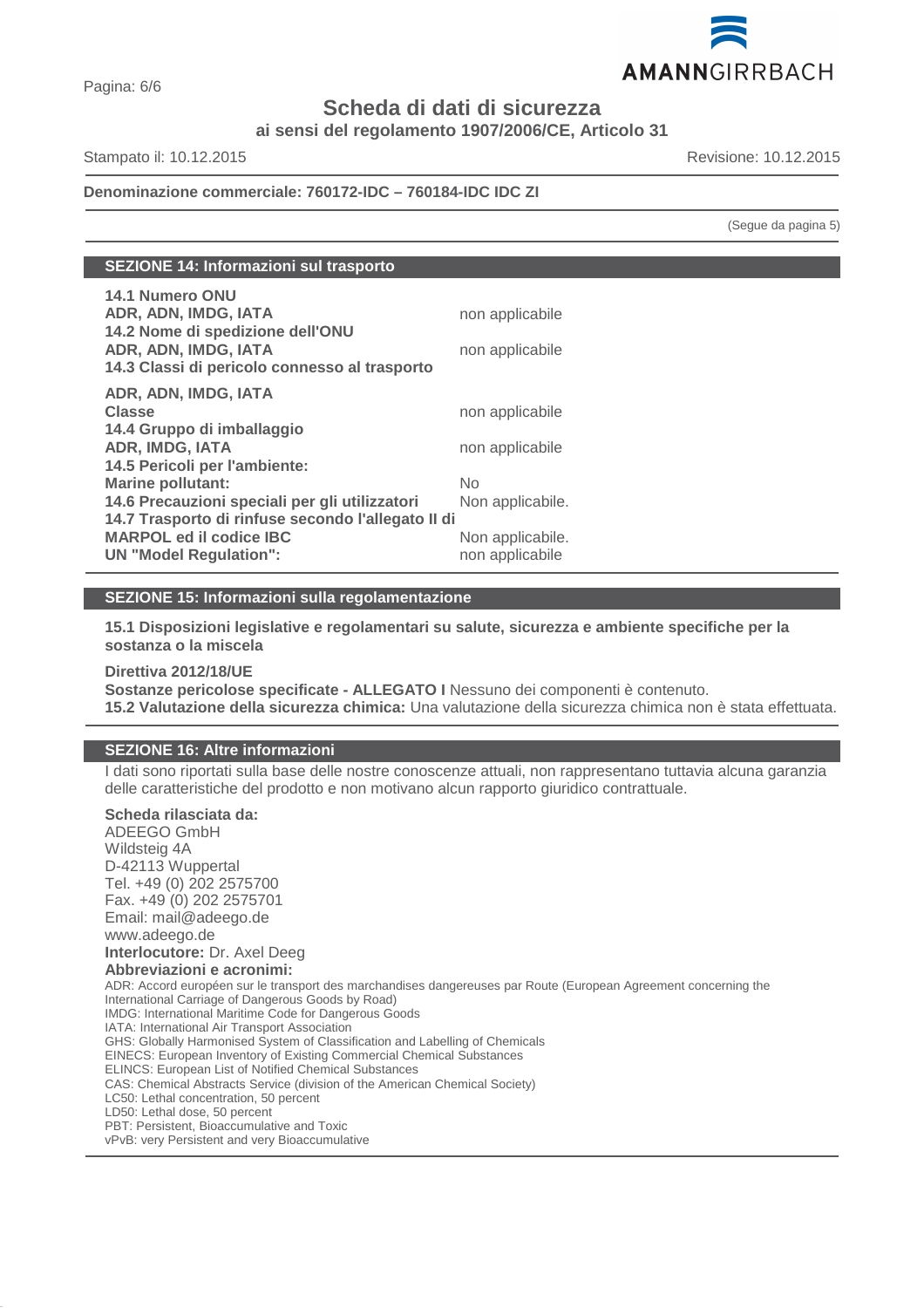

# **Karta charakterystyki**

**zgodnie z 1907/2006/WE, Artykuł 31**

Data druku: 10.12.2015 Aktualizacja: 10.12.2015

AMANNGIRRBACH

# **SEKCJA 1: Identyfikacja substancji/mieszaniny i identyfikacja spółki/przedsiębiorstwa**

**1.1 Identyfikator produktu**

**Nazwa handlowa: 760172-IDC – 760184-IDC IDC ZI**

**1.2 Istotne zidentyfikowane zastosowania substancji lub mieszaniny oraz zastosowania odradzane** Brak dostępnych dalszych istotnych danych **Zastosowanie substancji / preparatu** Środek pomocniczy do techniki dentystycznej

**1.3 Dane dotyczące dostawcy karty charakterystyki Producent/Dostawca:**

Firmenbezeichnung Amann Girrbach AG Herrschaftswiesen 1 A-6842 Koblach Telefon: 0043 5523 623330 Fax: 0043 5523 55990 Email: austria@amanngirrbach.com Internet: www.amanngirrbach.com

Inverkehrbringer Amann Girrbach GmbH Duerrenweg 40 D-75177 Pforzheim Telefon: 0049 7231 957100 Fax: 0049 7231 957129 Email: germany@amanngirrbach.com Internet: www.amanngirrbach.com

**Komórka udzielająca informacji:** Amann Girrbach GmbH **1.4 Numer telefonu alarmowego:** Giftinformationszentrum-Nord / GIZ-Nord Poisons Centre Telefon / Phone +49 (0) 551/19240 24h / 7d

# **SEKCJA 2: Identyfikacja zagrożeń**

**2.1 Klasyfikacja substancji lub mieszaniny Klasyfikacja zgodnie z rozporządzeniem (WE) nr 1272/2008** Produkt nie jest klasyfikowany zgodnie z przepisami CLP.

**2.2 Elementy oznakowania Oznakowanie zgodnie z rozporządzeniem (WE) nr 1272/2008** brak **Piktogramy określające rodzaj zagrożenia** brak **Hasło ostrzegawcze** brak **Zwroty wskazujące rodzaj zagrożenia** brak **2.3 Inne zagrożenia Wyniki oceny właściwości PBT i vPvB PBT:** Nie nadający się do zastosowania. **vPvB:** Nie nadający się do zastosowania.

# **SEKCJA 3: Skład/informacja o składnikach**

# **3.2 Charakterystyka chemiczna: Mieszaniny**

**Opis:** Mieszanka z niżej wymienionych składników z bezpiecznymi domieszkami.

(ciąg dalszy na stronie 2)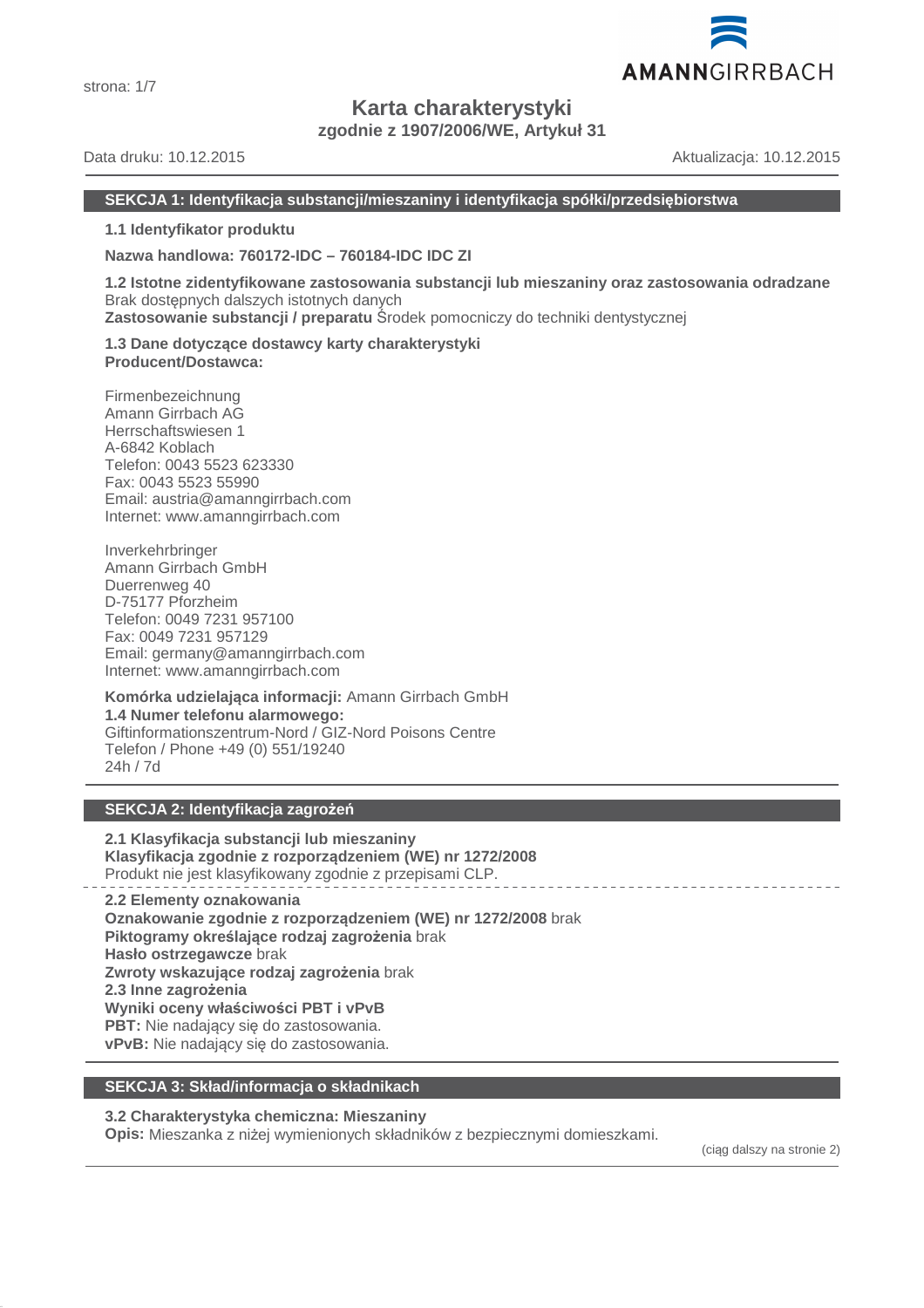

**Karta charakterystyki zgodnie z 1907/2006/WE, Artykuł 31**

strona: 2/7

Data druku: 10.12.2015 Aktualizacja: 10.12.2015

# **Nazwa handlowa: 760172-IDC – 760184-IDC IDC ZI**

|                                                                                                                                    | (ciag dalszy od strony 1) |
|------------------------------------------------------------------------------------------------------------------------------------|---------------------------|
| Składniki niebezpieczne:                                                                                                           |                           |
| CAS: 1314-23-4<br>zirconium dioxide                                                                                                | $> 88,00 - 596,00\%$      |
| EINECS: 215-227-2 substancja z określoną na poziomie Wspólnoty wartością<br>najwyższego dopuszczalnego stężenia w środowisku pracy |                           |
| CAS: 1314-36-9<br>yttrium oxide                                                                                                    | $> 5,00 - 10,00\%$        |
| EINECS: 215-233-5 substancja z określoną na poziomie Wspólnoty wartością<br>najwyższego dopuszczalnego stężenia w środowisku pracy |                           |
| CAS: 1344-28-1<br>aluminium oxide                                                                                                  | $< 1,00\%$                |
| EINECS: 215-691-6 substancja z określoną na poziomie Wspólnoty wartością<br>najwyższego dopuszczalnego stężenia w środowisku pracy |                           |
| CAS: 12055-23-1<br>hafnium dioxide                                                                                                 | $< 5\%$                   |
| EINECS: 235-013-2 substancja z określoną na poziomie Wspólnoty wartością                                                           |                           |
| najwyższego dopuszczalnego stężenia w środowisku pracy                                                                             |                           |
| Wskazówki dodatkowe:                                                                                                               |                           |
| Pełna treść przytoczonych wskazówek dotyczących zagrożeń znajduje się w rozdziale 16.                                              |                           |

# **SEKCJA 4: Środki pierwszej pomocy**

# **4.1 Opis środków pierwszej pomocy**

**Wskazówki ogólne:**

Osoby porażone należy wynieść na świeże powietrze.

Nie pozostawiać osób porażonych bez nadzoru.

**Po wdychaniu:** Dostarczyć świeże powietrze, w razie dolegliwości wezwać lekarza.

**Po styczności ze skórą:** Natychmiast zmyć wodą i mydłem i dobrze spłukać.

#### **Po styczności z okiem:**

Płukać oczy z otwartą powieką przez kilka minut pod bieżącą wodą.

Natychmiast wezwać lekarza.

**Po przełknięciu:** Natychmiast sprowadzić lekarza.

**4.2 Najważniejsze ostre i opóźnione objawy oraz skutki narażenia**

Brak dostępnych dalszych istotnych danych

**4.3 Wskazania dotyczące wszelkiej natychmiastowej pomocy lekarskiej i szczególnego postępowania z poszkodowanym**

Brak dostępnych dalszych istotnych danych

# **SEKCJA 5: Postępowanie w przypadku pożaru**

# **5.1 Środki gaśnicze**

**Przydatne środki gaśnicze:**

CO2, proszek gaśniczy lub strumień wody. Większy pożar zwalczać strumieniem wody lub pianą odporną na działanie alkoholu.

**Środki gaśnicze nieprzydatne ze względów bezpieczeństwa:** Woda pełnym strumieniem

**5.2 Szczególne zagrożenia związane z substancją lub mieszaniną**

Przy ogrzewaniu lub w wypadku pożaru możliwe jest tworzenie się trujących gazów.

**5.3 Informacje dla straży pożarnej**

**Specjalne wyposażenie ochronne:** Nie wdychać gazów powstających podczas eksplozji i pożarów. **Inne dane** Wodę skażoną należy zbierać oddzielnie, nie może ona dostać się do kanalizacji.

# **SEKCJA 6: Postępowanie w przypadku niezamierzonego uwolnienia do środowiska**

**6.1 Indywidualne środki ostrożności, sprzęt ochronny i procedury w sytuacjach awaryjnych** Nosić ubranie ochronne. Osoby nie zabezpieczone przenieść w bezpieczne miejsce. Zadbać o wystarczające wietrzenie. Unikać kurzu.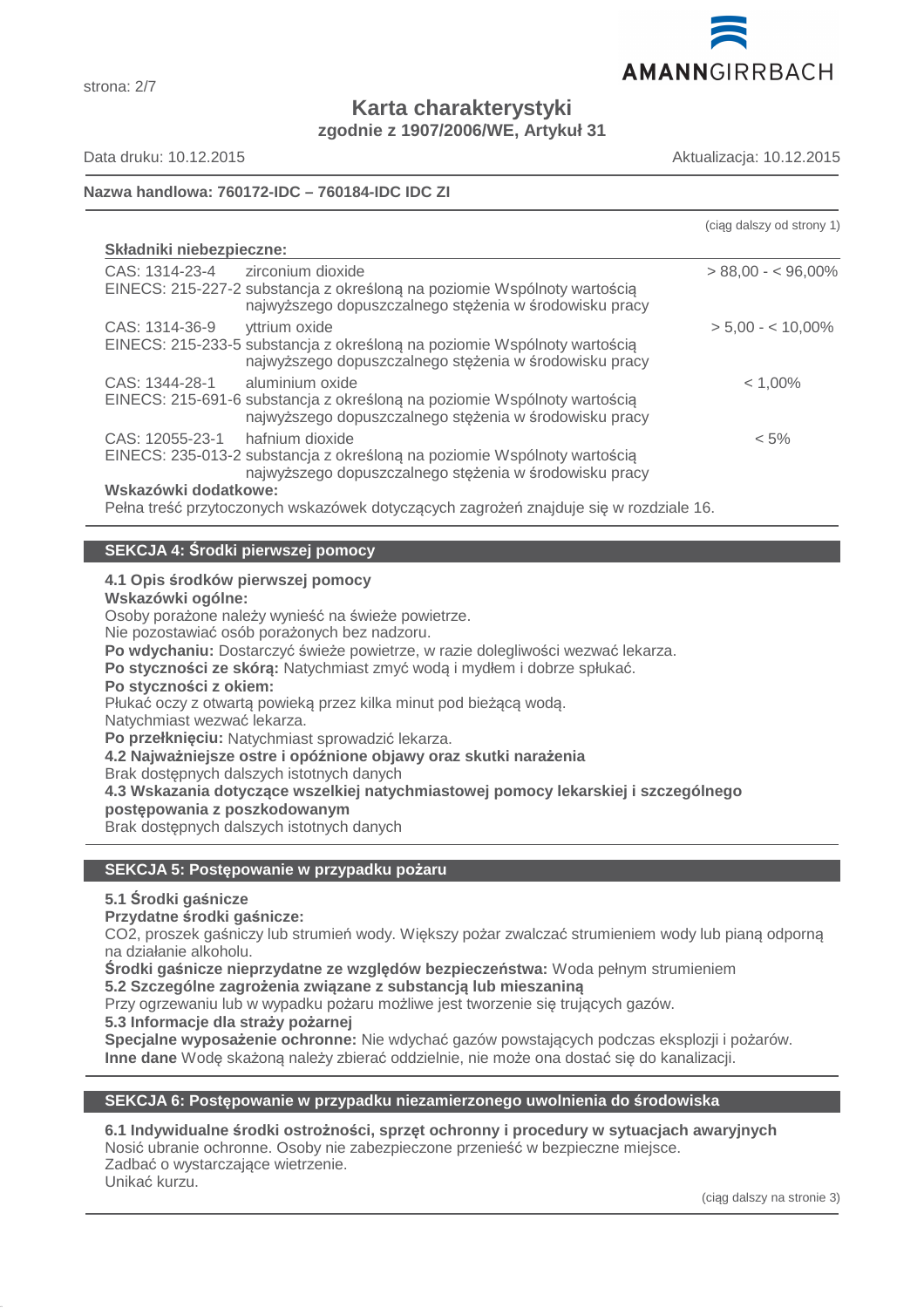AMANNGIRRBACH

**Karta charakterystyki zgodnie z 1907/2006/WE, Artykuł 31**

# **Nazwa handlowa: 760172-IDC – 760184-IDC IDC ZI**

(ciąg dalszy od strony 2)

W przypadku działania pary (pyłu) aerozolu zastosować ochronę dróg oddechowych. **6.2 Środki ostrożności w zakresie ochrony środowiska:**

Nie dopuścić do przedostania się do kanalizacji lub zbiorników wodnych.

**6.3 Metody i materiały zapobiegające rozprzestrzenianiu się skażenia i służące do usuwania skażenia:**

Zdjąć mechanicznie.

Zadbać o wystarczające przewietrzenie.

**6.4 Odniesienia do innych sekcji**

Informacje na temat bezpiecznej obsługi patrz rozdział 7.

Informacje na temat osobistego wyposażenia ochronnego patrz rozdział 8.

Informacje na temat utylizacji patrz rozdział 13.

# **SEKCJA 7: Postępowanie z substancjami i mieszaninami oraz ich magazynowanie**

**7.1 Środki ostrożności dotyczące bezpiecznego postępowania** Zbiorniki otwierać i obchodzić się z nimi ostrożnie. Zadbać o dobry nawiew /odsysanie w miejscu pracy. Unikać zapylania W przypadku zapylenia przewidzieć odsysanie. **Wskazówki dla ochrony przeciwpożarowej i przeciwwybuchowej:** Źródła zapłonu trzymać z daleka - nie palić tytoniu.

**7.2 Warunki bezpiecznego magazynowania, w tym informacje dotyczące wszelkich wzajemnych niezgodności**

**Składowanie:**

**Wymagania w stosunku do pomieszczeń składowych i zbiorników:**

Przechowywać tylko w oryginalnych beczkach.

**Wskazówki odnośnie wspólnego składowania:** Nie składować w styczności ze środkami spożywczymi. **Dalsze wskazówki odnośnie warunków składowania:** Zbiornik trzymać szczelnie zamknięty. **7.3 Szczególne zastosowanie(-a) końcowe** Brak dostępnych dalszych istotnych danych

# **SEKCJA 8: Kontrola narażenia/środki ochrony indywidualnej**

**Dodatkowe wskazówki dla wykonania urządzeń technicznych:** Brak dalszych danych, patrz punkt 7.

**8.1 Parametry dotyczące kontroli Składniki wraz z kontrolowanymi warto ściami granicznymi zale żnymi od miejsca pracy: 1314-23-4 zirconium dioxide**

NDS NDSCh: 10 mg/m<sup>3</sup>  $NDS: 5$  mg/m<sup>3</sup> w przeliczeniu na Zr

# **1314-36-9 yttrium oxide**

NDS NDS: 1 mg/m<sup>3</sup>

w przeliczeniu na Y

**12055-23-1 hafnium dioxide**

NDS NDS: 0,5 mg/m<sup>3</sup> w przeliczeniu na Hf

# **1344-28-1 aluminium oxide**

NDS NDS: 2,5\* 1,2\*\* mg/m<sup>3</sup>

frakcja \*wdychalna, \*\*respirabilna

#### **8.2 Kontrola narażenia Osobiste wyposażenie ochronne:**

**Ogólne środki ochrony i higieny:**

Należy przestrzegać zwyczajne środki ostrożności przy obchodzeniu się z chemikaliami.



Data druku: 10.12.2015 Aktualizacja: 10.12.2015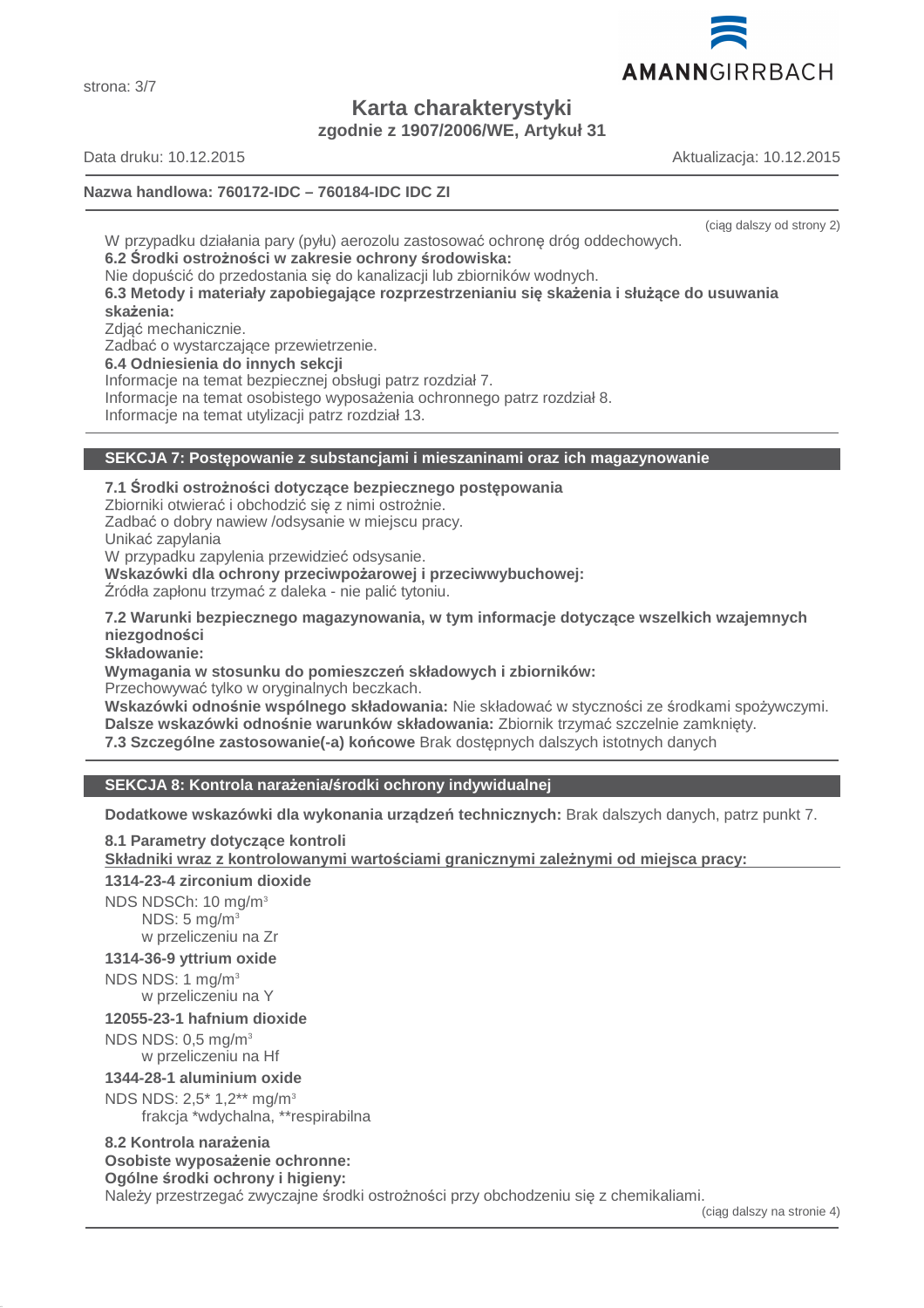AMANNGIRRBACH

**Karta charakterystyki zgodnie z 1907/2006/WE, Artykuł 31**

strona: 4/7

Data druku: 10.12.2015 Aktualizacja: 10.12.2015

# **Nazwa handlowa: 760172-IDC – 760184-IDC IDC ZI**

(ciąg dalszy od strony 3)

Myć rece przed przerwa i przed końcem pracy.

Trzymać z dala od środków spożywczych napojów i pasz.

Nie wdychać pyłu/ dymu/ mgły.

Unikać styczności z oczami i skórą.

# **Ochrona dróg oddechowych:**

Przy niewystarczającej wentylacji ochrona dróg oddechowych.

Urządzenie filtrujące na krótki czas:

Filtr P2

Filtr P3

**Ochrona rąk:** Rękawice ochronne

**Materiał, z którego wykonane są rękawice**

Wybór odpowiednich rękawic nie zależy tylko od materiału, lecz także od innych cech jakościowych i zmienia się od producenta do producenta. Ponieważ produkt jest preparatem składającym się z kilku substancji, to odporności materiałów, z których wykonano rękawice nie można wcześniej wyliczyć i dlatego też musi być ona sprawdzona przed zastosowaniem.

**Czas penetracji dla materiału, z którego wykonane są rękawice**

Od producenta rękawic należy uzyskać informację na temat dokładnego czasu przebicia i go przestrzegać. **Do długotrwałego kontaktu nadają się rękawice z następującego materiału:** Kauczuk nitrylowy **Ochrona oczu:** Okulary ochronne szczelnie zamknięte

# **SEKCJA 9: Właściwości fizyczne i chemiczne**

| 9.1 Informacje na temat podstawowych właściwości fizycznych i chemicznych<br>Ogólne dane<br>Wygląd: |                                                                                                         |
|-----------------------------------------------------------------------------------------------------|---------------------------------------------------------------------------------------------------------|
| Forma:<br>Kolor:                                                                                    | Proszek                                                                                                 |
| Zapach:                                                                                             | <b>Biały</b><br>Bez zapachu                                                                             |
| Próg zapachu:                                                                                       | Nieokreślone.                                                                                           |
| Wartość pH:                                                                                         | Nie nadający się do zastosowania.                                                                       |
| Zmiana stanu<br><b>Punkt topnienia/ Zakres topnienia:</b><br><b>Punkt wrzenia/ Zakres wrzenia:</b>  | Nie jest określony.<br>Nie jest określony.                                                              |
| Punkt zapłonu:                                                                                      | Nie nadający się do zastosowania.                                                                       |
| Łatwopalność (stała gazowa):                                                                        | Nie nadający się do zastosowania.                                                                       |
| Temperatura palenia się:                                                                            |                                                                                                         |
| Temperatura rozkładu:                                                                               | Nieokreślone.                                                                                           |
| Samozapłon:                                                                                         | Produkt nie jest samozapalny.                                                                           |
| Niebezpieczeństwo wybuchu:                                                                          | Produkt nie jest grozi wybuchem.                                                                        |
| Granice niebezpieczeństwa wybuchu:<br>Dolna:<br>Górna:                                              | Nieokreślone.<br>Nieokreślone.                                                                          |
| Ciśnienie pary:                                                                                     | Nieokreślone.                                                                                           |
| Gestość:<br>Gęstość względna<br>Gęstość par<br>Szybkość parowania                                   | Nie jest określony.<br>Nieokreślone.<br>Nieokreślone.<br>Nie nadający się do zastosowania.<br>(ciag dal |

(ciąg dalszy na stronie 5)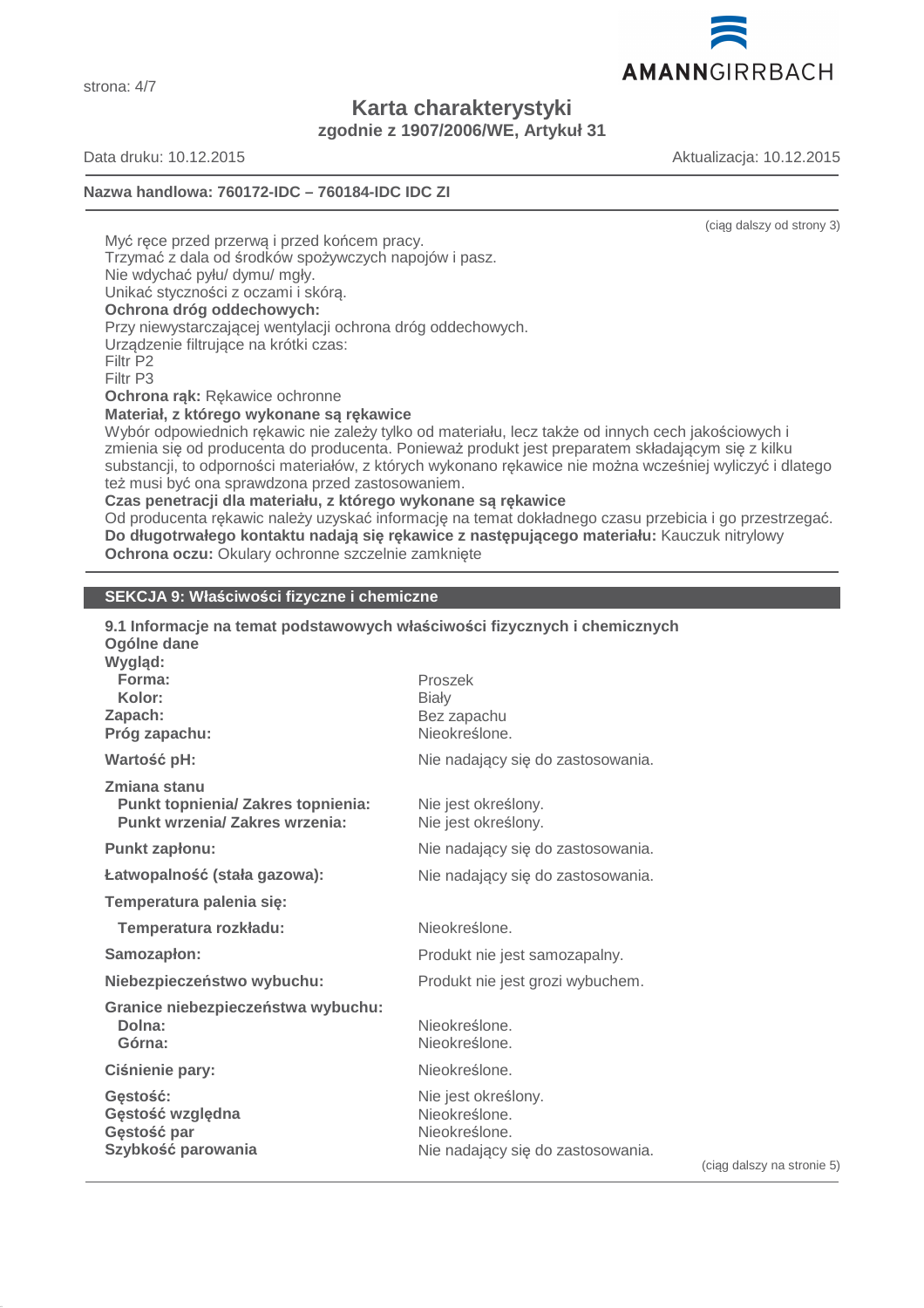

strona: 5/7

**Karta charakterystyki**

**zgodnie z 1907/2006/WE, Artykuł 31**

Data druku: 10.12.2015 Aktualizacja: 10.12.2015

(ciąg dalszy od strony 4)

# **Nazwa handlowa: 760172-IDC – 760184-IDC IDC ZI**

**Rozpuszczalność w/ mieszalność z**

**Woda:** Nie lub mało mieszalny.

**Współczynnik podziału (n-oktanol/ woda):** Nieokreślone.

**Lepkość:**

Dynamiczna: **Nie nadający się do zastosowania.** Nie nadający się do zastosowania. **Kinetyczna:** Nie nadający się do zastosowania. **9.2 Inne informacje Brak dostępnych dalszych istotnych danych** 

# **SEKCJA 10: Stabilność i reaktywność**

**10.1 Reaktywność** Brak dostępnych dalszych istotnych danych

**10.2 Stabilność chemiczna**

**Rozkład termiczny/ warunki których należy unikać:**

Brak rozkładu przy użyciu zgodnym z przeznaczeniem.

**10.3 Możliwość występowania niebezpiecznych reakcji** Reakcje niebezpieczne nie są znane.

**10.4 Warunki, których należy unikać** Brak dostępnych dalszych istotnych danych

**10.5 Materiały niezgodne:** Brak dostępnych dalszych istotnych danych

**10.6 Niebezpieczne produkty rozkładu:** Niebezpieczne produkty rozkładu nie są znane.

# **SEKCJA 11: Informacje toksykologiczne**

**11.1 Informacje dotyczące skutków toksykologicznych**

**Toksyczność ostra** W oparciu o dostępne dane, kryteria klasyfikacji nie są spełnione.

**Istotne sklasyfikowane wartości LD/LC50:** 

# **1344-28-1 aluminium oxide**

Ustne LD50 15900 mg/kg (rat)

**Pierwotne działanie drażniące: Działanie Gatunek Metoda:**

**Działanie żrące/drażniące na skórę** W oparciu o dostępne dane, kryteria klasyfikacji nie są spełnione.

# **Poważne uszkodzenie oczu/działanie drażniące na oczy**

W oparciu o dostępne dane, kryteria klasyfikacji nie są spełnione.

**Działanie uczulające na drogi oddechowe lub skórę**

W oparciu o dostępne dane, kryteria klasyfikacji nie są spełnione.

**Działanie rakotwórcze, działanie mutagenne i szkodliwe działanie na rozrodczość (CMR)**

# **Działanie mutagenne na komórki rozrodcze**

W oparciu o dostępne dane, kryteria klasyfikacji nie są spełnione.

**Rakotwórczość** W oparciu o dostępne dane, kryteria klasyfikacji nie są spełnione.

**Szkodliwe działanie na rozrodczość** W oparciu o dostępne dane, kryteria klasyfikacji nie są spełnione.

**Działanie toksyczne na narządy docelowe – narażenie jednorazowe**

W oparciu o dostępne dane, kryteria klasyfikacji nie są spełnione.

**Działanie toksyczne na narządy docelowe – narażenie powtarzane**

W oparciu o dostępne dane, kryteria klasyfikacji nie są spełnione.

**Zagrożenie spowodowane aspiracją** W oparciu o dostępne dane, kryteria klasyfikacji nie są spełnione.

# **SEKCJA 12: Informacje ekologiczne**

**12.1 Toksyczność**

**Toksyczność wodna:** Brak dostępnych dalszych istotnych danych

**12.2 Trwałość i zdolność do rozkładu** Brak dostępnych dalszych istotnych danych

**12.3 Zdolność do bioakumulacji** Brak dostępnych dalszych istotnych danych

**12.4 Mobilność w glebie** Brak dostępnych dalszych istotnych danych

(ciąg dalszy na stronie 6)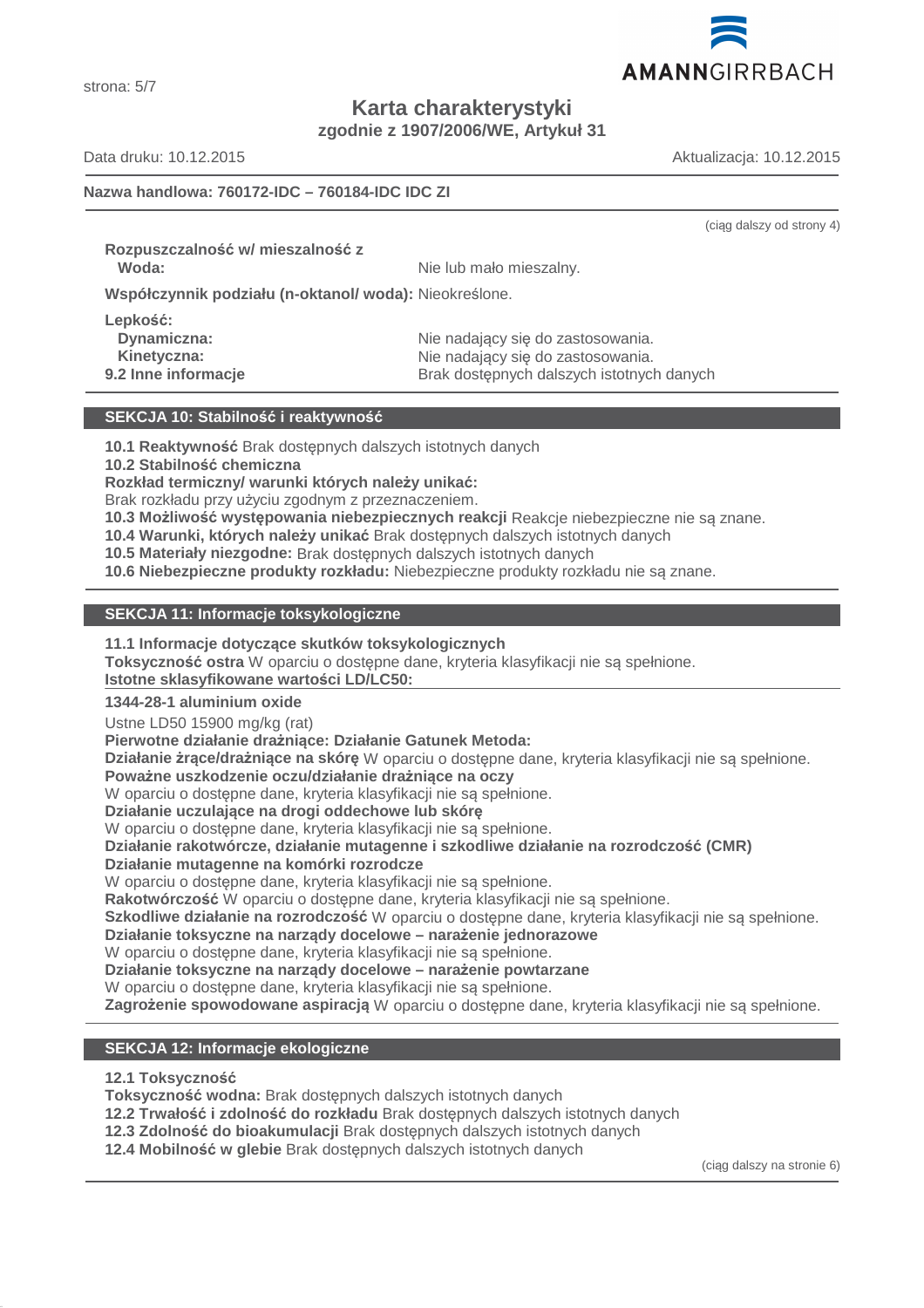

**Karta charakterystyki zgodnie z 1907/2006/WE, Artykuł 31**

Data druku: 10.12.2015 Aktualizacja: 10.12.2015

# **Nazwa handlowa: 760172-IDC – 760184-IDC IDC ZI**

(ciąg dalszy od strony 5)

#### **Dalsze wskazówki ekologiczne:**

**Wskazówki ogólne:**

Klasa szkodliwości dla wody 1 (samookreślenie): w ograniczonym stopniu szkodliwy dla wody Nie dopuścić do przedostania się w stanie nierozcieńczonym lub w dużych ilościach do wód gruntowych, wód powierzchniowych bądź do kanalizacji.

**12.5 Wyniki oceny właściwości PBT i vPvB**

**PBT:** Nie nadający się do zastosowania.

**vPvB:** Nie nadający się do zastosowania.

**12.6 Inne szkodliwe skutki działania** Brak dostępnych dalszych istotnych danych

# **SEKCJA 13: Postępowanie z odpadami**

#### **13.1 Metody unieszkodliwiania odpadów**

**Zalecenie:**

Nie może podlegać obróbce wspólnie z odpadkami domowymi. Nie dopuścić do przedostania się do kanalizacji.

#### **Europejski Katalog Odpadów**

Zawartość / pojemnik usuwać zgodnie z przepisami miejscowymi / regionalnymi / narodowymi / międzynarodowymi.

#### **Opakowania nieoczyszczone:**

**Zalecenie:** Usuwanie zgodnie z obowiązującymi przepisami.

# **SEKCJA 14: Informacje dotyczące transportu**

| 14.1 Numer UN<br>ADR, ADN, IMDG, IATA<br>14.2 Prawidłowa nazwa przewozowa UN | brak                                      |
|------------------------------------------------------------------------------|-------------------------------------------|
| ADR, ADN, IMDG, IATA<br>14.3 Klasa(-y) zagrożenia w transporcie              | brak                                      |
| ADR, ADN, IMDG, IATA                                                         |                                           |
| Klasa                                                                        | brak                                      |
| 14.4 Grupa opakowaniowa                                                      |                                           |
| <b>ADR, IMDG, IATA</b>                                                       | brak                                      |
| 14.5 Zagrożenia dla środowiska:                                              |                                           |
| Zanieczyszczenia morskie:                                                    | <b>Nie</b>                                |
| 14.6 Szczególne środki ostrożności dla                                       |                                           |
| użytkowników                                                                 | Nie nadający się do zastosowania.         |
| 14.7 Transport luzem zgodnie z załącznikiem II                               |                                           |
| do konwencji MARPOL i kodeksem IBC<br><b>UN "Model Regulation":</b>          | Nie nadający się do zastosowania.<br>brak |
|                                                                              |                                           |

# **SEKCJA 15: Informacje dotyczące przepisów prawnych**

**15.1 Przepisy prawne dotyczące bezpieczeństwa, zdrowia i ochrony środowiska specyficzne dla substancji i mieszaniny**

**Rady 2012/18/UE Wskazane substancje niebezpieczne - ZAŁĄCZNIK I** żaden ze składników nie znajduje się na liście **15.2 Ocena bezpieczeństwa chemicznego:**

Ocena Bezpieczeństwa Chemicznego nie została przeprowadzona.

(ciąg dalszy na stronie 7)

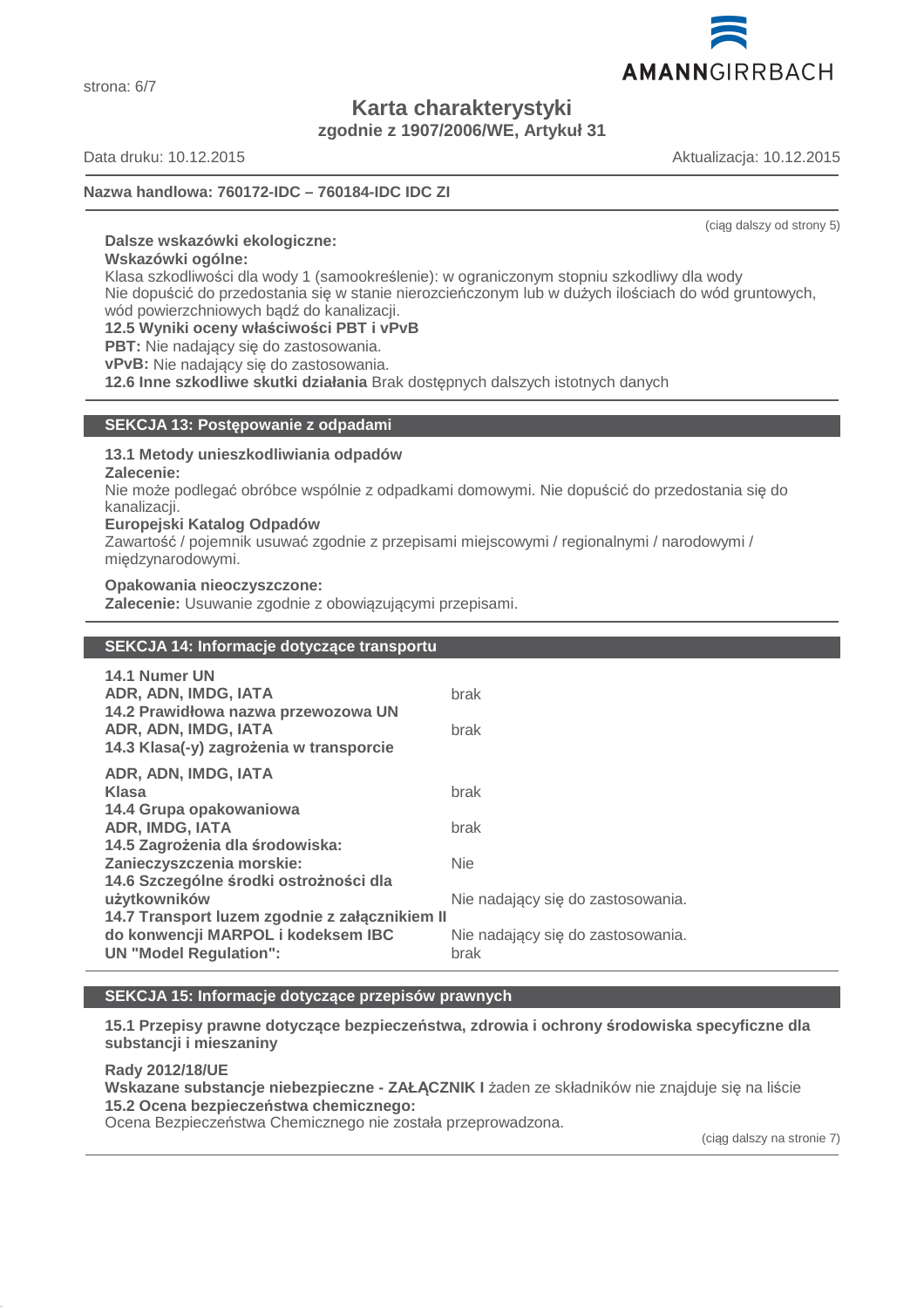

**Karta charakterystyki zgodnie z 1907/2006/WE, Artykuł 31**

Data druku: 10.12.2015 Aktualizacja: 10.12.2015

**Nazwa handlowa: 760172-IDC – 760184-IDC IDC ZI**

(ciąg dalszy od strony 6)

# **SEKCJA 16: Inne informacje**

Dane opierają się na dzisiejszym stanie naszej wiedzy, nie określają jednak w sposób ostateczny właściwości produkcyjnych i nie mogą być uzasadnieniem prawomocnych umów.

**Wydział sporządzający wykaz danych:** ADEEGO GmbH Wildsteig 4A D-42113 Wuppertal Tel. +49 (0) 202 2575700 Fax. +49 (0) 202 2575701 Email: mail@adeego.de www.adeego.de **Partner dla kontaktów:** Dr. Axel Deeg **Skróty i akronimy:** ADR: Accord européen sur le transport des marchandises dangereuses par Route (European Agreement concerning the International Carriage of Dangerous Goods by Road) IMDG: International Maritime Code for Dangerous Goods IATA: International Air Transport Association GHS: Globally Harmonised System of Classification and Labelling of Chemicals EINECS: European Inventory of Existing Commercial Chemical Substances ELINCS: European List of Notified Chemical Substances CAS: Chemical Abstracts Service (division of the American Chemical Society) LC50: Lethal concentration, 50 percent LD50: Lethal dose, 50 percent PBT: Persistent, Bioaccumulative and Toxic vPvB: very Persistent and very Bioaccumulative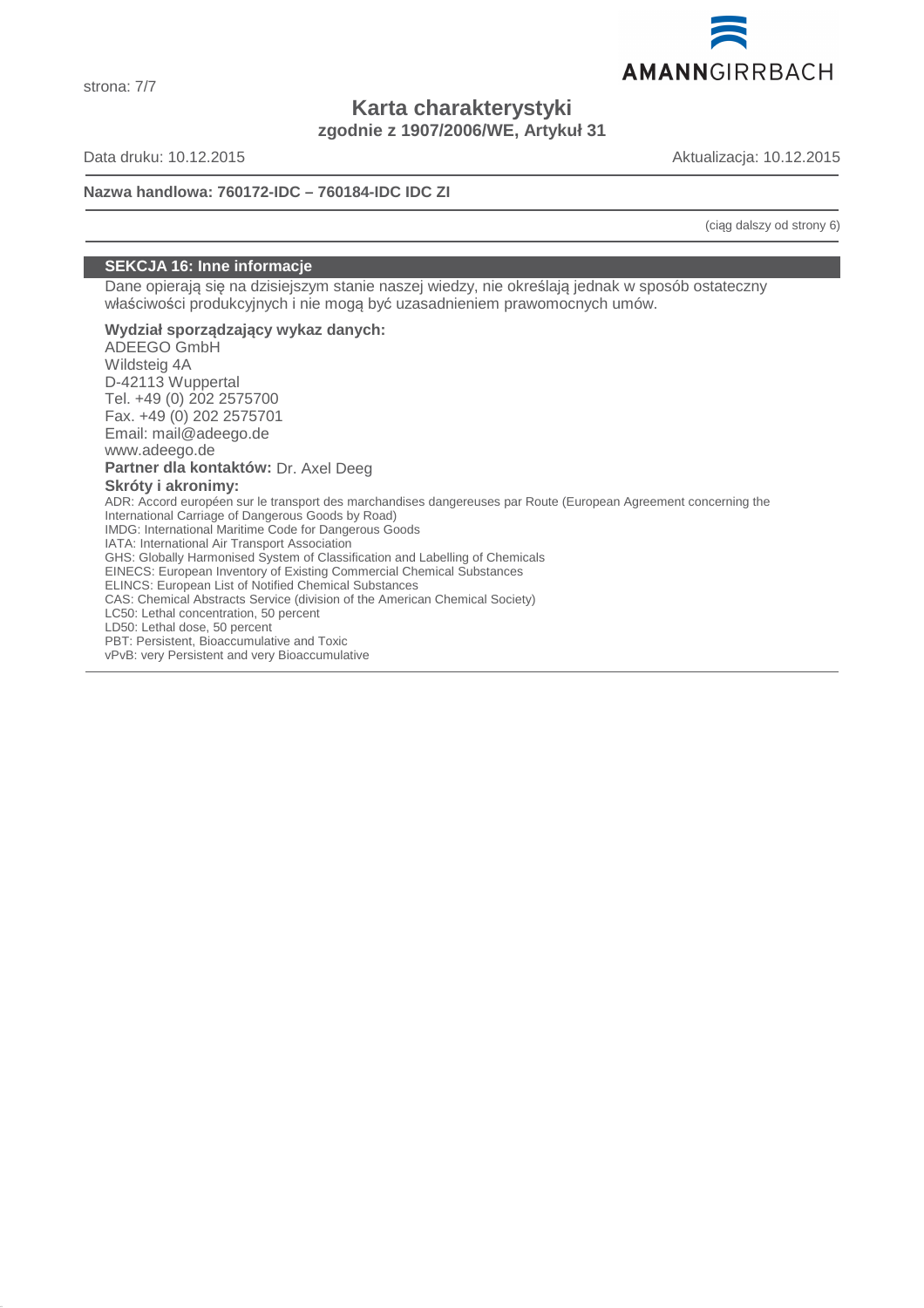

Страница: 1/7

# **Паспорт безопасности.**

**в соответствии с 1907/2006/EC, Статья 31**

Дата печати: 10.12.2015 Дата редактирования: 10.12.2015

# **1 Наименование вещества / препарата и фирмы / предприятия**

**Идентификатор продукта**

**Торговое наименование: 760172-IDC – 760184-IDC IDC ZI**

**Соответствующие установленные применения вещества или смеси и не рекомендуемые области использования** Отсутствует какая-либо соответствующая информация.

**Применение вещества / препарата** Вспомогательное средство для стомотологической техники

**Подробная информация поставщика паспорта безопасности Производитель / Поставщик:**

Firmenbezeichnung Amann Girrbach AG Herrschaftswiesen 1 A-6842 Koblach Telefon: 0043 5523 623330 Fax: 0043 5523 55990 Email: austria@amanngirrbach.com Internet: www.amanngirrbach.com

Inverkehrbringer Amann Girrbach GmbH Duerrenweg 40 D-75177 Pforzheim Telefon: 0049 7231 957100 Fax: 0049 7231 957129 Email: germany@amanngirrbach.com Internet: www.amanngirrbach.com

**Отдел, предоставляющий информацию:** Amann Girrbach GmbH **Номер телефона экстренной связи:** Giftinformationszentrum-Nord / GIZ-Nord Poisons Centre Telefon / Phone +49 (0) 551/19240 24h / 7d

#### **2 Возможые виды опасности**

#### **Классификация вещества или смеси**

Данный продукт не классифицируется в соответствии с Согласованной на глобальном уровне системой классификации и маркировки химических веществ (GHS).

**Элементы маркировки Элементы маркировки в соответствии с СГС** отпадает **Пиктограммы, обозначающие опасности** отпадает **Сигнальное слово** отпадает **Предупреждения об опасности** отпадает **Другие опасные факторы Результаты оценки PBT (устойчивое биоаккумулятивное токсическое вещество) и vPvB (очень устойчивое биоаккумулятивное вещество) PBT:** Неприменимо. **vPvB:** Неприменимо.

# **3 Состав / Данные по составляющим компонентам**

#### **Химическая характеристика: Смеси**

**Описание:** Смесь из веществ, перечисленных ниже, с неопасными добавками.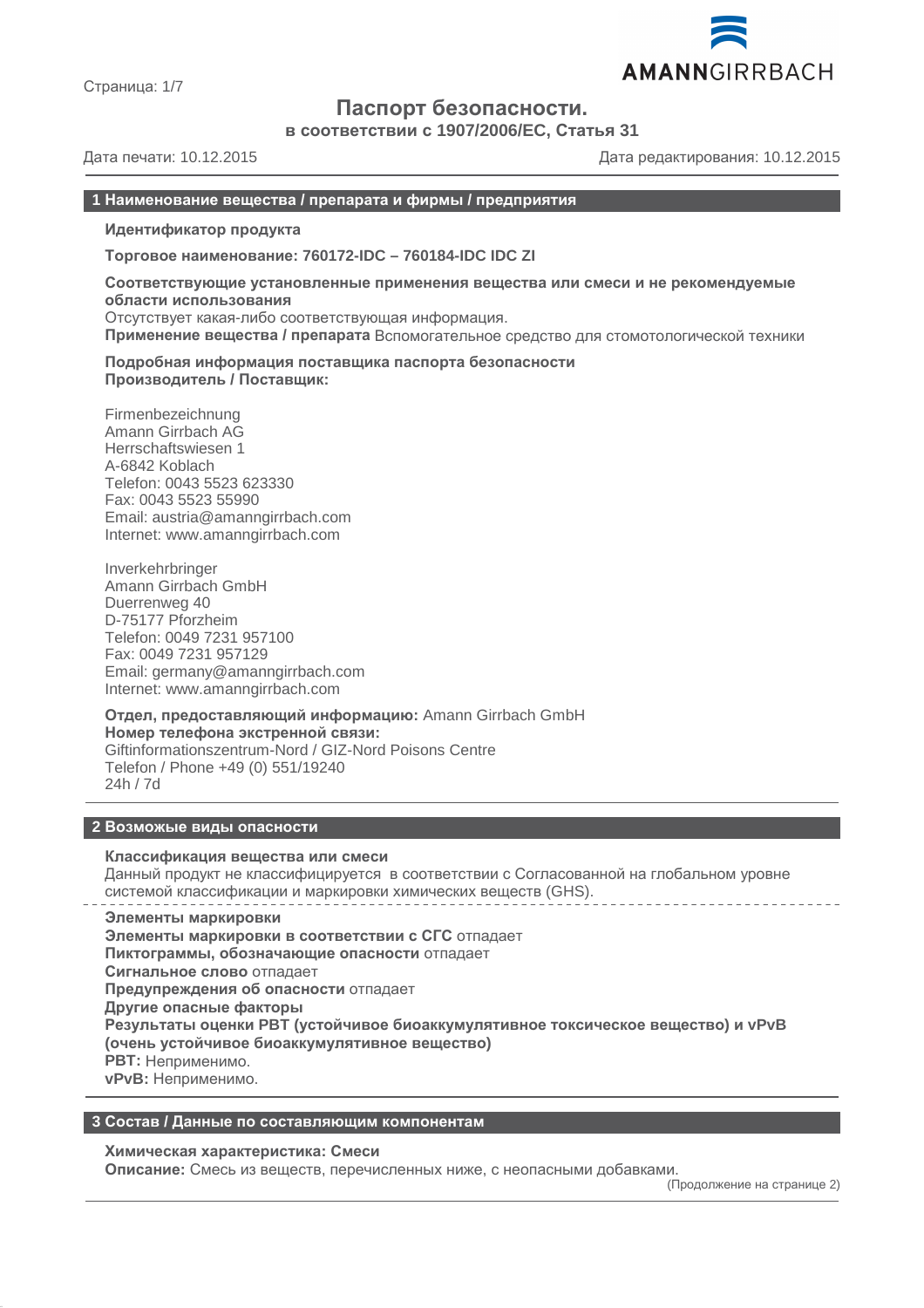

Страница: 2/7

# **Паспорт безопасности.**

**в соответствии с 1907/2006/EC, Статья 31**

Дата печати: 10.12.2015 Дата редактирования: 10.12.2015

# **Торговое наименование: 760172-IDC – 760184-IDC IDC ZI**

(Продолжение страницы 1)

# **Содержащиеся опасные вещества :**

1314-23-4 zirconium dioxide > 88,00 - < 96,00%

1344-28-1 aluminium oxide < 1,00%

**Дополнительные указания:** Текст приведённых указаний на факторы риска см. в Главе 16.

#### **4 Меры по оказанию первой помощи**

# **Описание мер первой медицинской помощи**

**Общие указания:**

Разместить пострадавших на свежем воздухе.

Не оставлять пострадавших без присмотра.

**После вдыхания:** Обеспечить доступ свежего воздуха, при недомоганиях обратиться к врачу. **После контакта с кожей:** Немедленно промыть с помощью воды и мыла, хорошо сполоснуть. **После контакта с глазами:**

Промыть открытый глаз под проточной водой в течение нескольких минут.

Немедленно вызвать врача.

**После проглатывания:** Немедленно вызвать врача.

**Указания для врача:**

**Наиболее важные симптомы и эффекты, как немедленные, так и проявляющиеся впоследствии**

Отсутствует какая-либо соответствующая информация.

**Указание на необходимость оперативной медицинской помощи и специального режима** Отсутствует какая-либо соответствующая информация.

# **5 Меры по борьбе с пожаром**

# **Средства пожаротушения**

**Надлежащие средства тушения:**

CO2, порошковое средство для тушения или водяная струя мелкого разбрызгивания. При борьбе с крупными пожарами следует применять водяную струю мелкого разбрызгивания или спиртоустойчивую пену.

**Средства тушения, являющиеся непригодными из соображений безопасности:** Полноструйная вода

**Особые опасности, создаваемые веществом или смесью**

При нагревании или в случае пожара возможно образование ядовитых газов.

**Рекомендации для пожарных**

**Защитное оснащение:** Не вдыхать газы, выделяющиеся при взрыве или пожаре.

#### **Дополнительная информация**

Собирать заражённую воду для тушения отдельно. Недопустимо её попадание в канализационную систему.

# **6 Меры при непреднамеренном выделении (утечке)**

# **Меры по обеспечению личной безопасности, защитное снаряжение и порядок действий в чрезвычайной ситуации**

Надеть защитное снаряжение. Держать на отдалении незащищённых людей.

Обеспечить достаточную вентиляцию.

Избегать образования пыли.

Применять устройство защиты органов дыхания от воздействия паров / пыли / аэрозоля.

**Меры по защите окружающей среды:**

Не допускать попадания продукта в канализационную систему или в водоёмы.

**Методы и материалы для локализации и очистки:**

Собрать механическим образом.

(Продолжение на странице 3)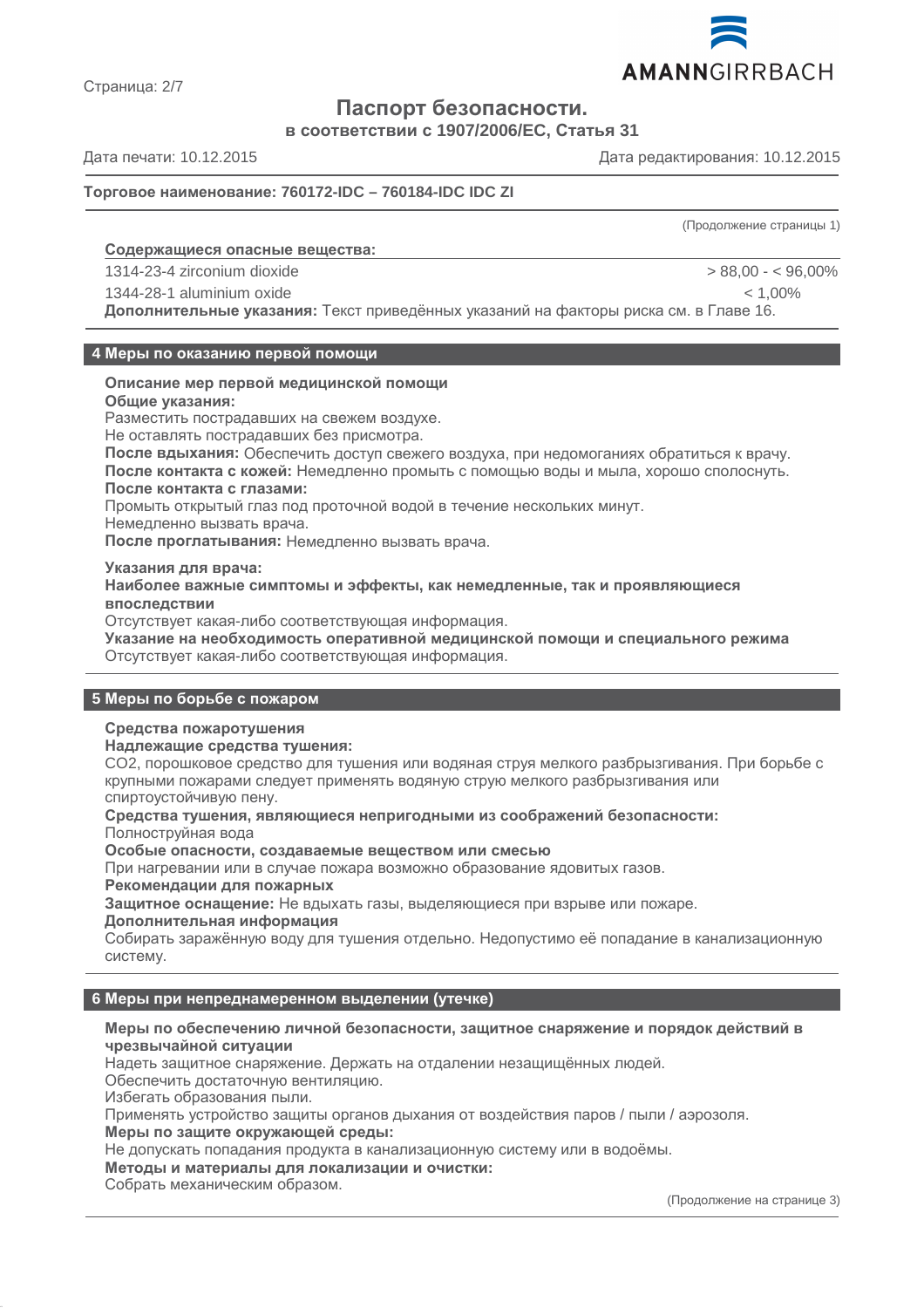

Страница: 3/7

# **Паспорт безопасности.**

**в соответствии с 1907/2006/EC, Статья 31**

Дата печати: 10.12.2015 Дата редактирования: 10.12.2015

# **Торговое наименование: 760172-IDC – 760184-IDC IDC ZI**

(Продолжение страницы 2)

Обеспечить достаточную вентиляцию. **Ссылки на другие разделы** Информация по безопасному обращению - в Главе 7. Информация по индивидуальному защитному снаряжению - в Главе 8. Информация по утилизации - в Главе 13.

# **7 Обращение с веществом и его хранение**

# **Обращение с веществом:**

#### **Меры предосторожности по безопасному обращению**

Соблюдать осторожность при открывании ёмкостей и при обращении с ними.

Обеспечить хорошую вентиляцию / вытяжку на рабочем месте.

Не допускать образования пыли.

При образовании пыли обеспечить её удаление с помощью пылесоса.

**Указания по защите от пожаров и взрывов:**

Держать подальше от источников воспламенения - не курить.

# **Условия безопасного хранения, включая несовместимости Хранение:**

**Требования, предъявляемые к складским помещениям и таре:**

Хранить только в оригинальной таре.

**Указания по совместимости с другими веществами при хранении:**

Хранить отдельно от продуктов питания, напитков и кормов.

**Дальнейшие данные по условиям хранения:** Держать ёмкости плотно закрытыми.

**Характерное конечное применение (или применения)**

Отсутствует какая-либо соответствующая информация.

# **8 Ограничение воздействия вещества и контроль / индивидуальные средства защиты**

**Дополнительные указания по структуре технических устройств:** Никаких дополнительных данных; см. Пункт 7.

# **Параметры контроля**

**Составляющие компоненты с предельными значениями, требующие мониторинга на рабочих местах:**

# **1314-23-4 zirconium dioxide**

PDK Долгосрочное значение: 6 мг/m<sup>3</sup> аэрозоль

# **1344-28-1 aluminium oxide**

PDK Долгосрочное значение: 6 мг/m<sup>3</sup>

аэрозоль

**Требования по охране труда и меры по обеспечению безопасности персонала Средства индивидуальной защиты:**

#### **Общие меры по защите от воздействия и гигиене:**

При обращении с химикатами следует соблюдать стандартные меры предосторожности.

Мыть руки перед перерывами и по окончании работы.

Держать подальше от продуктов питания, напитков и корма для животных.

Не вдыхать пыль / дым / туман.

Избегать контакта с глазами и с кожей.

#### **Защита органов дыхания:**

При недостаточной вентиляции использовать устройство защиты органов дыхания.

Фильтрующее устройство для кратковременного использования:

Фильтр P2.

Фильтр P3.

**Защита рук:** Защитные перчатки (рукавицы).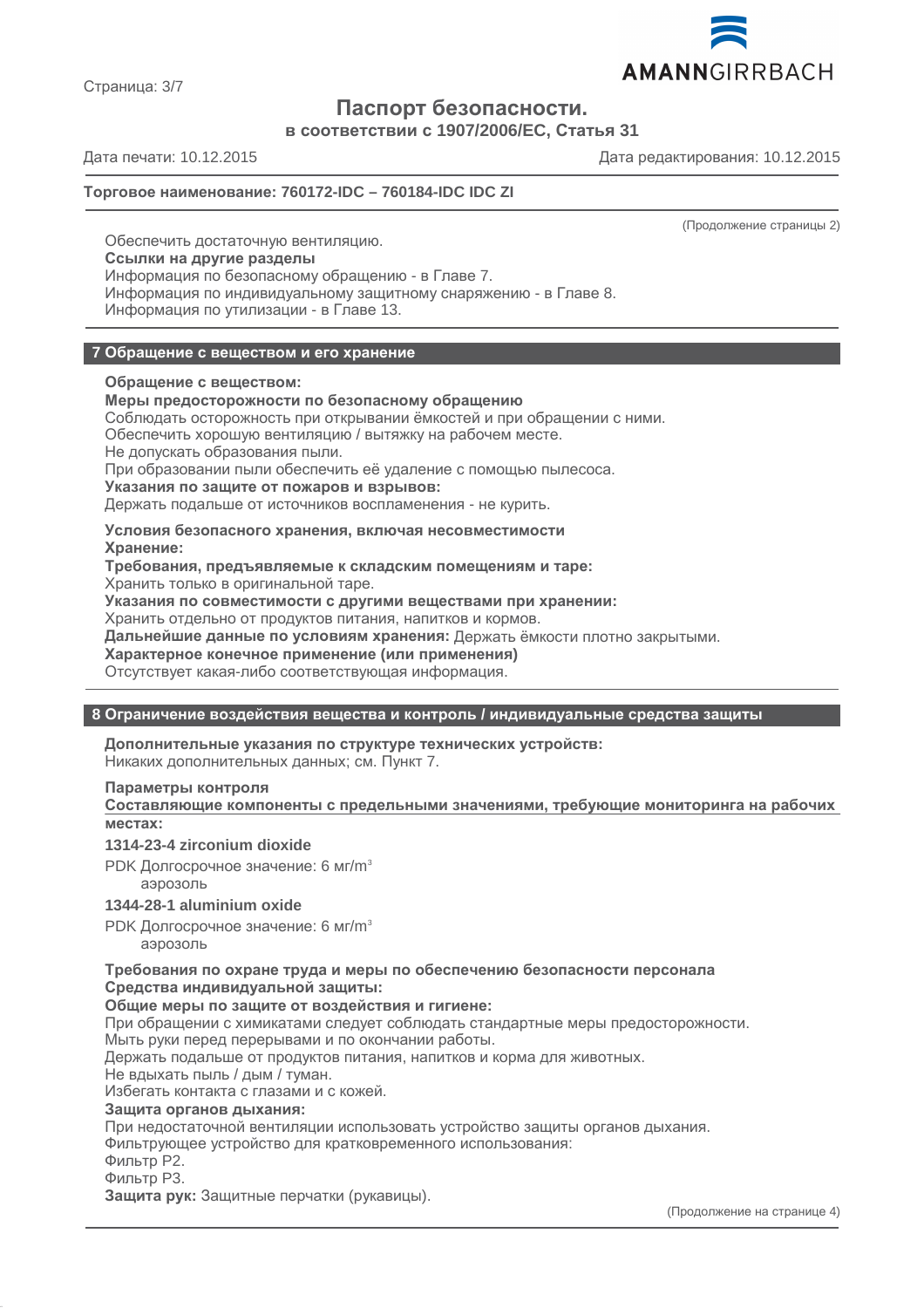

**Паспорт безопасности.**

**в соответствии с 1907/2006/EC, Статья 31**

# Дата печати: 10.12.2015 Дата редактирования: 10.12.2015

#### **Торговое наименование: 760172-IDC – 760184-IDC IDC ZI**

(Продолжение страницы 3)

# **Материал перчаток / рукавиц**

Выбор подходящих перчаток / рукавиц определяется не только материалом, но также и другими качественными особенностями, причём между различными производителями существует большая разница. Так как продукт представляет собой смесь различных веществ, то не представляется никакой возможности для расчёта устойчивости материала, из которого изготовлены перчатки / рукавицы, что вызывает необходимость перепроверки на предмет пригодности перед использованием.

#### **Период проницаемости материала перчаток / рукавиц.**

Необходимо осведомиться у производителя защитных перчаток / рукавиц о точном времени прорыва и придерживаться его.

**Для постоянного контакта пригодными являются перчатки / рукавицы из следующих материалов:**

Нитрилкаучук

**Защита глаз:** Плотно прилегающие защитные очки

#### **9 Физические и химические свойства**

| Информация по основным физическим и химическим свойствам<br>Общая информация<br>Внешний вид:                                  |                                                                    |
|-------------------------------------------------------------------------------------------------------------------------------|--------------------------------------------------------------------|
| Форма:<br>Цвет:<br>Запах:<br>Порог запаха:                                                                                    | Порошок<br>Белое<br>Без запаха<br>Не определено.                   |
| Значение рН:                                                                                                                  | Неприменимо.                                                       |
| Изменение состояния<br>Точка плавления / интервал температур<br>плавления:<br>Точка кипения / интервал температур<br>кипения: | Не определено.<br>Не определено.                                   |
| Температурная точка вспышки:                                                                                                  | Неприменимо.                                                       |
| Воспламеняемость (твёрдое, газообразное<br>вещество):                                                                         | Неприменимо.                                                       |
| Температура воспламенения:                                                                                                    |                                                                    |
| Температура распада:                                                                                                          | Не определено.                                                     |
| Самовоспламеняемость:                                                                                                         | Продукт не является самовоспламеняемым.                            |
| Взрывоопасность:                                                                                                              | Продукт не является взрывоопасным.                                 |
| Границы взрываемости:<br>Нижняя:<br>Верхняя:                                                                                  | Не определено.<br>Не определено.                                   |
| Давление пара:                                                                                                                | Не определено.                                                     |
| Плотность:<br>Относительная плотность<br>Плотность пара<br>Скорость испарения                                                 | Не определено.<br>Не определено.<br>Не определено.<br>Неприменимо. |
| Растворимость в / Смешиваемость с<br>водой:                                                                                   | Несмешиваемо или трудносмешиваемо.<br>(Продолжение на странице 5)  |

Страница: 4/7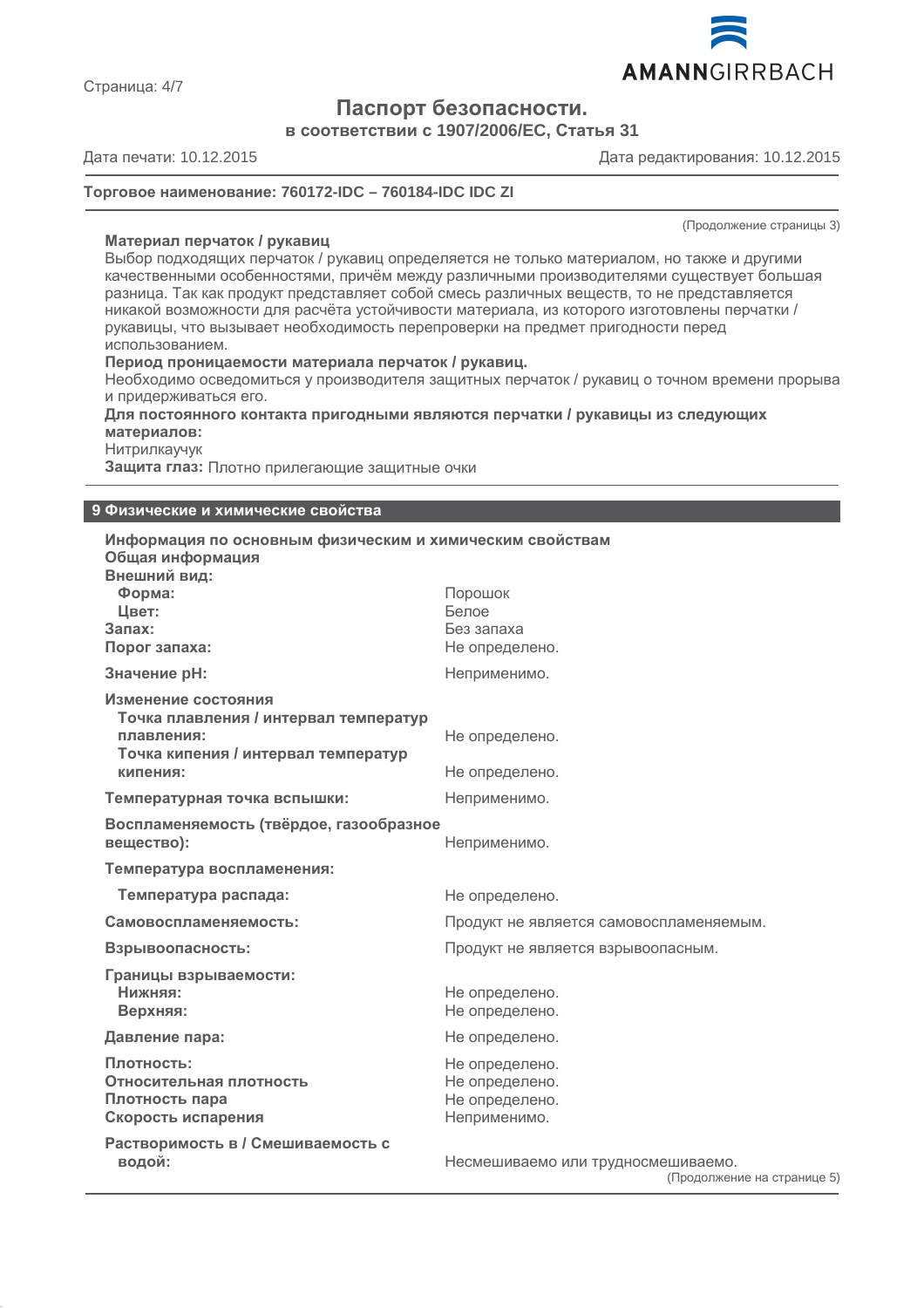

Страница: 5/7

# **Паспорт безопасности.**

**в соответствии с 1907/2006/EC, Статья 31**

Дата печати: 10.12.2015 Дата редактирования: 10.12.2015

# **Торговое наименование: 760172-IDC – 760184-IDC IDC ZI**

(Продолжение страницы 4)

**Коэффициент распределения (n-октанол / Вязкость: Динамическая:** Неприменимо.

**вода):** Не определено.

**Кинематическая:** Неприменимо.

**Другая информация** Отсутствует какая-либо соответствующая информация.

# **10 Стабильность и реакционная способность**

**Реакционная способность** Отсутствует какая-либо соответствующая информация. **Химическая стабильность**

**Термический распад / условия, которых следует избегать:**

При использовании в соответствии с предписаниями не происходит никакого распада.

**Возможность опасных реакций** Неизвестно ни о каких опасных реакциях.

**Условия, вызывающие опасные изменения**

Отсутствует какая-либо соответствующая информация.

**Несовместимые материалы:** Отсутствует какая-либо соответствующая информация.

**Опасные продукты распада:** Незвестно ни о каких опасных продуктах распада.

# **11 Данные по токсикологии**

**Информация по токсикологическому воздействию**

**Острая токсичность:**

**Значения LD/LC50 (летальной дозы/концентрации), необходимые для классифицирования :**

**1344-28-1 aluminium oxide**

Орально (через рот) LD50 15900 мг/кг (rat)

**Первичное раздражающее воздействие:**

**на кожу:** Нет раздражающего воздействия.

**на глаза:** Раздражающее воздействие.

# **Сенсибилизация:**

Неизвестно о наличии сенсибилизирующего воздействия.

Сенсибилизация возможна посредством вдыхания.

# **12 Экологическая информация**

**Токсичность**

**Акватоксичность:** Отсутствует какая-либо соответствующая информация.

**Стойкость и склонность к деградации** Отсутствует какая-либо соответствующая информация. **Поведение в экологических системах:**

**Биоаккумулятивный потенциал** Отсутствует какая-либо соответствующая информация.

**Подвижность в грунте** Отсутствует какая-либо соответствующая информация.

# **Дополнительные экологические указания:**

**Общие указания:**

Класс вредности для воды 1 (Само-классификация): немного вредно для воды Не допускать попадания продукта в грунтовые воды, водоёмы или в канализационную систему в неразбавленном виде или в больших количествах.

**Результаты оценки PBT (устойчивое биоаккумулятивное токсическое вещество) и vPvB (очень устойчивое биоаккумулятивное вещество)**

**PBT:** Неприменимо.

**vPvB:** Неприменимо.

(Продолжение на странице 6)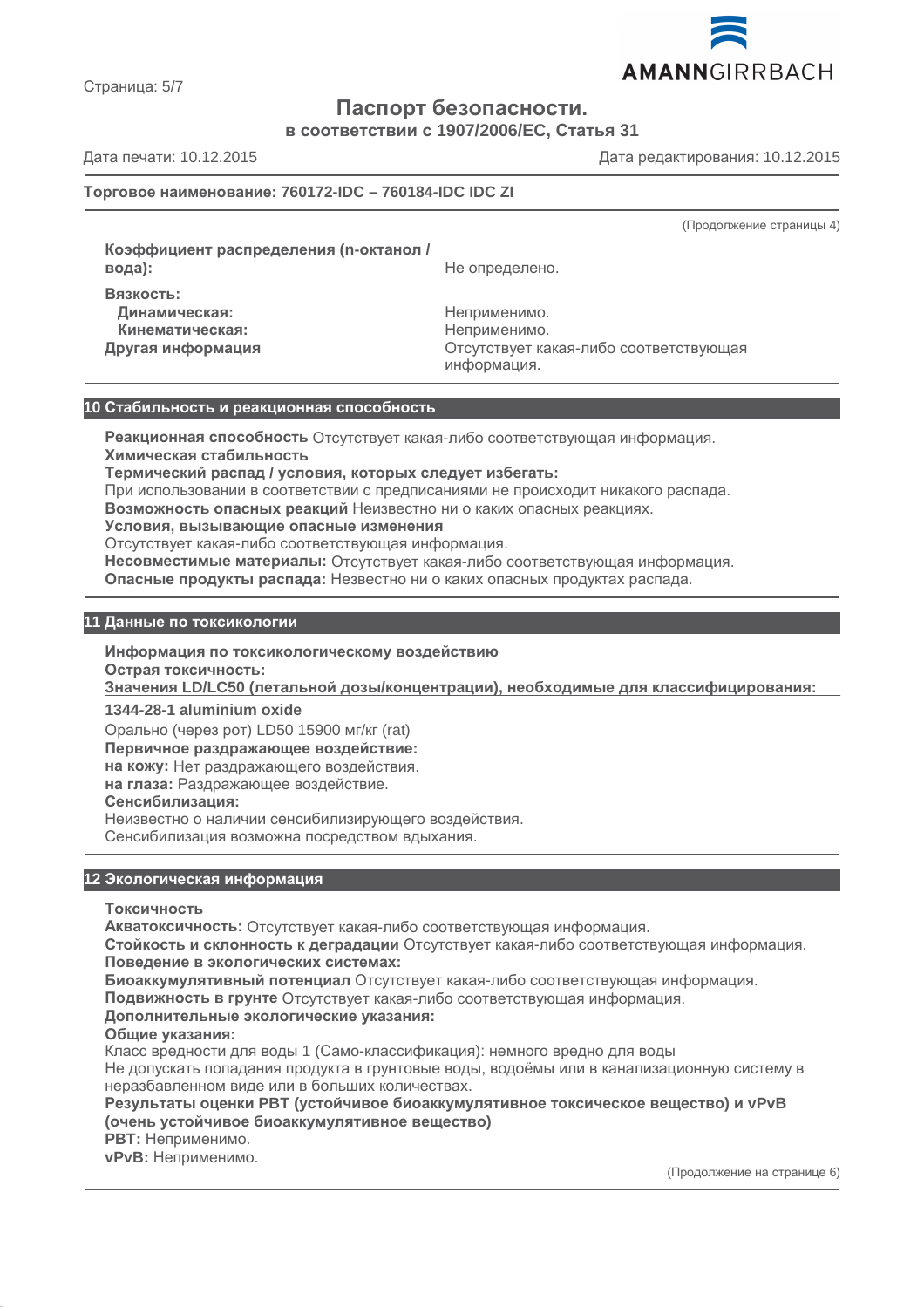

Страница: 6/7

**Паспорт безопасности.**

**в соответствии с 1907/2006/EC, Статья 31**

Дата печати: 10.12.2015 Дата редактирования: 10.12.2015

# **Торговое наименование: 760172-IDC – 760184-IDC IDC ZI**

(Продолжение страницы 5)

**Другие вредные эффекты** Отсутствует какая-либо соответствующая информация.

#### **13 Указания по утилизации**

**Методы обработки отходов**

# **Рекомендация:**

Утилизация совместно с бытовыми отходами недопустима. Не допускать попадания в канализацию. **Европейский список отходов**

Утилизировать содержимое / тару в соответствии с местными / региональными / национальными / международными предписаниями.

#### **Неочищенные упаковки:**

#### **Рекомендация:**

Утилизация должна быть осуществлена в соответствии с предписаниями компетентных служб.

#### **14 Информация по транспорту**

**Номер UN ADR, ADN, IMDG, IATA** отпадает **Собственное транспортное наименование ООН ADR, ADN, IMDG, IATA** отпадает **классов опасности транспорта ADR, ADN, IMDG, IATA**

| ADK. ADN. IMDG. IATA                      |              |
|-------------------------------------------|--------------|
| Класс                                     | отпадает     |
| Группа упаковки                           |              |
| <b>ADR, IMDG, IATA</b>                    | отпадает     |
| Экологические риски:                      |              |
| Загрязнитель морской среды:               | Нет          |
| Особые меры предосторожности для          |              |
| пользователей                             | Неприменимо. |
| Транспортировка навалом в соответствии с  |              |
| Приложением II MARPOL73/78                |              |
| (Международная конвенция по               |              |
| предотвращению загрязнения вод с судов) и |              |
| IBC Code (Международный кодекс перевозок  |              |
| опасных химических грузов наливом)        | Неприменимо. |
| <b>UN "Model Regulation":</b>             | отпадает     |
|                                           |              |

# **15 Предписания**

**Нормы безопасности, правила охраны труда и экологические нормативы или стандарты, действующие для вещества или смеси Элементы маркировки в соответствии с СГС** отпадает **Пиктограммы, обозначающие опасности** отпадает **Сигнальное слово** отпадает **Предупреждения об опасности** отпадает **Оценка химической безопасности:** Оценка химической безопасности не проведена.

#### **16 Прочая информация:**

Данные опираются на актуальные знания, однако они не являются гарантией каких-либо конкретных свойств продукта и не устанавливают никаких действующих с юридической точки зрения договорных отношений.

(Продолжение на странице 7)